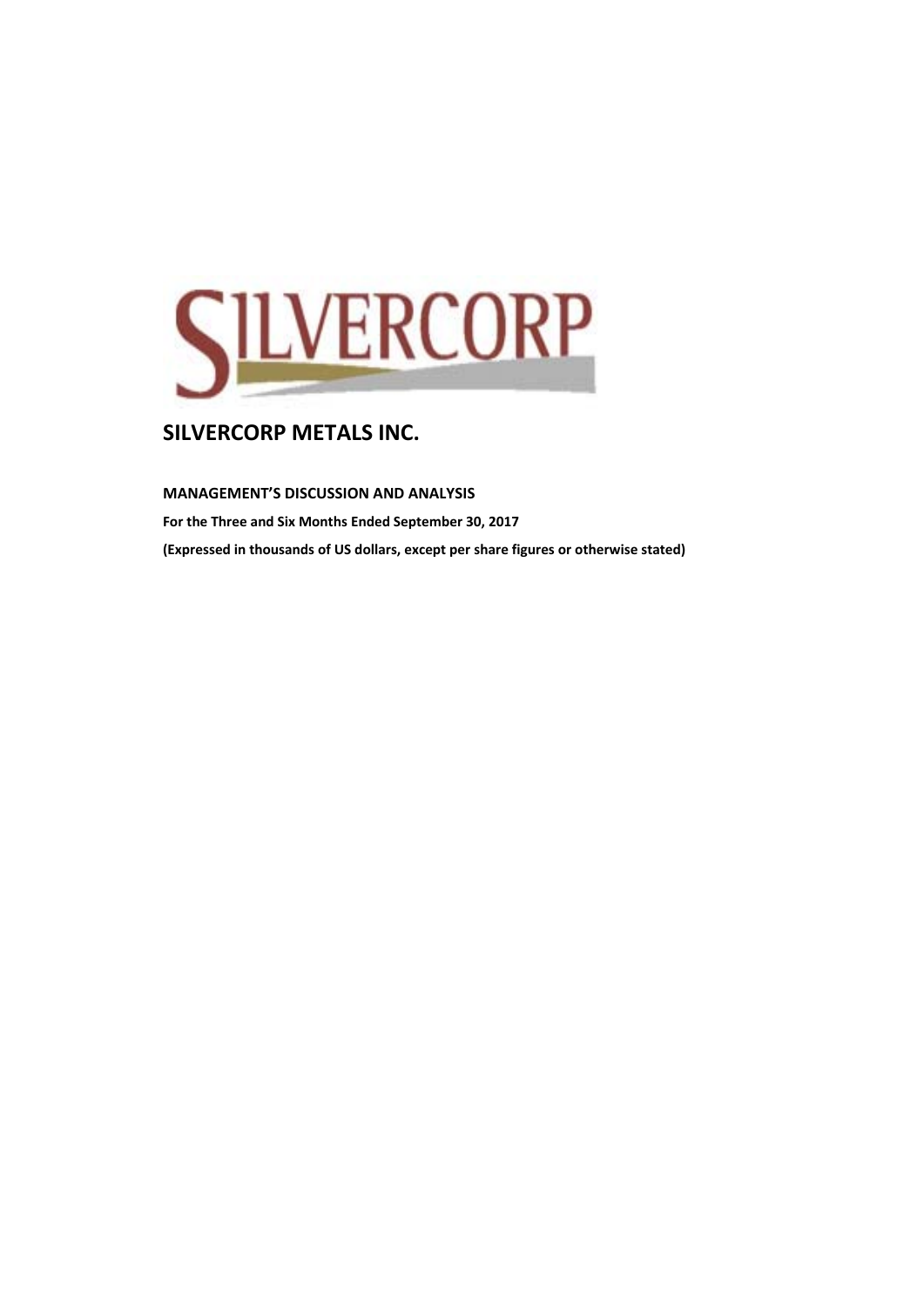## **Table of Contents**

| 1.  |  |
|-----|--|
| 2.  |  |
| З.  |  |
| 4.  |  |
| 5.  |  |
| 6.  |  |
| 7.  |  |
| 8.  |  |
| 9.  |  |
|     |  |
|     |  |
|     |  |
|     |  |
|     |  |
|     |  |
| 16. |  |
| 17. |  |
|     |  |
|     |  |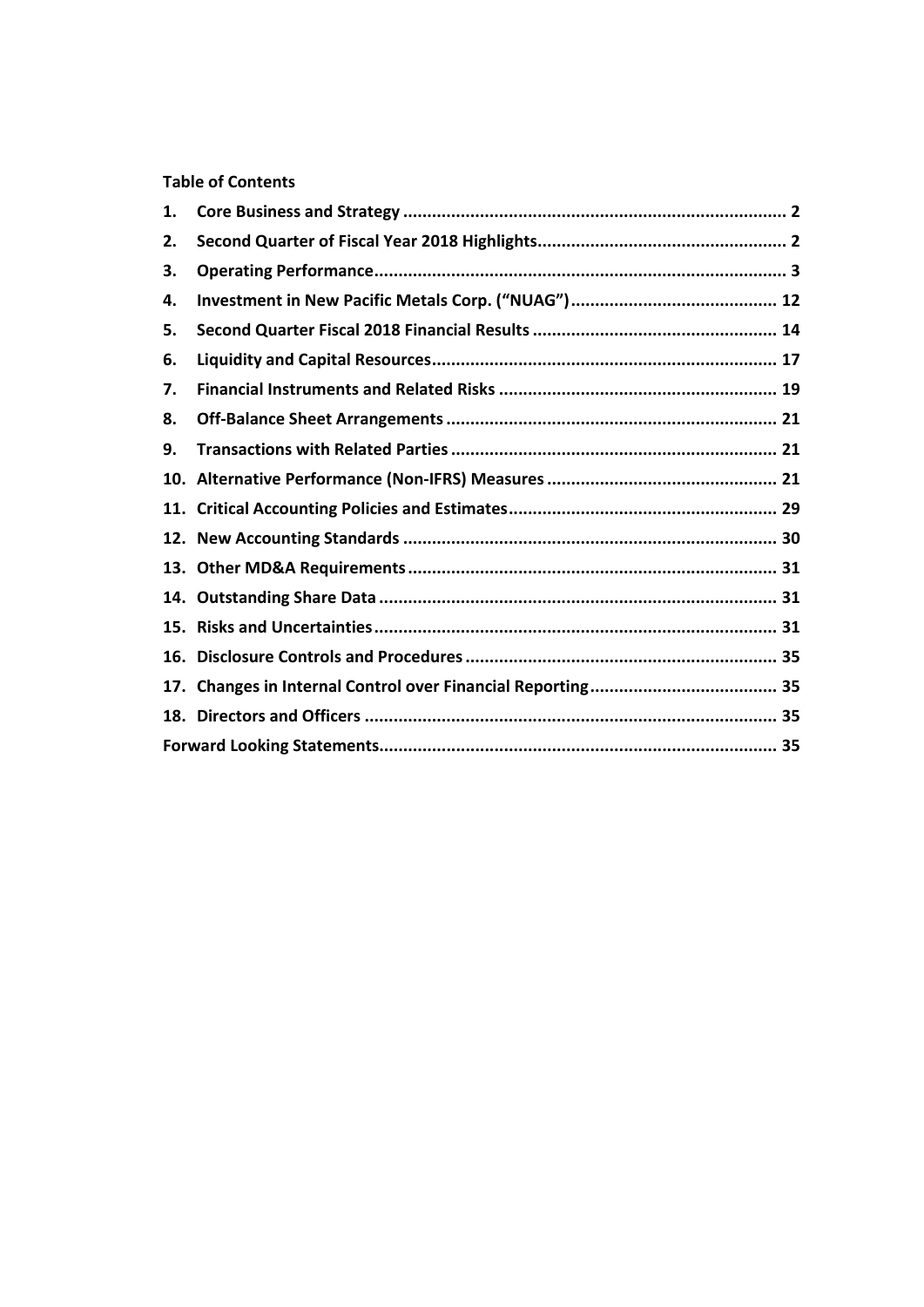### **Management's Discussion and Analysis For the Three and Six Months Ended September 30, 2017 (Expressed in thousands of U.S. dollars, unless otherwise stated)**

Management's Discussion and Analysis ("MD&A") is intended to help the reader understand the significant factors that have affected Silvercorp Metals Inc. and its subsidiaries' ("Silvercorp" or the "Company") performance and such factors that may affect its future performance. This MD&A should be read in conjunction with the Company's unaudited condensed consolidated financial statements for the three and six months ended September 30, 2017 and the related notes contained therein. In addition, the following should be read in conjunction with the audited consolidated financial statements of the Company for the year ended March 31, 2017, the related MD&A, the Annual Information Form (available on SEDAR at www.sedar.com), and the annual report on Form 40-F. The Company reports its financial position, results of operations and cash flow in accordance with International *Financial Reporting Standards as issued by the International Accounting Standards Board ("IFRS"). Silvercorp's significant* accounting policies are set out in Note 2 of the unaudited condensed consolidated financial statements for the three and six months ended Sentember 30, 2017, as well as Note 2 to the qudited consolidated financial statements for the year ended March 31, 2017. This MD&A refers to various non-IFRS measures, such as total and cash cost per ounce of silver, net of by-product credits, all-in & all-in sustaining cost per ounce of silver, net of by-product credits, cash flow from operations per share, and production costs per tonne. Non-IFRS measures do not have standardized meanings under IFRS. Accordingly, non-IFRS measures should not be considered in isolation or as a substitute for measures of performance prepared in accordance with IFRS. To facilitate a better understanding of these measures as calculated by the Company, we have provided detailed descriptions and reconciliations, in *section 10 of this MD&A. Figures may not add due to rounding.*

This MD&A is prepared as of November 7, 2017 and expressed in thousands of U.S. dollars, except share, per share, unit cost, and production data, unless otherwise stated.

### **1. Core Business and Strategy**

Silvercorp Metals Inc. is engaged in the acquisition, exploration, development and mining of high‐grade silver-related mineral properties in China. Silvercorp is the primary silver producer in China through the operation of several silver‐lead‐zinc mines at the Ying Mining District in Henan Province, China and its GC silver‐lead‐zinc mine in Guangdong Province, China. The Company's shares are traded on Toronto Stock Exchange and commencing May 15, 2017, on NYSE American Stock Exchange.

#### **2. Second Quarter of Fiscal Year 2018 Highlights**

- Net income attributable to equity shareholders of \$11.1 million, or \$0.07 per share, compared to net income attributable to equity shareholders of \$12.4 million, or \$0.07 per share in the prior year quarter;
- Gross margin of 54% compared with 56% in the prior year quarter;
- Sales of \$47.5 million, up 3% compared to \$46.3 million in the prior year quarter;
- Silver, lead, and zinc metals sold amounted to approximately 1.6 million ounces silver, 16.9 million pounds lead, and 5.6 million pounds zinc, compared to 1.8 million ounces silver, 19.9 million pounds lead, and 5.9 million pounds zinc in the prior year quarter;
- Head grades were 294 grams per tonne (" $g/t$ ") for silver, 4.3% for lead, and 0.8% for zinc at the Ying Mining District, compared to 302 g/t for silver, 4.9% for lead and 1.1% for zinc in the prior year quarter;
- Total and cash mining costs per tonne ore<sup>1</sup> of \$70.58 and \$52.77, respectively, compared to \$64.67 and \$43.09 in the prior year quarter;
- Cash cost per ounce of silver<sup>1</sup>, net of by-product credits, of negative \$5.16, compared to negative \$3.05 in the prior year quarter;
- All-in sustaining cost per ounce of silver<sup>1</sup>, net of by-product credits, of \$2.26, compared to \$3.15 in the prior year quarter; and,
- Increased ownership in New Pacific Metals Corp. ("NUAG") from 16.1% to 31.8% for \$20.0 million; and,
- Ended the quarter with \$98.6 million in cash and cash equivalents and short-term investments, an increase of \$2.2 million or 2% compared to \$96.5 million as at March 31, 2017.

<sup>1</sup> *Non IFRS measure, please refer to section <sup>10</sup> for reconciliation*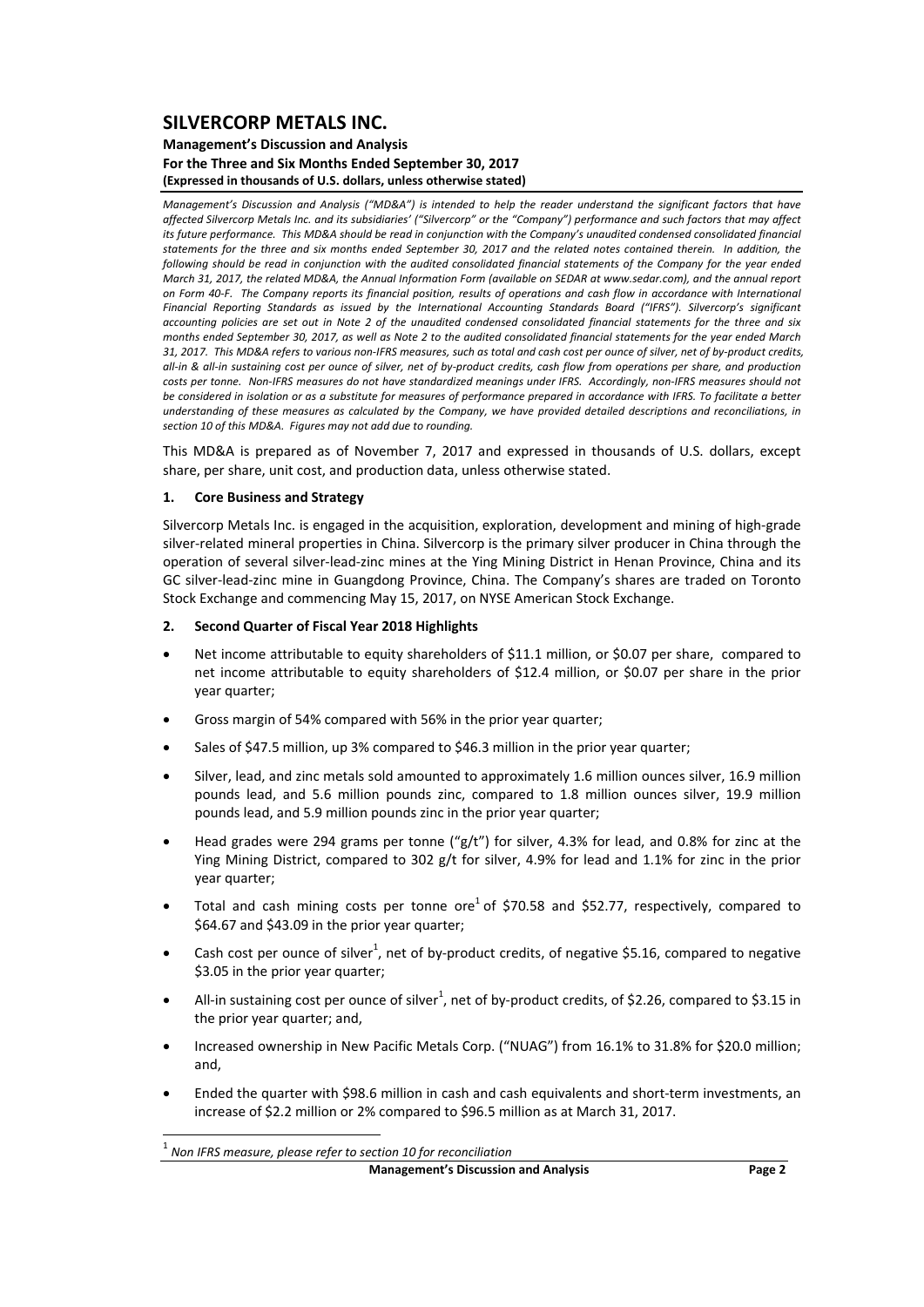### **Management's Discussion and Analysis**

**For the Three and Six Months Ended September 30, 2017 (Expressed in thousands of U.S. dollars, unless otherwise stated)**

### 3. **Operating Performance**

The following table summarizes consolidated and each mining district's operational information for the three months ended September 30, 2017:

|                                                                                         |                                   | Three months ended September 30, 2017 |               |
|-----------------------------------------------------------------------------------------|-----------------------------------|---------------------------------------|---------------|
|                                                                                         | Ying Mining District <sup>1</sup> | $ GC^2 $                              | <b>Total</b>  |
| <b>Production Data</b>                                                                  |                                   |                                       |               |
| <b>Mine Data</b>                                                                        |                                   |                                       |               |
| Ore Mined (tonne)                                                                       | 173,294                           | 65,812                                | 239,106       |
|                                                                                         |                                   |                                       |               |
| Ore Milled (tonne)                                                                      | 173,946                           | 63,648                                | 237,594       |
| Mining cost per tonne of ore mined (\$)<br>$\ddot{}$                                    | 81.20                             | 42.62                                 | 70.58         |
| Cash mining cost per tonne of ore mined (\$)                                            | 59.67                             | 34.60                                 | 52.77         |
| Non cash mining cost per tonne of ore mined (\$)                                        | 21.53                             | 8.02                                  | 17.81         |
|                                                                                         |                                   |                                       |               |
| Unit shipping costs(\$)<br>$\ddot{}$                                                    | 3.68                              |                                       | 2.70          |
| Milling cost per tonne of ore milled (\$)<br>$\ddot{}$                                  | 10.45                             | 17.90                                 | 12.44         |
| Cash milling cost per tonne of ore milled (\$)                                          | 8.50                              | 14.63                                 | 10.14         |
| Non cash milling cost per tonne of ore milled (\$)                                      | 1.95                              | 3.27                                  | 2.30          |
|                                                                                         |                                   |                                       |               |
| <b>Average Production Cost</b><br>$\ddot{}$                                             |                                   |                                       |               |
| Silver (\$ per ounce)                                                                   | 5.83                              | 6.16                                  | 6.02          |
| Gold (\$ per ounce)                                                                     | 439                               |                                       | 465           |
| Lead (\$ per pound)                                                                     | 0.43                              | 0.61                                  | 0.46          |
| Zinc (\$ per pound)                                                                     | 0.46                              | 0.61                                  | 0.47          |
|                                                                                         |                                   |                                       |               |
| Total production cost per ounce of Silver, net of by-product credits (\$)<br>$\ddot{}$  | (1.78)                            | (8.57)                                | (2.43)        |
| Total cash cost per ounce of Silver, net of by-product credits (\$)<br>$\ddot{}$        | (4.27)                            | (13.56)                               | (5.16)        |
|                                                                                         |                                   |                                       |               |
| All-in sustaining cost per ounce of Silver, net of by-product credits (\$)<br>$\ddot{}$ | 1.08                              | (3.77)                                | 2.26          |
| All-in cost per ounce of Silver, net of by-product credits (\$)                         | 1.31                              | (3.77)                                | 2.50          |
| <b>Recovery Rates</b>                                                                   |                                   |                                       |               |
| Silver (%)                                                                              | 95.6                              | 74.4                                  | 93.2          |
| Lead $(%)$                                                                              | 96.2                              | 82.8                                  | 94.8          |
| Zinc (%)                                                                                | 50.7                              | 81.6                                  | 67.9          |
|                                                                                         |                                   |                                       |               |
| <b>Head Grades</b>                                                                      |                                   |                                       |               |
| Silver (gram/tonne)                                                                     | 294                               | 102                                   | 243           |
| Lead $(\%)$                                                                             | 4.3                               | 1.4                                   | 3.5           |
| Zinc (%)                                                                                | 0.8                               | 2.8                                   | 1.3           |
|                                                                                         |                                   |                                       |               |
| Concentrate in stock                                                                    |                                   |                                       |               |
| Lead concentrate (tonne)                                                                | 4,070                             | 32                                    | 4,102         |
| Zinc concentate (tonne)                                                                 | 230                               | 82                                    | 312           |
| Sales Data                                                                              |                                   |                                       |               |
| <b>Metal Sales</b>                                                                      |                                   |                                       |               |
| Silver (in thousands of ounces)                                                         | 1,472                             | 155                                   | 1,627         |
| Gold (in thousands of ounces)                                                           | 0.8                               |                                       | 0.8           |
| Lead (in thousands of pounds)                                                           | 15,279                            | 1,656                                 | 16,935        |
| Zinc (in thousands of pounds)                                                           | 2,269                             | 3,311                                 | 5,580         |
|                                                                                         |                                   |                                       |               |
| <b>Metal Sales</b>                                                                      |                                   |                                       |               |
| Silver (in thousands of \$)                                                             | 20,928                            | 1,668                                 | 22,596        |
| Gold (in thousands of \$)                                                               | 857                               |                                       | 857           |
| Lead (in thousands of \$)                                                               | 16,036                            | 1,769                                 | 17,805        |
| Zinc (in thousands of \$)<br>Other (in thousands of \$)                                 | 2,528                             | 3,558                                 | 6,086         |
|                                                                                         | 187<br>40,536                     | 10<br>7,005                           | 197<br>47,541 |
| Average Selling Price, Net of Value Added Tax and Smelter Charges                       |                                   |                                       |               |
| Silver (\$ per ounce)                                                                   | 14.22                             | 10.76                                 | 13.89         |
| Gold (\$ per ounce)                                                                     | 1,071                             |                                       | 1,071         |
| Lead (\$ per pound)                                                                     | 1.05                              | 1.07                                  | 1.05          |
| Zinc (\$ per pound)                                                                     | 1.11                              | 1.07                                  | 1.09          |
|                                                                                         |                                   |                                       |               |

1 Ying Mining District includes mines: SGX, TLP, HPG,LM, BCG and HZG.

2 GC Silver recovery rate consists of 54.2% from lead concentrates and 20.2% from zinc concentrates.

2 GC Silversold in zinc concentrates is subjected to highersmelter and refining charges which lower the net silverselling price.

+ Non‐IFRS measures, see section 10 for reconciliation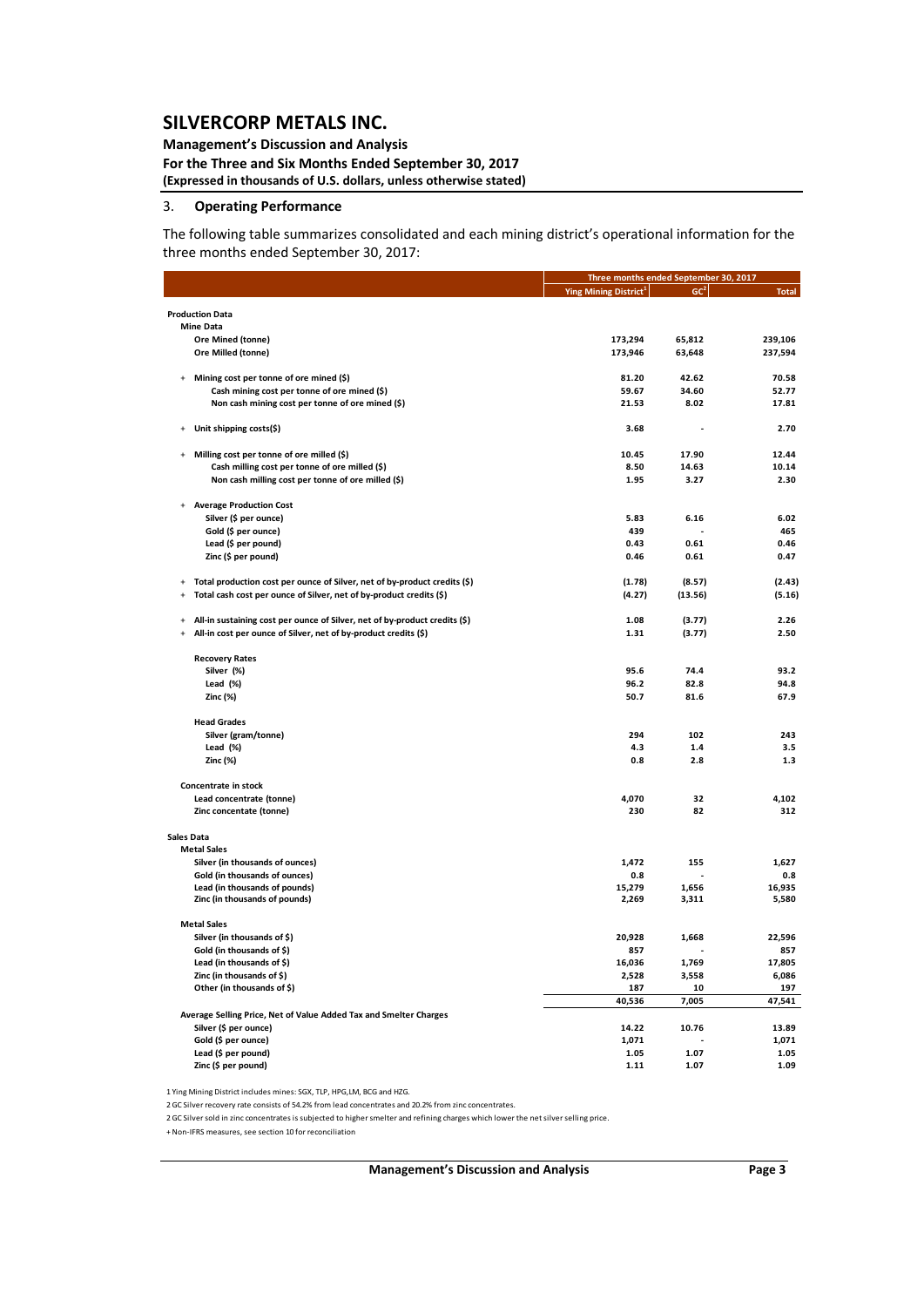### **Management's Discussion and Analysis**

### **For the Three and Six Months Ended September 30, 2017 (Expressed in thousands of U.S. dollars, unless otherwise stated)**

The following table summarizes consolidated and each mining district's operational information for the three months ended September 30, 2016:

|                                                                              | Three months ended September 30, 2016 |                       |                    |
|------------------------------------------------------------------------------|---------------------------------------|-----------------------|--------------------|
|                                                                              | Ying Mining District <sup>1</sup>     | GC <sup>2</sup>       | <b>Total</b>       |
|                                                                              |                                       |                       |                    |
| <b>Production Data</b>                                                       |                                       |                       |                    |
| <b>Mine Data</b>                                                             |                                       |                       |                    |
| Ore Mined (tonne)<br>Ore Milled (tonne)                                      | 179,194<br>180,154                    | 74,692<br>76,100      | 253,886<br>256,254 |
|                                                                              |                                       |                       |                    |
| + Mining cost per tonne of ore mined (\$)                                    | 76.30                                 | 36.78                 | 64.67              |
| Cash mining cost per tonne of ore mined (\$)                                 | 49.13                                 | 28.61                 | 43.09              |
| Non cash mining cost per tonne of ore mined $(\xi)$                          | 27.17                                 | 8.17                  | 21.58              |
| + Unit shipping costs(\$)                                                    | 3.81                                  |                       | 2.68               |
|                                                                              |                                       |                       |                    |
| + Milling cost per tonne of ore milled (\$)                                  | 10.86                                 | 15.57                 | 12.26              |
| Cash milling cost per tonne of ore milled (\$)                               | 8.85                                  | 12.94                 | 10.07              |
| Non cash milling cost per tonne of ore milled (\$)                           | 2.01                                  | 2.63                  | 2.19               |
| + Average Production Cost                                                    |                                       |                       |                    |
| Silver $(\xi$ per ounce)                                                     | 5.96                                  | 6.95                  | 6.27               |
| Gold $(\xi$ per ounce)                                                       | 424                                   |                       | 458                |
| <b>Lead</b> (\$ per pound)                                                   | 0.28                                  | 0.42                  | 0.30               |
| <b>Zinc</b> (\$ per pound)                                                   | 0.28                                  | 0.43                  | 0.29               |
| Other $(\xi$ per pound)                                                      |                                       |                       |                    |
| + Total production cost per ounce of Silver, net of by-product credits (\$)  | 0.33                                  | (1.97)                | 0.10               |
| + Total cash cost per ounce of Silver, net of by-product credits (\$)        | (2.68)                                |                       |                    |
|                                                                              |                                       | (6.39)                | (3.05)             |
| + All-in sustaining cost per ounce of Silver, net of by-product credits (\$) | 2.33                                  | (1.50)                | 3.15               |
| + All-in cost per ounce of Silver, net of by-product credits (\$)            | 2.82                                  | (1.26)                | 3.62               |
|                                                                              |                                       |                       |                    |
| <b>Recovery Rates</b><br>Silver $(%)$                                        | 95.5                                  | 76.2                  | 93.2               |
| Lead $(%)$                                                                   | 96.3                                  | 86.6                  | 95.1               |
| Zinc $(%)$                                                                   | 42.9                                  | 86.4                  | 65.8               |
|                                                                              |                                       |                       |                    |
| <b>Head Grades</b>                                                           |                                       |                       |                    |
| Silver (gram/tonne)<br>Lead $(%)$                                            | 302<br>4.9                            | 96<br>1.6             | 241<br>3.9         |
| Zinc $(%)$                                                                   | 1.1                                   | 2.8                   | 1.6                |
|                                                                              |                                       |                       |                    |
| Concentrate in stock                                                         |                                       |                       |                    |
| Lead concentrate (tonne)<br>Zinc concentate (tonne)                          | 3,880<br>280                          | 101<br>127            | 3,981<br>407       |
|                                                                              |                                       |                       |                    |
| <b>Sales Data</b>                                                            |                                       |                       |                    |
| <b>Metal Sales</b>                                                           |                                       |                       |                    |
| <b>Silver</b> (in thousands of ounces)                                       | 1,630                                 | 183                   | 1,813              |
| <b>Gold</b> (in thousands of ounces)                                         | 1.0                                   |                       | 1.0                |
| Lead (in thousands of pounds)                                                | 17,768                                | 2,163                 | 19,931             |
| Zinc (in thousands of pounds)<br>Other (in thousands of pound)               | 1,785                                 | 4,106<br>365          | 5,891<br>365       |
|                                                                              |                                       |                       |                    |
| <b>Metal Sales</b>                                                           |                                       |                       |                    |
| <b>Silver</b> (in thousands of \$)                                           | 24,923                                | 2.051                 | 26,974             |
| <b>Gold</b> (in thousands of \$)                                             | 1,087                                 | $\overline{a}$        | 1,087              |
| Lead (in thousands of $\zeta$ )                                              | 12,684                                | 1,459                 | 14,143             |
| <b>Zinc</b> (in thousands of $\zeta$ )                                       | 1,260                                 | 2,833                 | 4,093              |
| Other (in thousands of \$)                                                   | 39,954                                | $\mathbf{1}$<br>6,344 | 1<br>46,298        |
| Average Selling Price, Net of Value Added Tax and Smelter Charges            |                                       |                       |                    |
| Silver (\$ per ounce)                                                        | 15.29                                 | 11.21                 | 14.88              |
| Gold (\$ per ounce)                                                          | 1,087                                 |                       | 1,087              |
| Lead (\$ per pound)                                                          | 0.71                                  | 0.67                  | 0.71               |
| Zinc $(5$ per pound)                                                         | 0.71                                  | 0.69                  | 0.69               |

<sup>1</sup> Ying Mining District includes mines: SGX, TLP, HPG,LM, BCG and HZG.

<sup>2</sup> GC Silver recovery rate consists of 55.9% from lead concentrates and 20.3% from zinc concentrates.

<sup>2</sup> GC Silver sold in zinc concentrates is subjected to higher smelter and refining charges which lower the net silver selling price.

+Non‐IFRS measures, see section 10 for reconciliation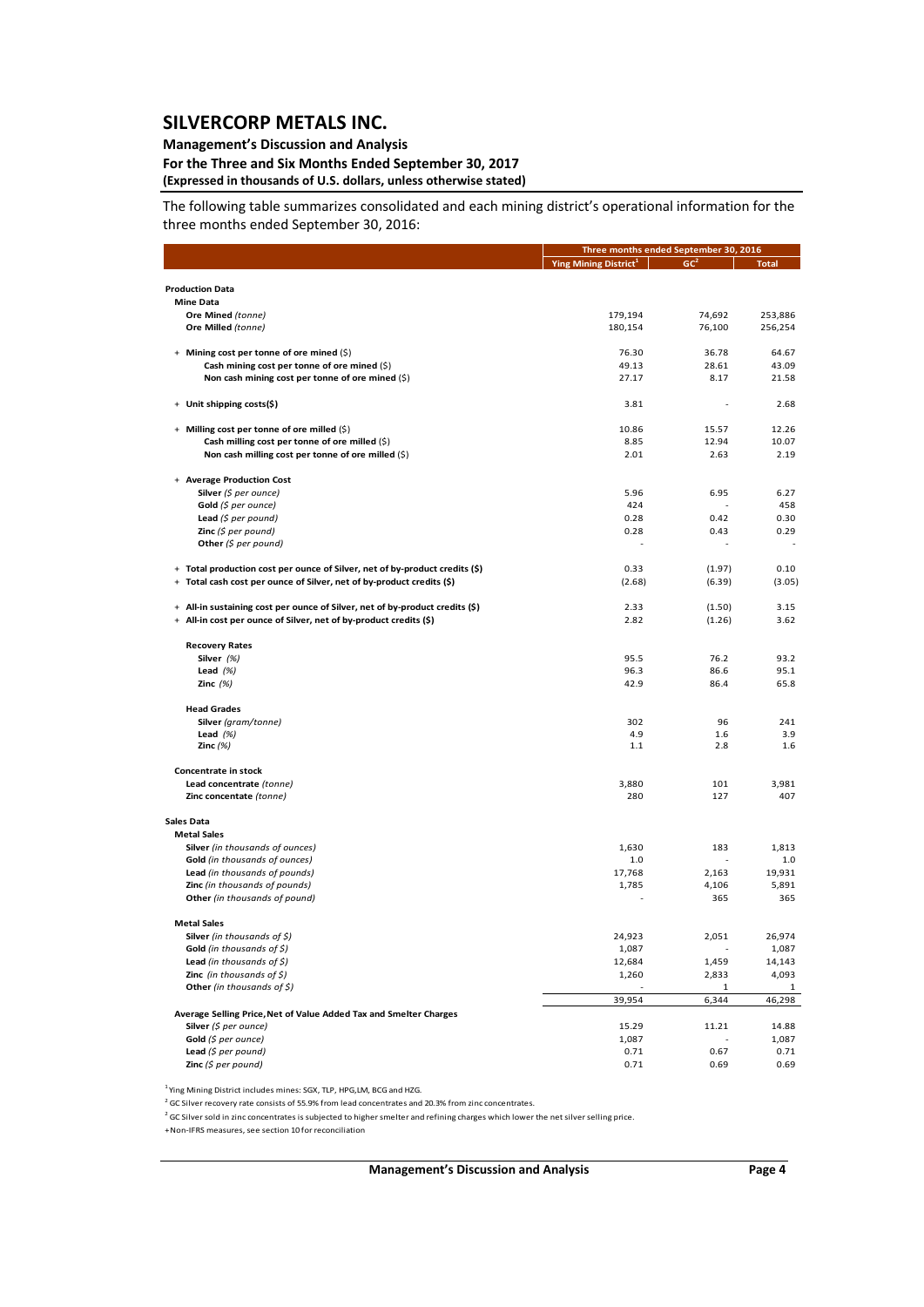### **Management's Discussion and Analysis**

### **For the Three and Six Months Ended September 30, 2017 (Expressed in thousands of U.S. dollars, unless otherwise stated)**

The following table summarizes consolidated and each mining district's operational information for the six months ended September 30, 2017:

|                   |                                                                            |                                   | Six months ended Septemer 30, 2017 |                     |
|-------------------|----------------------------------------------------------------------------|-----------------------------------|------------------------------------|---------------------|
|                   |                                                                            | Ying Mining District <sup>1</sup> | GC <sup>2</sup>                    | <b>Consolidated</b> |
|                   | <b>Production Data</b>                                                     |                                   |                                    |                     |
|                   | <b>Mine Data</b>                                                           |                                   |                                    |                     |
|                   | Ore Mined (tonne)                                                          | 333,701                           | 130,677                            | 464,378             |
|                   | Ore Milled (tonne)                                                         | 338,904                           | 129,592                            | 468,496             |
|                   |                                                                            |                                   |                                    |                     |
| $\ddot{}$         | Mining cost per tonne of ore mined (\$)                                    | 79.03                             | 44.78                              | 69.39               |
|                   | Cash mining cost per tonne of ore mined (\$)                               | 57.32                             | 36.88                              | 51.57               |
|                   | Non cash mining cost per tonne of ore mined (\$)                           | 21.71                             | 7.90                               | 17.82               |
|                   |                                                                            |                                   |                                    |                     |
| $+$               | Unit shipping costs(\$)                                                    | 3.86                              |                                    | 2.78                |
| $+$               | Milling cost per tonne of ore milled (\$)                                  | 10.28                             | 18.14                              | 12.45               |
|                   | Cash milling cost per tonne of ore milled (\$)                             | 8.29                              | 14.95                              | 10.13               |
|                   | Non cash milling cost per tonne of ore milled (\$)                         | 1.99                              | 3.19                               | 2.32                |
|                   |                                                                            |                                   |                                    |                     |
|                   | + Average Production Cost                                                  |                                   |                                    |                     |
|                   | Silver (\$ per ounce)                                                      | 5.78                              | 6.63                               | 6.12                |
|                   | Gold (\$ per ounce)                                                        | 441                               |                                    | 480                 |
|                   | Lead (\$ per pound)                                                        | 0.39                              | 0.59                               | 0.43                |
|                   | Zinc (\$ per pound)                                                        | 0.45                              | 0.62                               | 0.46                |
|                   | Other (\$ per pound)                                                       | 0.38                              | 0.01                               | 0.02                |
|                   |                                                                            |                                   |                                    |                     |
| $\ddot{}$         | Total production cost per ounce of Silver, net of by-product credits (\$)  | (1.18)                            | (5.69)                             | (1.68)              |
| $\ddot{}$         | Total cash cost per ounce of Silver, net of by-product credits (\$)        | (3.79)                            | (10.39)                            | (4.51)              |
| $\ddot{}$         | All-in sustaining cost per ounce of Silver, net of by-product credits (\$) | 2.30                              | (3.06)                             | 3.44                |
| $\ddot{}$         | All-in cost per ounce of Silver, net of by-product credits (\$)            | 2.56                              | (1.42)                             | 3.86                |
|                   |                                                                            |                                   |                                    |                     |
|                   | <b>Recovery Rates</b>                                                      |                                   |                                    |                     |
|                   | Silver (%)                                                                 | 95.7                              | 77.8                               | 93.6                |
|                   | Lead $(%)$                                                                 | 96.3                              | 86.0                               | 95.1                |
|                   | Zinc (%)                                                                   | 48.4                              | 81.2                               | 67.0                |
|                   | <b>Head Grades</b>                                                         |                                   |                                    |                     |
|                   | Silver (gram/tonne)                                                        | 299                               | 100                                | 244                 |
|                   | Lead $(\%)$                                                                | 4.4                               | $1.5$                              | 3.6                 |
|                   | Zinc (%)                                                                   | 0.8                               | 2.7                                | 1.3                 |
|                   |                                                                            |                                   |                                    |                     |
|                   | Concentrate in stock                                                       |                                   |                                    |                     |
|                   | Lead concentrate (tonne)                                                   | 4,070                             | 32                                 | 4,102               |
|                   | Zinc concentate (tonne)                                                    | 230                               | 82                                 | 312                 |
| <b>Sales Data</b> |                                                                            |                                   |                                    |                     |
|                   | <b>Metal Sales</b>                                                         |                                   |                                    |                     |
|                   | Silver (in thousands of ounces)                                            | 2,796                             | 344                                | 3,140               |
|                   | Gold (in thousands of ounces)                                              | 1.7                               |                                    | $1.7$               |
|                   | Lead (in thousands of pounds)                                              | 29,044                            | 3,803                              | 32,847              |
|                   | Zinc (in thousands of pounds)                                              | 3,024                             | 7,555                              | 10,579              |
|                   | Other (in thousands of pounds)                                             | 430                               | 12,136                             | 12,566              |
|                   |                                                                            |                                   |                                    |                     |
|                   | <b>Metal Sales</b>                                                         |                                   |                                    |                     |
|                   | Silver (in thousands of \$)                                                | 39,132                            | 3,647                              | 42,779              |
|                   | Gold (in thousands of \$)                                                  | 1,816                             |                                    | 1,816               |
|                   | Lead (in thousands of \$)                                                  | 27,683                            | 3,570                              | 31,253              |
|                   | Zinc (in thousands of \$)                                                  | 3,267                             | 7,500                              | 10,767              |
|                   | Other (in thousands of \$)                                                 | 395                               | 228                                | 623                 |
|                   |                                                                            | 72,293                            | 14,945                             | 87,238              |
|                   | Average Selling Price, Net of Value Added Tax and Smelter Charges          |                                   | 10.60                              |                     |
|                   | Silver (\$ per ounce)<br>Gold (\$ per ounce)                               | 14.00<br>1,068                    |                                    | 13.62               |
|                   | Lead (\$ per pound)                                                        | 0.95                              | 0.94                               | 1,068<br>0.95       |
|                   | Zinc (\$ per pound)                                                        | 1.08                              | 0.99                               | 1.02                |
|                   |                                                                            |                                   |                                    |                     |

1 Ying Mining District includes mines: SGX, TLP, HPG,LM, BCG and HZG.

2GC Silver recovery rate consists of 57.4% from lead concentrates and 20.5% from zinc concentrates.

2GC Silversold in zinc concentrates is subjected to highersmelter and refining charges which lowers the netsilverselling price.

+Non‐IFRS measures, see section 10 for reconciliation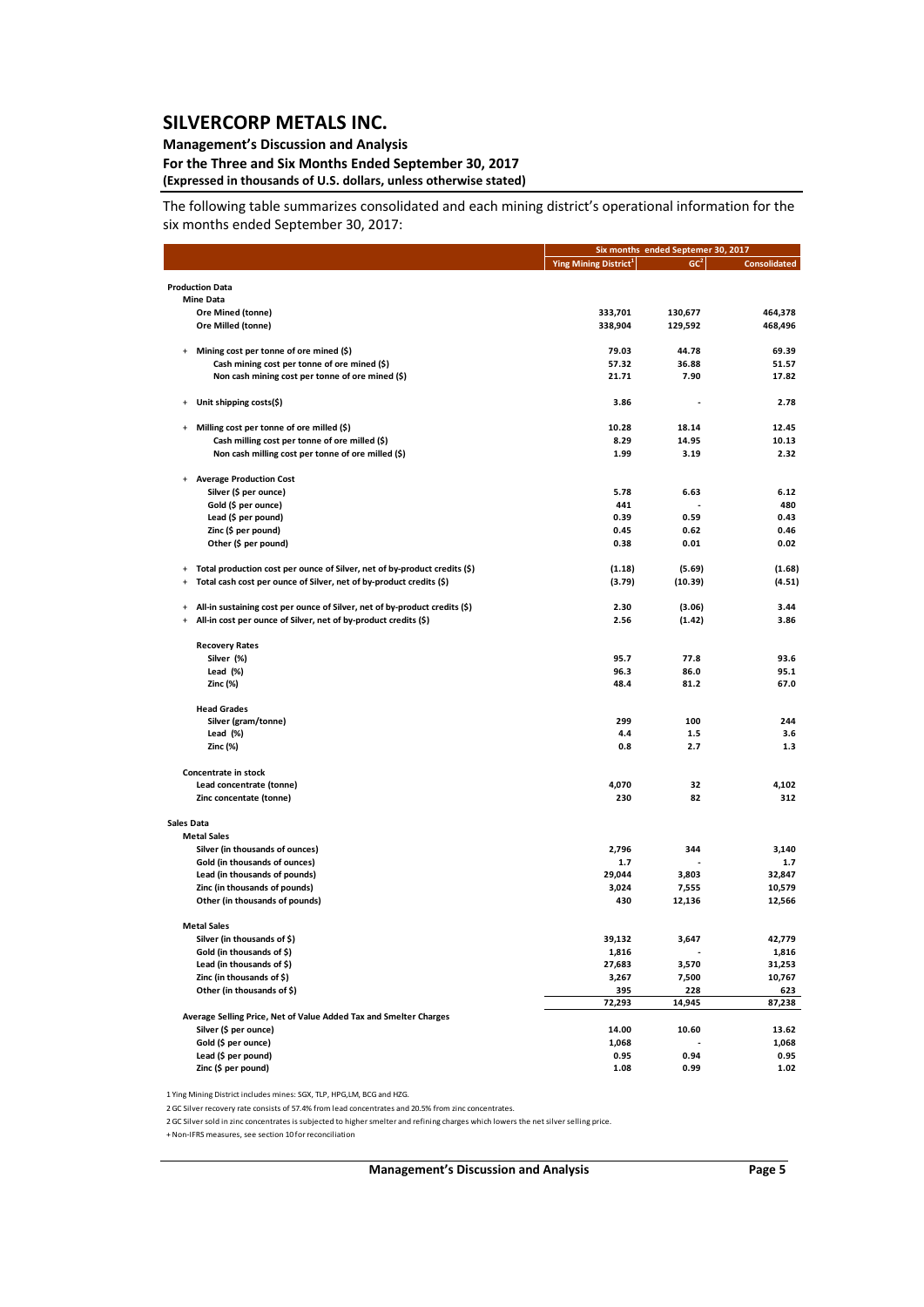### **Management's Discussion and Analysis**

### **For the Three and Six Months Ended September 30, 2017 (Expressed in thousands of U.S. dollars, unless otherwise stated)**

The following table summarizes consolidated and each mining district's operational information for the six months ended September 30, 2016:

|                                                                                                                                                             |                       | Six months ended September 30, 2016 |                 |  |  |
|-------------------------------------------------------------------------------------------------------------------------------------------------------------|-----------------------|-------------------------------------|-----------------|--|--|
|                                                                                                                                                             | <b>Ying Mining</b>    |                                     |                 |  |  |
|                                                                                                                                                             | District <sup>1</sup> | GC <sup>2</sup>                     | <b>Total</b>    |  |  |
| <b>Production Data</b>                                                                                                                                      |                       |                                     |                 |  |  |
| <b>Mine Data</b>                                                                                                                                            |                       |                                     |                 |  |  |
| Ore Mined (tonne)                                                                                                                                           | 352,702               | 139,041                             | 491,743         |  |  |
| Ore Milled (tonne)                                                                                                                                          | 347,901               | 139,687                             | 487,588         |  |  |
|                                                                                                                                                             |                       |                                     |                 |  |  |
| + Mining cost per tonne of ore mined (\$)                                                                                                                   | 77.44                 | 39.15                               | 66.61           |  |  |
| Cash mining cost per tonne of ore mined (\$)                                                                                                                | 50.70                 | 30.87                               | 45.09           |  |  |
| Non cash mining cost per tonne of ore mined (\$)                                                                                                            | 26.74                 | 8.28                                | 21.52           |  |  |
| Unit shipping costs(\$)<br>$\ddot{}$                                                                                                                        | 3.84                  |                                     | 2.75            |  |  |
|                                                                                                                                                             |                       |                                     |                 |  |  |
| + Milling cost per tonne of ore milled (\$)<br>Cash milling cost per tonne of ore milled (\$)                                                               | 11.53<br>9.44         | 17.05<br>14.15                      | 13.11<br>10.79  |  |  |
| Non cash milling cost per tonne of ore milled (\$)                                                                                                          | 2.09                  | 2.90                                | 2.32            |  |  |
|                                                                                                                                                             |                       |                                     |                 |  |  |
| + Average Production Cost                                                                                                                                   |                       |                                     |                 |  |  |
| Silver $(\xi$ per ounce)                                                                                                                                    | 6.29                  | 7.51                                | 6.63            |  |  |
| Gold $(5$ per ounce)                                                                                                                                        | 457                   |                                     | 493             |  |  |
| Lead $(5$ per pound)                                                                                                                                        | 0.30                  | 0.45                                | 0.32            |  |  |
| <b>Zinc</b> ( $$$ per pound)                                                                                                                                | 0.28                  | 0.45                                | 0.30            |  |  |
| Other $(5$ per pound)                                                                                                                                       |                       | 0.01                                | 0.01            |  |  |
| + Total production cost per ounce of Silver, net of by-product credits (\$)                                                                                 | 1.49                  | 0.68                                | 1.41            |  |  |
| Total cash cost per ounce of Silver, net of by-product credits (\$)<br>$\ddot{}$                                                                            | (1.44)                | (3.94)                              | (1.68)          |  |  |
|                                                                                                                                                             |                       |                                     |                 |  |  |
| All-in sustaining cost per ounce of Silver, net of by-product credits (\$)<br>$+$<br>All-in cost per ounce of Silver, net of by-product credits (\$)<br>$+$ | 3.99<br>4.97          | 1.32<br>1.60                        | 5.01<br>5.93    |  |  |
|                                                                                                                                                             |                       |                                     |                 |  |  |
| <b>Recovery Rates</b>                                                                                                                                       |                       |                                     |                 |  |  |
| Silver (%)                                                                                                                                                  | 95.6                  | 76.5                                | 93.4            |  |  |
| Lead $(%)$                                                                                                                                                  | 96.3                  | 86.7                                | 95.2            |  |  |
| Zinc $(%)$                                                                                                                                                  | 45.5                  | 86.1                                | 66.6            |  |  |
| <b>Head Grades</b>                                                                                                                                          |                       |                                     |                 |  |  |
| Silver (gram/tonne)                                                                                                                                         | 305                   | 97                                  | 245             |  |  |
| Lead $(%)$                                                                                                                                                  | 4.7                   | 1.5                                 | 3.8             |  |  |
| Zinc $(%)$                                                                                                                                                  | 1.1                   | 2.9                                 | 1.6             |  |  |
|                                                                                                                                                             |                       |                                     |                 |  |  |
| Concentrate in stock                                                                                                                                        |                       |                                     |                 |  |  |
| Lead concentrate (tonne)<br>Zinc concentate (tonne)                                                                                                         | 3,880<br>280          | 101<br>127                          | 3,981<br>407    |  |  |
|                                                                                                                                                             |                       |                                     |                 |  |  |
| <b>Sales Data</b>                                                                                                                                           |                       |                                     |                 |  |  |
| <b>Metal Sales</b>                                                                                                                                          |                       |                                     |                 |  |  |
| Silver (in thousands of ounces)                                                                                                                             | 3,120                 | 332                                 | 3,452           |  |  |
| <b>Gold</b> (in thousands of ounces)                                                                                                                        | 1.9                   |                                     | 1.9             |  |  |
| Lead (in thousands of pounds)                                                                                                                               | 32,629                | 4,023                               | 36,652          |  |  |
| Zinc (in thousands of pounds)<br>Other (in thousands of pound)                                                                                              | 3,605                 | 7,513<br>8,551                      | 11,118<br>8,551 |  |  |
|                                                                                                                                                             |                       |                                     |                 |  |  |
| <b>Metal Sales</b>                                                                                                                                          |                       |                                     |                 |  |  |
| Silver (in thousands of $\zeta$ )                                                                                                                           | 44,289                | 3,522                               | 47,811          |  |  |
| Gold (in thousands of $\zeta$ )                                                                                                                             | 1,959                 |                                     | 1,959           |  |  |
| Lead (in thousands of $\zeta$ )                                                                                                                             | 22,065                | 2,571                               | 24,636          |  |  |
| <b>Zinc</b> (in thousands of $\zeta$ )                                                                                                                      | 2,313                 | 4,739                               | 7,052           |  |  |
| Other (in thousands of \$)                                                                                                                                  | 70,626                | 111<br>10,943                       | 111             |  |  |
| Average Selling Price, Net of Value Added Tax and Smelter Charges                                                                                           |                       |                                     | 81,569          |  |  |
| Silver (\$ per ounce)                                                                                                                                       | 14.20                 | 10.61                               | 13.85           |  |  |
| Gold (\$ per ounce)                                                                                                                                         | 1,031                 |                                     | 1,031           |  |  |
| Lead (\$ per pound)                                                                                                                                         | 0.68                  | 0.64                                | 0.67            |  |  |
| Zinc $(5$ per pound)                                                                                                                                        | 0.64                  | 0.63                                | 0.63            |  |  |

 $^1$  Ying Mining District includes mines: SGX, TLP, HPG,LM, BCG and HZG.

<sup>2</sup> GC Silver recovery rate consists of 55.8% from lead concentrates and 20.7% from zinc concentrates.

 $2$  GC Silver sold in zinc concentrates is subjected to higher smelter and refining charges which lower the net silver selling price.

+ Non‐IFRS measures, see section 10 for reconciliation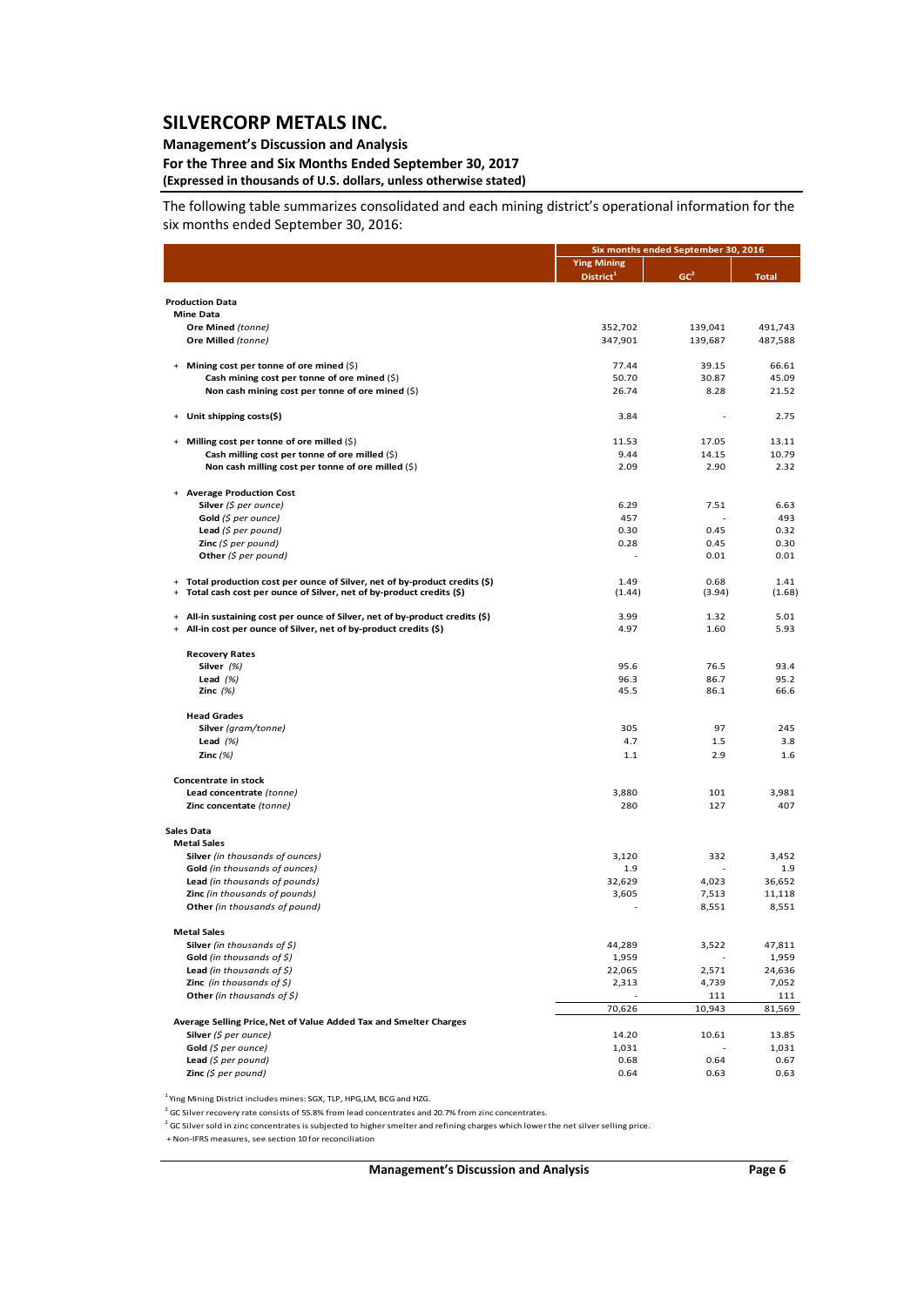**Management's Discussion and Analysis For the Three and Six Months Ended September 30, 2017 (Expressed in thousands of U.S. dollars, unless otherwise stated)**

#### (a) Mine and Milling Production

For the three months ended September 30, 2017 ("Q2 Fiscal 2018"), the Company's production was affected by power downtime due to power grid upgrading works, government inspections and explosive supply limitation brought in as a public safety measure by local governments in advance of the 19<sup>th</sup> National Congress of the Communist Party of China ("CPC"), and the typhoon conditions in South China. On a consolidated basis, the Company mined 239,106 tonnes of ore in Q2 Fiscal 2018, a decrease of 6% or 14,780 tonnes compared to 253,886 tonnes in the three months ended September 30, 2016 ("Q2 Fiscal 2017"). Ore mined at the Ying Mining District decreased by 3% or 5,900 tonnes, and ore mined at the GC Mine decreased by 12% or 8,880 tonnes. Ore milled were 237,594 tonnes, compared to 256,254 tonnes of ore milled in Q2 Fiscal 2017.

For the six months ended September 30, 2017, on a consolidated basis, the Company mined 464,378 tonnes of ore, a decrease of 6% compared to 491,743 tonnes mined in the same prior year period. Ore mined at the Ying Mining District decreased by 5% or 19,001 tonnes to 333,701 tonnes from 352,702 tonnes, and ore mined at the GC Mine decreased by 6% or 8,364 tonnes to 130,677 tonnes from 139,041 tonnes in the same prior year period. In the same comparative period, ore milled decreased 4% to 468,496 tonnes compared to 487,588 tonnes.

(b) Metal Sales

In Q2 Fiscal 2018, the Company sold approximately 1.6 million ounces of silver, 800 ounces of gold, 16.9 million pounds of lead, and 5.6 million pounds of zinc, compared to 1.8 million ounces of silver, 1,000 ounces of gold, 19.9 million pounds of lead, and 5.9 million pounds of zinc, respectively, in Q2 Fiscal 2017. The decrease of metals sold was mainly due to less production and lower head grade achieved at the Ying Mining District.

For the six months ended September 30, 2017, the Company sold approximately 3.1 million ounces of silver, 1,700 ounces of gold, 32.8 million pounds of lead, and 10.6 million pounds of zinc, compared to 3.5 million ounces of silver, 2,000 ounces of gold, 36.7 million of lead, and 11.1 million pounds of zinc sold in the same prior year period.

(c) Mining and Milling Costs

In Q2 Fiscal 2018, the consolidated total mining costs and cash mining costs were \$70.58 and \$52.77 per tonne, compared to \$64.67 and \$43.09 per tonne, respectively, in Q2 Fiscal 2017. The increase in cash mining costs were mainly due to i) \$0.6 million increase in raw material costs mainly arising from the increasing prices in copper and steel related materials, such as cable, rail and ground support products, ii) \$1.0 million increase in mining preparation costs resulting from more underground drilling and tunnelling expensed in the current quarter, and iii) lower production output resulting in higher per tonne overhead costs allocation. On a consolidated basis, in Q2 Fiscal 2018, approximately 35,345 meters ("m") or \$0.8 million of underground diamond drilling (Fiscal Q2 2017 – 24,433 m or \$0.6 million) and 10,330 m or \$3.0 million of preparation tunnelling (Fiscal Q2 2017 – 9,183 m or \$2.3 million) were completed and expensed as mining preparation costs.

The consolidated total milling costs and cash milling costs in Q2 Fiscal 2018 were \$12.44 and \$10.14 per tonne, comparable to \$12.26 and \$10.07 per tonne, respectively, in Q2 Fiscal 2017.

Correspondingly, the consolidated cash production costs per tonne of ore processed in Q2 Fiscal 2018 increased by 17% to \$65.61 from \$55.84 in the prior year quarter.

For the six months ended September 30, 2017, the consolidated total mining and cash mining costs were \$69.39 and \$51.57 per tonne, an increase of 4% and 14%, compared to \$66.61 and \$45.09 per tonne in the same prior year period. The consolidated total milling cost and cash milling cost were \$12.45 and \$10.13, a decrease of 5% and 6%, respectively, compared to \$13.11 and \$10.79 per tonne in the same prior year period.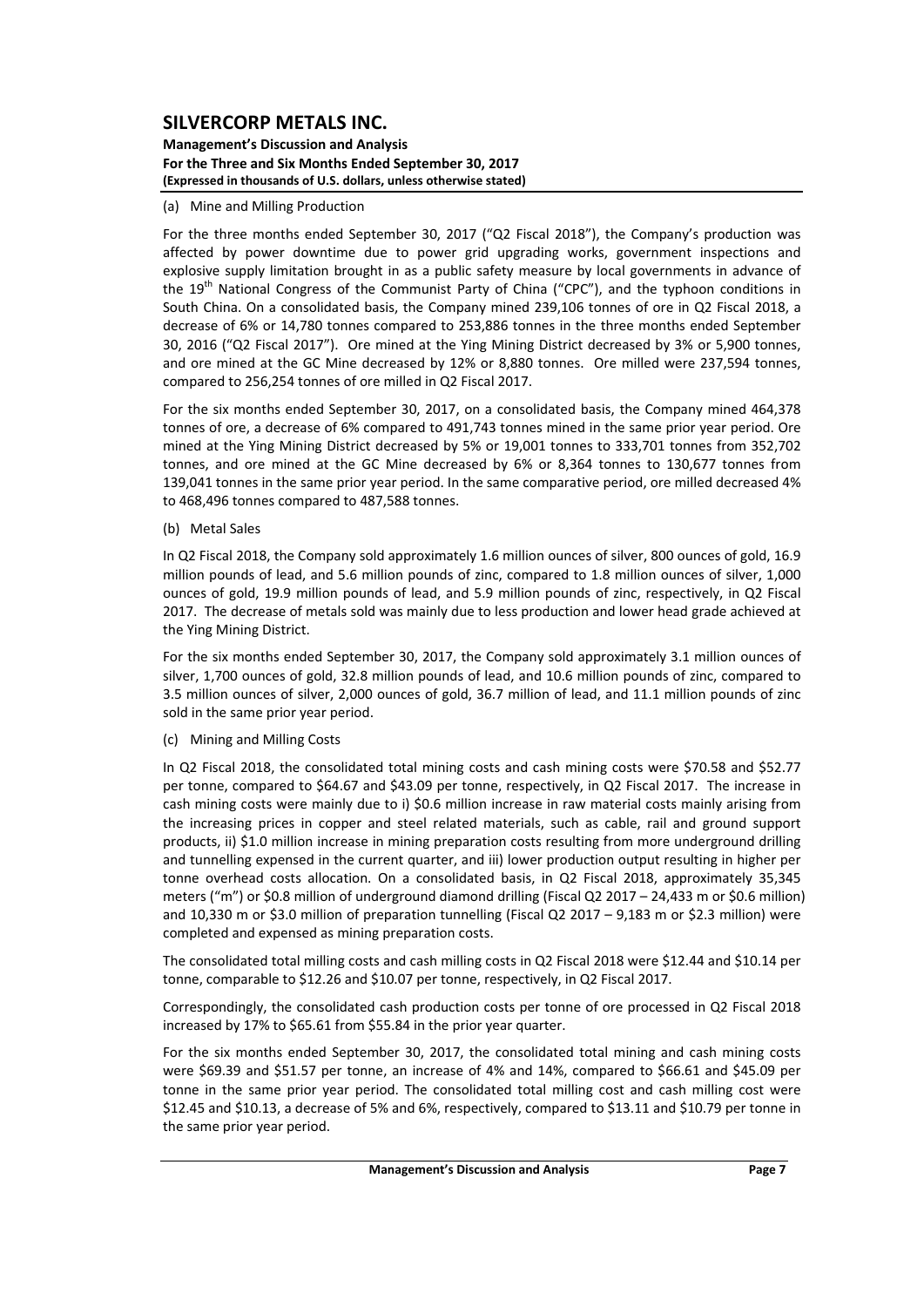#### **Management's Discussion and Analysis For the Three and Six Months Ended September 30, 2017 (Expressed in thousands of U.S. dollars, unless otherwise stated)**

Correspondingly, the consolidated cash production costs per tonne of ore processed for the six months ended September 30, 2017 was \$64.48, an increase of 10%, compared to \$58.63 in the same prior year period.

(d) Total and Cash Costs per Ounce of Silver, Net of By‐Product Credits

In Q2 Fiscal 2018, the consolidated total production costs and cash costs per ounce of silver, net of byproduct credits, were negative \$2.43 and negative \$5.16 compared to \$0.10 and negative \$3.05 respectively, in the prior year quarter. The overall decrease in cash cost per ounce of silver, net of by‐ product credits, is mainly due to a 27% increase in by‐product credits, mainly arising from 48% and 58% increase in lead and zinc net realized selling prices, offset by 15% and 5% decrease in lead and zinc metals sold. Sales from lead and zinc accounted for 50% of the total sales and amounted to \$23.9 million, an increase of \$5.7 million, compared to \$18.2 million in the prior year quarter.

For the six months ended September 30, 2017, the consolidated total production costs and cash costs per ounce of silver, net of by-product credits, were negative \$1.68 and negative \$4.51 compared to \$1.41 and negative \$1.68 respectively, in the same prior year period. The overall decrease in cash cost per ounce of silver, net of by‐product credits, is mainly due to a 24% increase in by‐product credits, mainly arising from 42% and 62% increase in lead and zinc net realized selling prices, offset by 10% and 5% decrease in lead and zinc metals sold. Sales from lead and zinc accounted for 48% of the total sales and amounted to \$42.0 million, an increase of \$10.3 million, compared to \$31.7 million in the prior year quarter.

(e) All‐in Sustaining Costs per Ounce of Silver, Net of By‐Product Credits

In Q2 Fiscal 2018, the consolidated all-in sustaining costs per ounce of silver, net of by-product credits, is \$2.26 compared to \$3.15 in Q2 Fiscal 2017. The decrease was mainly due to an increase of \$5.7 million in by‐product credits offset by a \$0.6 million increase in sustaining capital expenditures and the increase of per tonne cash production costs as discussed above.

For the six months ended September 30, 2017, the consolidated all-in sustaining costs per ounce of silver, net of by-product credits is \$3.44 compared to \$5.01 in the same prior year period. The decrease was mainly due to an increase of \$10.7 million in by-product credits offset by a \$1.1 million increase in sustaining capital expenditures and the increase of per tonne cash production costs as discussed above.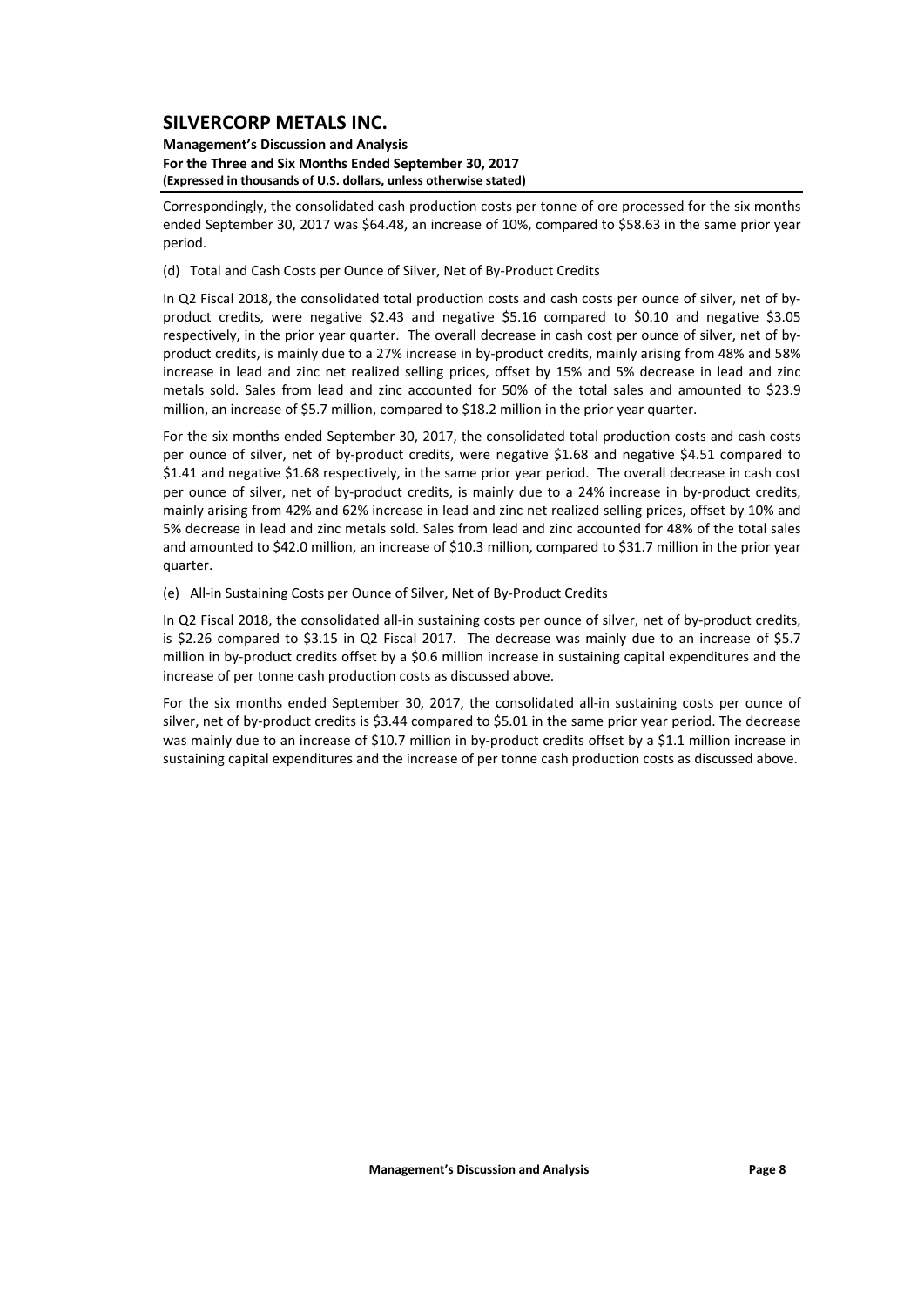**Management's Discussion and Analysis For the Three and Six Months Ended September 30, 2017 (Expressed in thousands of U.S. dollars, unless otherwise stated)**

(f) Operation Review

### *(i) Ying Mining District*

The Ying Mining District consists of several mines, including SGX, HPG, TLP, LM, PCG, and HZG mines, and is the Company's primary source of production. The operational results at the Ying Mining District for the past five quarters are summarized in the table below:

| <b>Operational results - Ying Mining District</b> |                    |               |                |                   |                    |         |                                |
|---------------------------------------------------|--------------------|---------------|----------------|-------------------|--------------------|---------|--------------------------------|
|                                                   | Q2 2018            | Q1 2018       | Q4 2017        | Q3 2017           | Q2 2017            |         | Six months ended September 30, |
|                                                   | September 30, 2017 | June 30, 2017 | March 31, 2017 | December 31, 2016 | September 30, 2016 | 2017    | 2016                           |
| Ore Mined (tonne)                                 | 173,294            | 160,408       | 112,755        | 171,303           | 179,194            | 333,701 | 352,702                        |
| Ore Milled (tonne)                                | 173,946            | 164,959       | 108,051        | 182,259           | 180,154            | 338,904 | 347,901                        |
| <b>Head Grades</b>                                |                    |               |                |                   |                    |         |                                |
| Silver (gram/tonne)                               | 294                | 304           | 298            | 303               | 302                | 299     | 305                            |
| Lead (%)                                          | 4.3                | 4.6           | 4.8            | 4.8               | 4.9                | 4.4     | 4.7                            |
| Zinc (%)                                          | 0.8                | 0.8           | 0.8            | 0.8               | 1.1                | 0.8     | 1.1                            |
| <b>Recoveries</b>                                 |                    |               |                |                   |                    |         |                                |
| Silver (%)                                        | 95.6               | 95.8          | 96.6           | 95.1              | 95.5               | 95.7    | 95.6                           |
| Lead (%)                                          | 96.2               | 96.3          | 95.6           | 96.7              | 96.3               | 96.3    | 96.3                           |
| Zinc (%)                                          | 50.7               | 45.8          | 46.2           | 47.5              | 42.9               | 48.4    | 45.5                           |
| <b>Metal Sales</b>                                |                    |               |                |                   |                    |         |                                |
| Silver (in thousands of ounce)                    | 1,472              | 1,324         | 1,255          | 1,555             | 1,630              | 2,796   | 3,120                          |
| Gold (in thousands of ounce)                      | 0.8                | 0.9           | 0.7            | 0.7               | 1.0                | 1.7     | 1.9                            |
| Lead (in thousands of pound)                      | 15,279             | 13,765        | 13,520         | 17,269            | 17,768             | 29,044  | 32,629                         |
| Zinc (in thousands of pound)                      | 2.269              | 755           | 1.033          | 1,210             | 1,785              | 3.024   | 3,605                          |
| Cash mining cost (\$ per tonne)                   | 59.67              | 54.78         | 49.99          | 55.21             | 49.13              | 57.32   | 50.70                          |
| Total mining cost (\$ per tonne)                  | 81.20              | 76.67         | 53.50          | 80.53             | 76.30              | 79.03   | 77.44                          |
| Cash milling cost (\$ per tonne)                  | 8.50               | 8.07          | 10.43          | 9.09              | 8.85               | 8.29    | 9.44                           |
| Total milling cost (\$ per tonne)                 | 10.45              | 10.10         | 13.60          | 11.03             | 10.86              | 10.28   | 11.53                          |
| Cash production cost (\$ per tonne)               | 71.85              | 66.93         | 64.34          | 68.22             | 61.79              | 69.47   | 63.98                          |
|                                                   |                    |               |                |                   |                    |         |                                |
| Cash cost per ounce of silver (\$)                | (4.27)             | (2.97)        | (3.73)         | (4.60)            | (2.68)             | (3.79)  | (1.44)                         |
| All-in sustaining cost per ounce of               |                    |               |                |                   |                    |         |                                |
| silver (\$)                                       | 1.08               | 3.66          | 0.74           | 1.34              | 2.33               | 2.30    | 3.99                           |

In Q2 Fiscal 2018, the total ore mined at the Ying Mining District was 173,294 tonnes, a decrease of 3% or 5,900 tonnes, compared to 179,194 tonnes mined in the prior year quarter. Approximately 2,900 tonnes of ore production was affected by several days of power downtime due to power grid upgrades by State Grid Corporation, and approximately 3,000 tonnes production was affected by government inspections and explosive supply limitation brought in as a safety measures by the local government in advance of the  $19<sup>th</sup>$  CPC National Congress. As a further public safety measure during the  $19<sup>th</sup>$  CPC National Congress in October 2017, mining activities at the Ying Mining District were temporary suspended for five days as requested by the local government, which has impacted ore production by approximately 10,000 tonnes in the third quarter of Fiscal 2018.

Correspondingly, ore milled in Q2 Fiscal 2018 decreased by 3% to 173,946 tonnes from 180,154 tonnes in the prior year quarter.

Head grades were 294 grams per ton ("g/t") for silver, 4.3% for lead, and 0.8% for zinc, compared to 302 g/t for silver, 4.9% for lead and 1.1% for zinc in the prior year quarter. The decrease of head grades is mainly due to the average geological grades of ore mined in the current quarter being lower than the prior year quarter.

In Q2 Fiscal 2018, the Ying Mining District sold approximately 1.5 million ounces silver, 15.3 million pounds lead, and 2.3 million pounds zinc, compared to 1.6 million ounces silver, 17.8 million pounds lead, and 1.8 million pounds of zinc in the prior year quarter. The decrease of metals sold at the Ying Mining District was mainly due to a 3% decrease of ore milled and lower head grades achieved in the current quarter.

Total and cash mining costs per tonne at the Ying Mining District in Q2 Fiscal 2018 were \$81.20 and \$59.67 per tonne, respectively, compared to \$76.30 and \$49.13 per tonne in the prior year quarter. The increase in cash mining costs were mainly due to i) \$0.6 million increase in raw material costs mainly arising from the increasing prices in copper and steel related material, ii) \$0.7 million increase in mining preparation costs resulting from more underground drilling and tunnelling expensed in the current quarter, and iii) lower production output resulting in higher per tonne overhead costs allocation. Total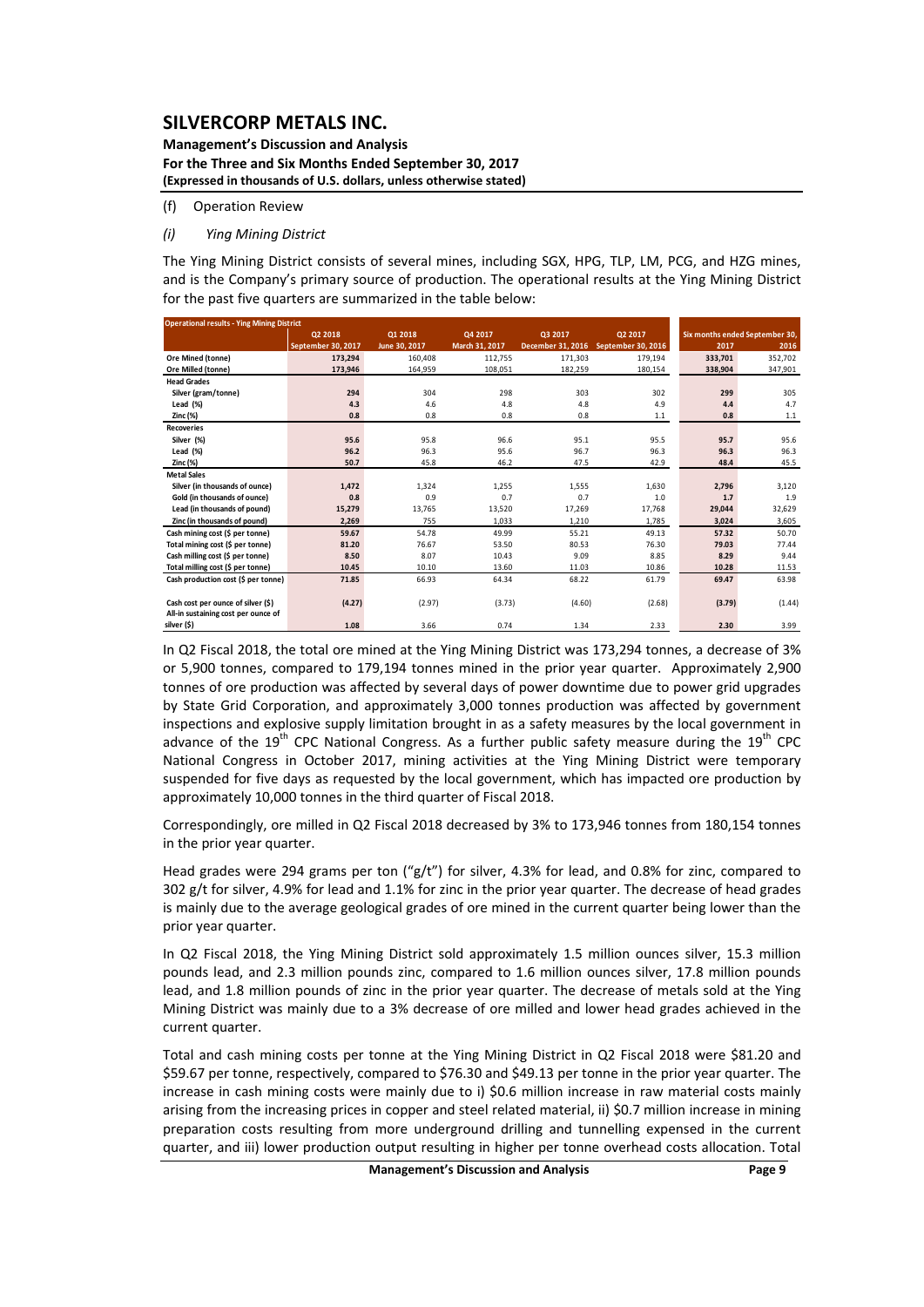### **Management's Discussion and Analysis For the Three and Six Months Ended September 30, 2017 (Expressed in thousands of U.S. dollars, unless otherwise stated)**

and cash milling costs per tonne at the Ying Mining District in Q2 Fiscal 2018 were \$10.45 and \$8.50, a decrease of 4%, compared to \$10.86 and \$8.85 in Q2 Fiscal 2017.

Correspondingly, cash production cost per tonne of ore processed in Q2 Fiscal 2018 at the Ying Mining District was \$71.85, an increase of 16% compared to \$61.79 in the prior year quarter due to the increase in per tonne cash mining offset by the decrease in per tonne milling costs as discussed above.

Cash cost per ounce of silver, net of by‐product credits, in Q2 Fiscal 2018 at the Ying Mining District, was negative \$4.27 compared to negative \$2.68 in the prior year quarter. The improvement was mainly due to a \$4.2 million or 28% increase in by‐product credits offset by the 16% increase in the per tonne cash production costs.

All in sustaining costs per ounce of silver, net of by‐product credits, in Q2 Fiscal 2018 at the Ying Mining District was \$1.08 compared to \$2.33 in the prior year quarter. The improvement was mainly due to lower cash costs per ounce of silver as discussed above.

For the six months ended September 30, 2017, a total of 333,701 tonnes of ore were mined and 338,904 tonnes milled at the Ying Mining District, down by 5% and 3%, compared to 352,702 tonnes mined and 347,901 tonnes milled in the same prior year period. Average head grades were 299 g/t for silver, 4.4% for lead, and 0.8% for zinc compared to 305 g/t for silver, 4.7% for lead, and 1.1% for zinc, respectively, in the same prior year period.

During the same time periods, the Ying Mining District sold approximately 2.8 million ounces of silver, 1,700 ounces of gold, 29.0 million pounds of lead, and 3.0 million pounds of zinc, compared to 3.1 million ounces of silver, 1,900 ounces of gold, 32.6 million pounds of lead, and 3.6 million pounds of zinc in prior year period.

For the six months ended September 30, 2017, the cash mining costs at the Ying Mining District was \$57.32 per tonne, an increase of 13% compared to \$50.70 in the same prior year period. The cash milling cost was \$8.29 per tonne, a decrease of 12% compared to \$9.44 in the same prior year period.

Cash cost per ounce of silver and all in sustaining costs per ounce of silver, net of by‐product credits, at the Ying Mining District, for the six months ended September 30, 2017, were negative \$3.79 and \$2.30 respectively, compared to negative \$1.44 and \$3.99 in the same prior year period.

In Q2 Fiscal 2018, approximately 29,834 m or \$0.6 million of underground diamond drilling (Fiscal Q2 2017 – 22,188 m or \$0.5 million) and 6,390 m or \$1.9 million of preparation tunnelling (Fiscal Q2 2017 – 5,333 m or \$1.4 million) were completed and expensed as mining preparation costs at the Ying Mining District. In addition, approximately 16,958 m or \$5.2 million of horizontal tunnel, raises and declines (Q2 Fiscal 2017 – 14,804 m or \$4.8 million) were completed and capitalized.

For the six months ended September 30, 2017, approximately 60,898 m or \$1.3 million of underground diamond drilling (same prior year period – 35,038 m or \$0.9 million) and 11,727 or \$3.3 million of preparation tunnelling (same prior year period – 10,169 m or \$2.8 million) were completed and expensed as mining preparation costs at the Ying Mining District. In addition, approximately 35,848 m or \$10.2 million of horizontal tunnel, raises, and declines (same prior year period - 32,677 m or \$9.7 million) were completed and capitalized.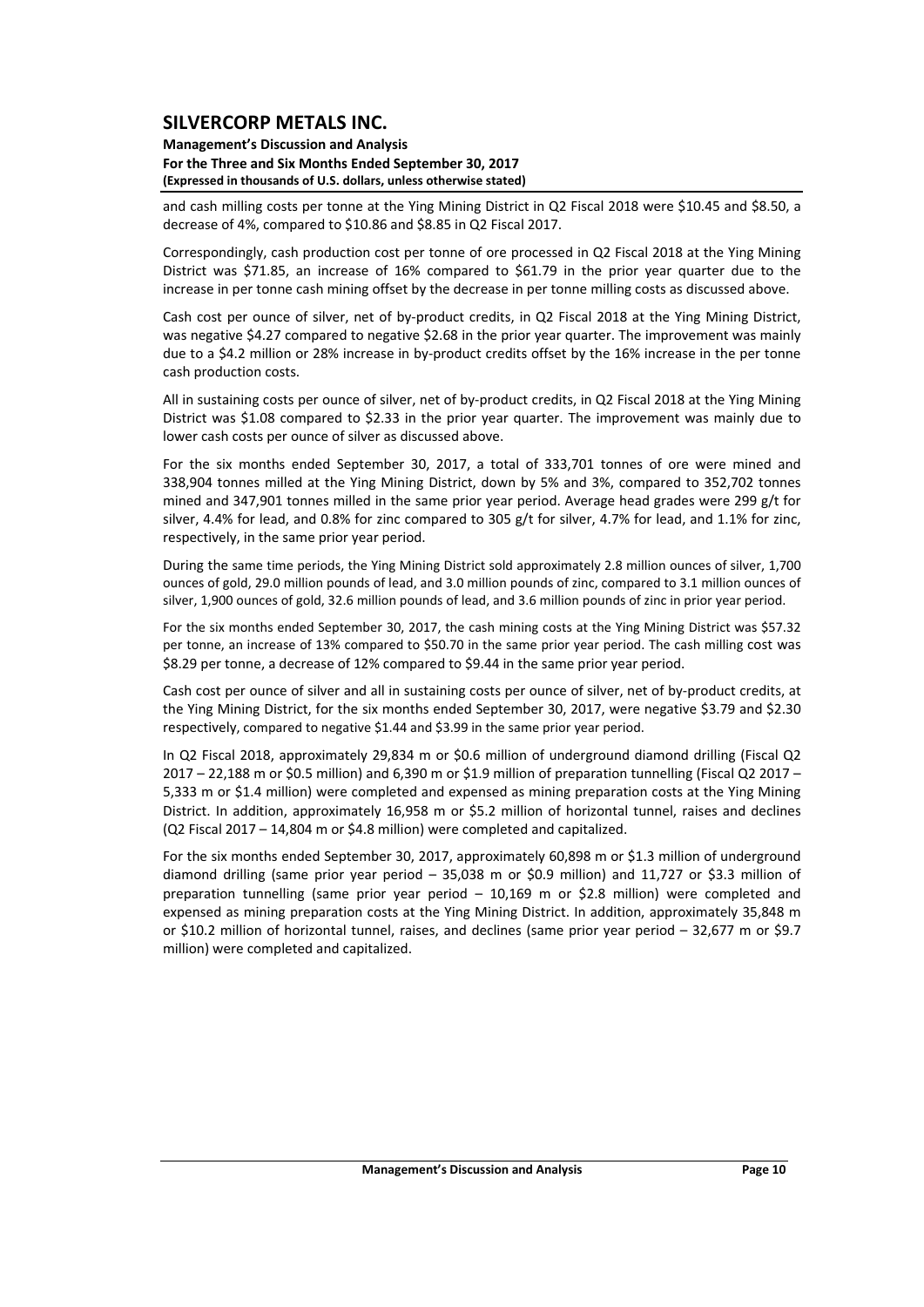### **Management's Discussion and Analysis**

**For the Three and Six Months Ended September 30, 2017**

**(Expressed in thousands of U.S. dollars, unless otherwise stated)**

#### *(ii) GC Mine*

The operational results at the GC Mine for the past five quarters are summarized in the table below:

| <b>Operational results - GC Mine</b> | Q2 2018            | Q1 2018       | Q4 2017        | Q3 2017                              | Q2 2017 |         | Six months ended September 30, |
|--------------------------------------|--------------------|---------------|----------------|--------------------------------------|---------|---------|--------------------------------|
|                                      | September 30, 2017 | June 30, 2017 | March 31, 2017 | December 31, 2016 September 30, 2016 |         | 2017    | 2016                           |
| Ore Mined (tonne)                    | 65,812             | 64.865        | 40.224         | 81.481                               | 74.692  | 130.677 | 139,041                        |
| Ore Milled (tonne)                   | 63,648             | 65,944        | 39,929         | 81,080                               | 76,100  | 129,592 | 139,687                        |
| <b>Head Grades</b>                   |                    |               |                |                                      |         |         |                                |
| Silver (gram/tonne)                  | 102                | 98            | 91             | 89                                   | 96      | 100     | 97                             |
| Lead $(\%)$                          | 1.4                | 1.6           | 1.3            | 1.4                                  | 1.6     | 1.5     | 1.5                            |
| Zinc (%)                             | 2.8                | 2.7           | 2.6            | 2.8                                  | 2.8     | 2.7     | 2.9                            |
| <b>Recovery Rates</b>                |                    |               |                |                                      |         |         |                                |
| Silver (%)                           | 74.4               | 81.2          | 72.8           | 75.4                                 | 76.2    | 77.8    | 76.5                           |
| Lead $(\%)$                          | 82.8               | 88.8          | 82.4           | 85.5                                 | 86.6    | 86.0    | 86.7                           |
| Zinc (%)                             | 81.6               | 80.9          | 74.8           | 86.5                                 | 86.4    | 81.2    | 86.1                           |
| <b>Metal Sales</b>                   |                    |               |                |                                      |         |         |                                |
| Silver (in thousands of ounce)       | 155                | 189           | 53             | 179                                  | 183     | 344     | 332                            |
| Lead (in thousands of pound)         | 1,656              | 2,147         | 818            | 2,214                                | 2,163   | 3,803   | 4,023                          |
| Zinc (in thousands of pound)         | 3,311              | 4,244         | 455            | 4,478                                | 4,106   | 7.555   | 7,513                          |
| Cash mining cost (\$ per tonne)      | 34.60              | 39.20         | 37.91          | 31.34                                | 28.61   | 36.88   | 30.87                          |
| Total mining cost (\$ per tonne)     | 42.62              | 46.99         | 45.37          | 38.90                                | 36.78   | 44.78   | 39.15                          |
| Cash milling cost (\$ per tonne)     | 14.63              | 16.73         | 20.06          | 13.09                                | 12.94   | 14.95   | 14.15                          |
| Total milling cost (\$ per tonne)    | 17.90              | 19.85         | 24.99          | 15.50                                | 15.57   | 18.14   | 17.05                          |
| Cash production cost (\$ per tonne)  | 49.23              | 55.93         | 57.97          | 44.43                                | 41.55   | 51.83   | 45.02                          |
|                                      |                    |               |                |                                      |         |         |                                |
| Cash cost per ounce of silver (\$)   | (13.56)            | (7.80)        | (1.72)         | (13.11)                              | (6.39)  | (10.39) | (3.94)                         |
| All-in sustaining cost per ounce of  |                    |               |                |                                      |         |         |                                |
| silver (\$)                          | (3.77)             | (2.48)        | 14.55          | (6.12)                               | (1.49)  | (3.06)  | 1.32                           |

In Q2 Fiscal 2018, the total ore mined at the GC Mine was 65,812 tonnes, a decrease of 8,880 tonnes or 12%, compared to 74,692 tonnes mined in Q2 Fiscal 2017, while ore milled decreased by 16% to 63,648 tonnes from 76,100 tonnes in the prior year quarter. The decrease was mainly due to the interruption arising from the typhoon that impacted South China during the quarter and the regulatory mine inspection during the normal process to renew the safety production permit at the GC Mine. Head grades were 102 g/t for silver, 1.4% for lead, and 2.8% for zinc compared to 96 g/t for silver, 1.6% for lead, and 2.8% for zinc in the prior year quarter.

In Q2 Fiscal 2018, the GC Mine sold 155 thousand ounces of silver, 1.7 million pounds of lead, 3.3 million pounds of zinc, compared to 183 thousand ounces of silver, 2.2 million pounds of lead, and 4.1 million pounds of zinc sold in the prior year quarter. The decrease of metal sold at the GC Mine was mainly due to less ore processed in the current quarter.

Total and cash mining costs per tonne at the GC Mine in Q2 Fiscal 2018 were \$42.62 and \$34.60 per tonne, compared to \$36.78 and \$28.61 per tonne in Q2 Fiscal 2017. The increase in cash mining costs was mainly due to a \$0.3 million increase in mining preparation costs resulting from more underground drilling and tunnelling expensed in the current quarter and less production output resulting in higher per tonne overhead costs allocation.

Total and cash milling costs per tonne at the GC Mine in Q2 Fiscal 2018 were \$17.90 and \$14.63, compared to \$15.57 and \$12.94, respectively, in Q2 Fiscal 2017. The increase in milling costs was mainly due to higher per tonne overhead costs allocation resulting from less ore processed.

Correspondingly, the cash production costs per tonne of ore processed in Q2 Fiscal 2018 at the GC Mine increased to \$49.23 from \$41.55 in the prior year quarter.

Cash costs per ounce of silver, net of by‐product credits, at the GC Mine, was negative \$13.56 compared to negative \$6.39 in the prior year quarter. The decrease was mainly due to a \$1.1 million or 24% increase in by‐product credits resulting from a 60% and 55% increase in net realized lead and zinc selling prices offset by less lead and zinc metals sold at the GC Mine.

All in sustaining costs per ounce of silver, net of by‐product credits, in Q2 Fiscal 2018 at the GC Mine was negative \$3.77 compared to negative \$1.50 in the prior year quarter. The improvement was mainly due to lower cash costs per ounce of silver as discussed above.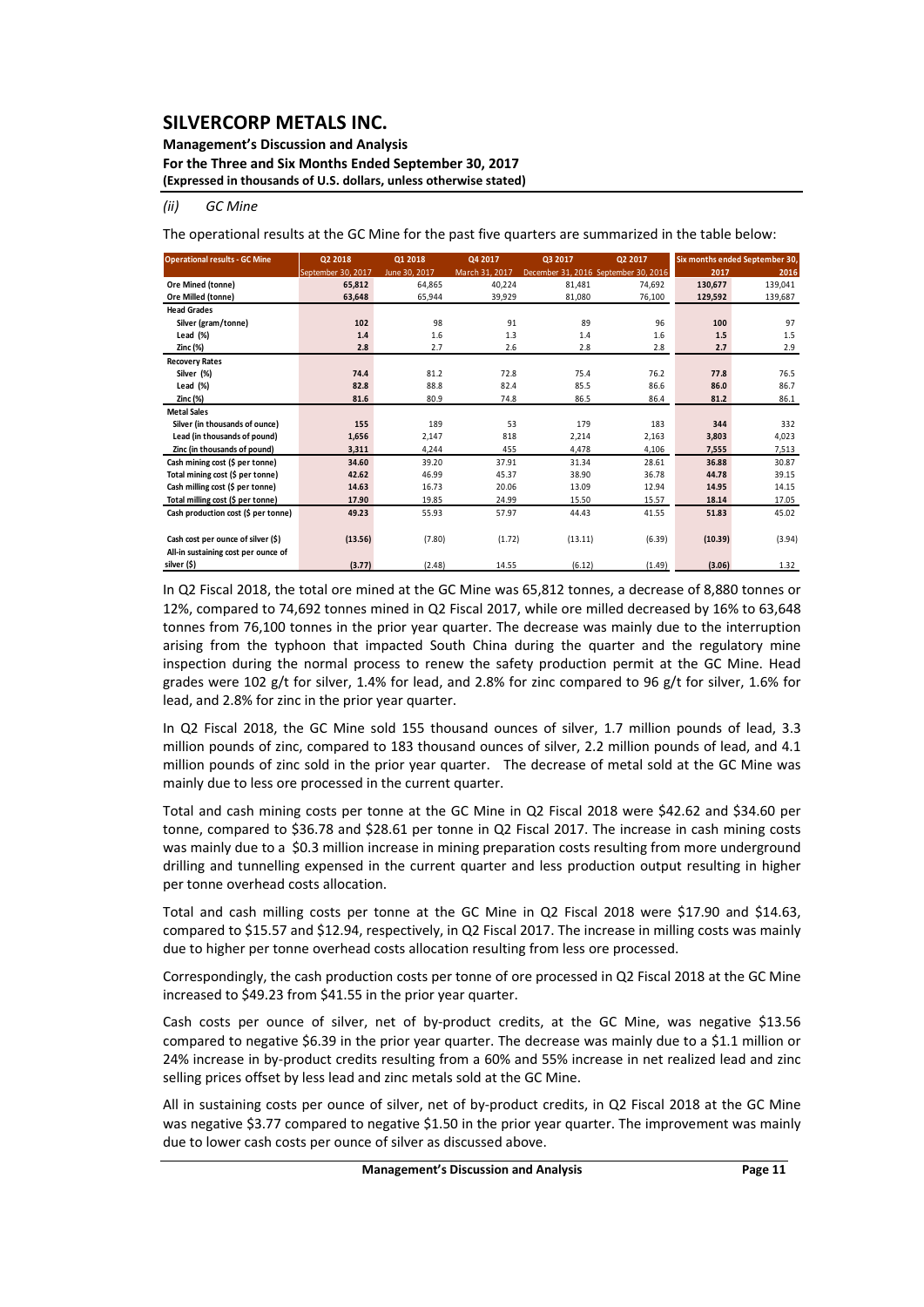### **Management's Discussion and Analysis For the Three and Six Months Ended September 30, 2017 (Expressed in thousands of U.S. dollars, unless otherwise stated)**

For the six months ended September 30, 2017, a total of 130,677 tonnes of ore were mined and 129,592 tonnes were milled at the GC Mine compared to 139,041 tonnes mined and 139,687 tonnes milled in the same prior year period. Average head grades were 100 g/t for silver, 1.5% for lead, and 2.7% for zinc compared to 97 g/t for silver, 1.5% for lead, and 2.9% for zinc, respectively, in the same prior year period.

During the same time periods, the GC Mine sold approximately 344 thousand ounces of silver, 3.8 million pounds of lead, and 7.6 million pounds of zinc, compared to 332 thousand ounces of silver, 4.0 million pounds of lead, and 7.5 million pounds of zinc in the same prior year period.

For the six months ended September 30, 2017, the cash mining costs at the GC Mine was \$36.88 per tonne, an increase of 19% compared to \$30.87 per tonne in the same prior year period. The increase in cash mining costs was mainly due to a \$0.7 million increase in mining preparation as more underground drilling and tunnelling was expensed in the current period and higher per tonne overhead costs allocation resulting from less production output. The cash milling costs was \$14.95 per tonne, an increase of 6% compared to \$14.15 in the same prior year period.

Cash costs per ounce of silver and all in sustaining costs per ounce of silver, net of by‐product credits, at the GC Mine, for the six months ended September 30, 2016, were negative \$10.39 and negative \$3.06 respectively, compared to negative \$3.94 and \$1.32 in the same prior year period.

In Q2 Fiscal 2018, approximately 5,511 m or \$0.2 million of underground diamond drilling (Q2 Fiscal 2017 – 2,245 m or \$0.2 million) and 3,940 m or \$1.1 million of tunnelling (Q2 Fiscal 2017 – 3,850 m or \$1.0 million) were completed and expensed as mining preparation costs at the GC Mine. In addition, approximately 105 m or \$0.1 million of horizontal tunnel, raises and declines (Q2 Fiscal 2017 – 606 m or \$0.2 million) were completed and capitalized.

For the six months ended September 30, 2017, approximately 10,483 m or \$0.5 million of underground diamond drilling (same prior year period – 5,554 m or \$0.4 million) and 9,232 m or \$2.4 million of tunnelling (same prior year period – 7,336 m or \$1.9 million) were completed and expensed as mining preparation costs at the GC Mine. In addition, approximately 263 m or \$0.2 million of horizontal tunnel, raise, and declines (same prior year period – 1,188 m or \$0.4 million) were completed and capitalized.

### *(iii) BYP Mine*

The BYP mine was placed on care and maintenance in August 2014 in consideration of the required capital upgrades to sustain its ongoing production and the current market environment. The Company continues to review alternatives for this project.

### *(iv) XHP Project*

Activities at the XHP project, a development stage project, were suspended in Fiscal 2014. In light of the recent increase of lead and zinc metal prices, the Company has resumed activities at the XHP project to review and evaluate alternatives for this project.

### **4. Investment in New Pacific Metals Corp. ("NUAG")**

New Pacific Metals Corp. ("NUAG") is a Canadian public company listed on the TSX Venture Exchange (symbol: NUAG). NUAG is a related party of the Company by way of two common directors and officers, and the Company accounts for its investment in NUAG using the equity method as it is able to exercise significant influence over the financial and operating policies of NUAG.

During the six months ended September 30, 2017, the Company participated in NUAG's private placement and subscribed 25 million common shares of NUAG for \$20.0 million and acquired additional 24,400 common shares from the public market for \$25.

As at September 30, 2017, the Company owned 35,830,700 common shares (March 31, 2017 – 10,806,300) of NUAG, representing an ownership interest of 31.8% (March 31, 2017 – 16.1%).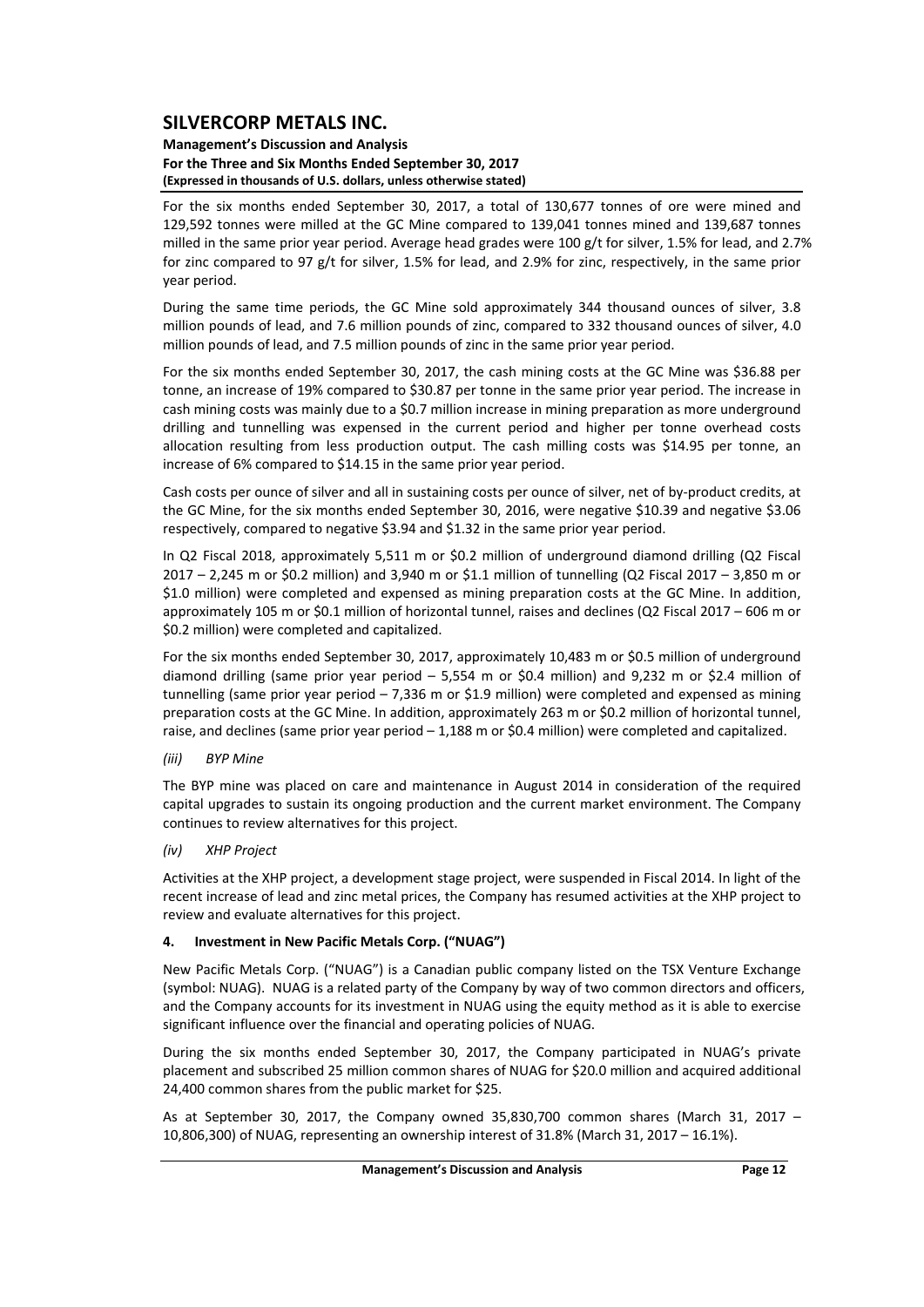### **Management's Discussion and Analysis For the Three and Six Months Ended September 30, 2017 (Expressed in thousands of U.S. dollars, unless otherwise stated)**

The summary of the investment in NUAG common shares and its market value as at the respective balance sheet dates are as follows:

|                                   |                 |        | Value of NUAG's     |
|-----------------------------------|-----------------|--------|---------------------|
|                                   | Number of       |        | common shares per   |
|                                   | shares          | Amount | quoted market price |
| Balance, April 1, 2016            | 10,806,300<br>S | 3,133  | Ŝ.<br>2,333         |
| Share of net income               |                 | 282    |                     |
| Share of other comprehensive loss |                 | (12)   |                     |
| Impairment recovery               |                 | 5,278  |                     |
| Foreign exchange impact           |                 | (164)  |                     |
| Balance, March 31, 2017           | 10,806,300      | 8,517  | 8,517               |
| Participate in Private placement  | 25,000,000      | 20,000 |                     |
| Purchase from open market         | 24,400          | 25     |                     |
| Share of net loss                 |                 | (369)  |                     |
| Share of other comprehensive loss |                 | (13)   |                     |
| Foreign exchange impact           |                 | 1,364  |                     |
| <b>Balance September 30, 2017</b> | 35,830,700<br>s | 29,524 | S<br>38,759         |

Subsequent to September 30, 2017, the Company purchased an additional 444,800 shares of NUAG from public market for a total of \$478.

NUAG acquired a 100% interest in the Silver Sand Property, an early‐stage exploration projects in the Potosi Department of Bolivia, in July 2017 and commenced a 30,000 meters exploration drilling program in October 2017.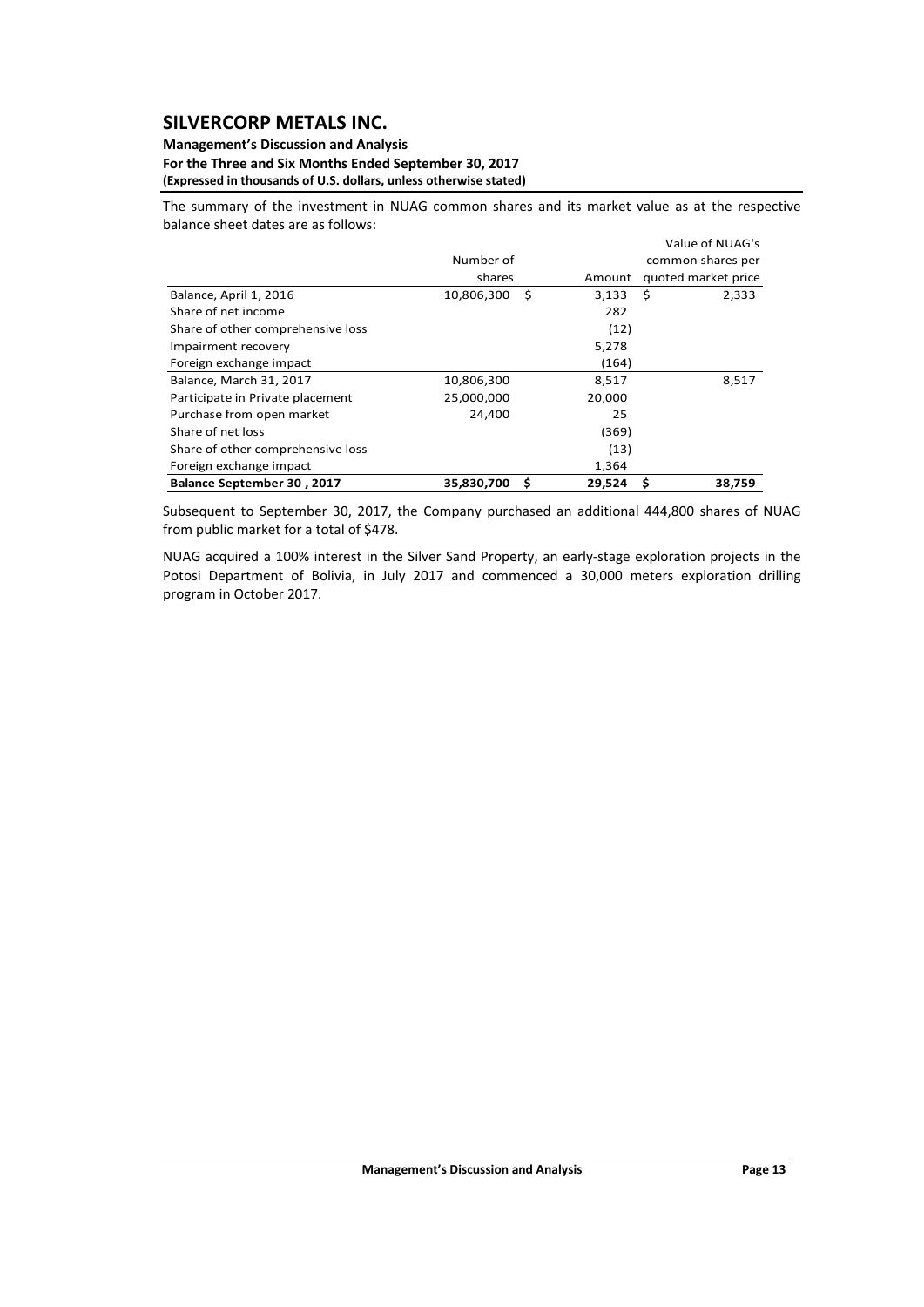**Management's Discussion and Analysis For the Three and Six Months Ended September 30, 2017 (Expressed in thousands of U.S. dollars, unless otherwise stated)**

### **5. Second Quarter Fiscal 2018 Financial Results**

#### (a) Summary of Quarterly Results

The tables below set out selected quarterly results for the past eight quarters:

|                                                   | Sep 30, 2017  | Jun 30, 2017 | Mar 31, 2017   | Dec 31, 2016*                 |
|---------------------------------------------------|---------------|--------------|----------------|-------------------------------|
| Sales                                             | \$<br>47,541  | \$<br>39,697 | \$<br>34,064   | -\$<br>47,838                 |
| <b>Gross Profit</b>                               | 25,606        | 20,005       | 20,304         | 25,019                        |
| Expenses and foreigh exchange                     | (6, 274)      | (7,026)      | (5,083)        | (3, 197)                      |
| Impairment recovery (charges)                     |               |              | 5,278          |                               |
| Gain on disposal of mineral rights and properties |               | 4,320        |                |                               |
| Other Items                                       | 533           | 236          | 981            | 169                           |
| Net (loss) income                                 | 14,602        | 13,514       | 16,334         | 16,638                        |
| Net (loss) income, attributable to the            |               |              |                |                               |
| shareholders of the Company                       | 11,145        | 10,937       | 13,507         | 13,115                        |
| Basic (loss) earnings per share                   | 0.07          | 0.07         | 0.08           | 0.08                          |
| Diluted (loss) earnings per share                 | 0.07          | 0.06         | 0.08           | 0.08                          |
| Cash dividend declared                            |               | 1,679        |                | 1,585                         |
| Cash dividended declared per share (CAD)          |               | 0.01         |                | 0.01                          |
|                                                   | Sep 30, 2016* | Jun 30, 2016 | Mar 31, 2016   | Dec 31, 2015                  |
| Sales                                             | \$<br>46,298  | \$<br>35,271 | - \$<br>19,426 | $\ddot{\mathsf{s}}$<br>29,081 |
| <b>Gross Profit</b>                               | 25,759        | 15,744       | 6,193          | 9,538                         |
| Expenses and foreigh exchange                     | (4,643)       | (6,203)      | (7, 189)       | (3,981)                       |
| Impairment recovery (charges)                     |               | (181)        |                |                               |
| Other Items                                       | 827           | (40)         | (219)          | (189)                         |
| Net Income (Loss)                                 | 16,006        | 6,520        | (727)          | 3,916                         |
| Net income (Loss), attributable to the            |               |              |                |                               |
| shareholders of the Company                       | 12,378        | 4,674        | (1,520)        | 3,326                         |
| Basic earnings (loss) per share                   | 0.07          | 0.03         | (0.01)         | 0.02                          |
| Diluted earnings (loss) per share                 | 0.07          | 0.03         | (0.01)         | 0.02                          |
| Cash dividend declared                            |               |              |                |                               |
| Cash dividended declared per share (CAD)          |               |              |                |                               |

\*Mineral resources tax has been excluded from expenses but included as part of cost of sales

Financial results including sales, gross profit, net income, basic earnings per share, and diluted earnings per share are heavily influenced by changes in commodity prices, particularly, the silver and lead price.

#### (b) Financial Results – Q2 Fiscal 2018

**Net income attributable to equity shareholders of the Company** in Q2 Fiscal 2018 was \$11.1 million, or \$0.07 per share, compared to \$12.4 million, or \$0.07 per share in Q2 Fiscal 2017.

The Company's financial results in Q2 Fiscal 2018 were mainly impacted by the following: i) an increase of 48% and 58% in the realized selling prices for lead and zinc, compared to the prior year quarter, ii) a 7% decrease in the realized selling price for silver, iii) less metals sold; iv) higher per tonne production costs, and iv) a \$1.1 million foreign exchange loss recorded in the current quarter.

Net income attributable to the shareholders of the Company for six months ended September 30, 2017 was \$22.1 million, or \$0.13 per share compared to \$17.1 million, or \$0.10 per share in the same period prior year.

**Sales** in Q2 Fiscal 2018 were \$47.5 million, up 3% compared to \$46.3 million in the same quarter last year. Silver and gold sales represented \$22.6 million and \$0.9 million, respectively, while base metals represented \$24.1 million of total sales, compared to silver, gold and base metals sales of \$27.0 million, \$1.1 million, and \$18.2 million, respectively, in the prior year quarter.

For six months ended September 30, 2017, sales were \$87.2 million, up 7% from \$81.6 million in the same prior year period. Silver and gold sales were \$42.8 million and \$1.8 million, respectively, while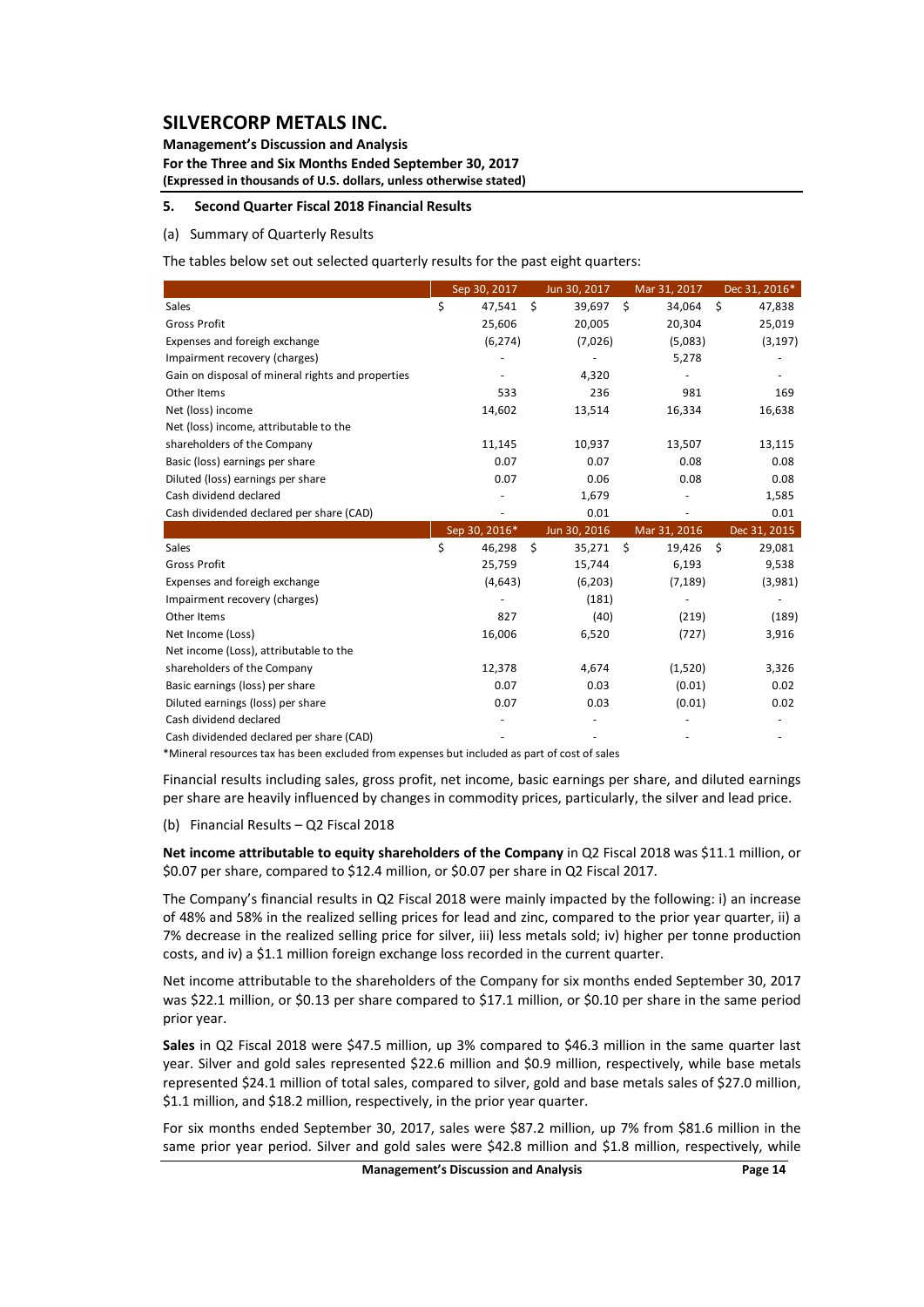### **Management's Discussion and Analysis For the Three and Six Months Ended September 30, 2017 (Expressed in thousands of U.S. dollars, unless otherwise stated)**

base metals represented \$42.6 million of total sales, compared to silver, gold, and base metals sales of \$47.8, \$2.0 million and \$31.8 million, respectively, in the same prior year period.

Fluctuation in sales revenue is mainly dependent on metal sales and the realized metal price. The net realized selling price is calculated using Shanghai Metal Exchange ("SME") price, less smelter charges, recovery, and value added tax ("VAT") at a rate of 17% (VAT is not applied to gold sales). The following table is a reconciliation of the Company's net realized selling prices in Q2 Fiscal 2018, including a comparison with London Metal Exchange ("LME") prices:

|                                        |         | Silver (in US\$/ounce) |         |       | Gold (in US\$/ounce) |  |                          |  | Lead (in US\$/pound) |  |         | Zinc (in US\$/pound) |         |  |         |
|----------------------------------------|---------|------------------------|---------|-------|----------------------|--|--------------------------|--|----------------------|--|---------|----------------------|---------|--|---------|
|                                        | Q2 2018 |                        | Q2 2017 |       | Q2 2018              |  | Q2 2017                  |  | Q2 2018              |  | Q2 2017 |                      | Q2 2018 |  | Q2 2017 |
| Net realized selling prices            |         | 13.89                  |         | 14.88 | 1.071                |  | 1.087                    |  | 1.05                 |  | 0.71    |                      | 1.09    |  | 0.69    |
| Add back: Value added taxes            |         | 2.36                   |         | 2.53  |                      |  | $\overline{\phantom{a}}$ |  | 0.18                 |  | 0.12    |                      | 0.19    |  | 0.12    |
| Add back: Smelter charges and recovery |         | 0.17                   |         | 2.46  | 217                  |  | 251                      |  | 0.06                 |  | 0.11    |                      | 0.40    |  | 0.37    |
| <b>SME</b>                             |         | 16.42                  |         | 19.87 | 1.290                |  | 1.338                    |  | 1.29                 |  | 0.94    |                      | 1.68    |  | 1.18    |
| <b>LME</b>                             |         | 16.84                  |         | 19.63 | 1.278                |  | 1.335                    |  | $1.06 \pm 5$         |  | 0.85    |                      | 1.34    |  | 1.02    |

**Cost of sales** in Q2 Fiscal 2018 was \$21.9 million compared to \$20.5 million in Q2 Fiscal 2017. The cost of sales included \$16.2 million (Q2 Fiscal 2017 - \$13.8 million) cash production costs, \$1.3 million mineral resources tax (Q2 Fiscal 2017 - \$1.0 million), and \$4.4 million (Q2 Fiscal 2017 - \$5.7 million) depreciation and amortization charges. The increase of cash production costs was mainly due to higher per tonne cash production costs recorded in current quarter while the increase of mineral resources tax was due to higher sales achieved in Q2 Fiscal 2018.

For the six months ended September 30, 2017, cost of sales was \$41.6 million compared to \$40.1 million in the same prior year period. The cost of sales included \$30.3 million cash production costs, \$2.4 million mineral resources taxes and \$8.9 million depreciation and amortization compared to \$27.9 million production costs, \$1.4 million mineral resources taxes and \$10.7 million depreciation and amortization respectively, in the same prior year period.

**Gross profit margin** in Q2 Fiscal 2018 was 54%, compared to 56% in Q2 Fiscal 2017. Ying Mining District's gross margin was 56% compared to a 61% gross profit margin in the prior year quarter. GC Mine's profit margin was 40% compared to a 38% gross profit margin in the prior year quarter.

For the six months ended September 30, 2017, gross profit margin was 52% compare to 51% in the same prior year period. Ying Mining District's gross margin was 56% compared to a 55% gross profit margin in the same prior year period. GC Mine's profit margin was 34% compared to a 28% gross profit margin in the same prior year period.

**General and administrative expenses** in Q2 Fiscal 2018 and the six months ended September 30, 2017 were \$4.5 million and \$9.0 million (Q2 Fiscal 2018 ‐ \$4.1 million, six months ended September 30, 2016 ‐ \$8.5 million). Items included in general and administrative expenses are as follows:

- (i) **Amortization expenses** of \$0.3 million and \$0.6 million (Q2 Fiscal 2017 ‐ \$0.3 million, six months ended September 30, 2016 – \$0.7 million);
- (ii) **Office and administrative expenses** of \$1.7 million and \$3.0 million (Q2 Fiscal 2017 ‐ \$1.3 million, six months ended September 30, 2016 – \$2.7 million);
- (iii) **Salaries and benefits** of \$1.9 million and \$4.1 million (Q2 Fiscal 2017 ‐ \$1.9 million, six months ended September 30, 2016 – \$3.5 million);
- (iv) **Stock based compensation expense** of \$0.3 million and \$0.7 million (Q2 Fiscal 2017 ‐ \$0.2 million, six months ended September 30, 2016 – \$0.4 million); and
- (v) **Professional fees** of \$0.2 million and \$0.6 million (Q2 Fiscal 2017 ‐ \$0.5 million, six months ended September 30, 2016 – \$1.2 million).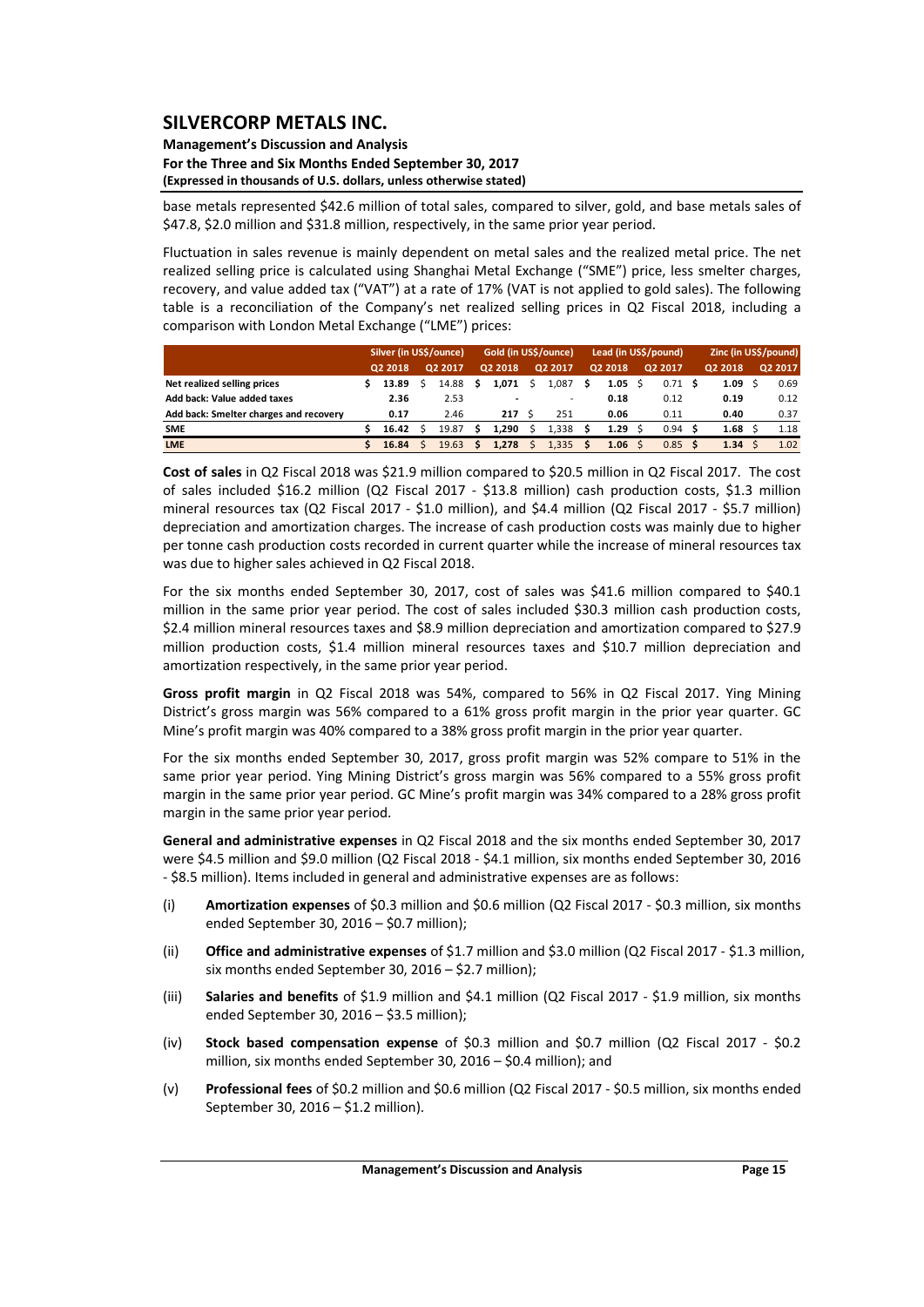### **Management's Discussion and Analysis For the Three and Six Months Ended September 30, 2017 (Expressed in thousands of U.S. dollars, unless otherwise stated)**

**Government fees and other taxes** in Q2 Fiscal 2018 and six months ended September 30, 2017 were \$0.7 million and \$1.5 million (Q2 Fiscal 2017 ‐ \$0.7 million, six months ended September 30, 2016 – \$2.4 million). Government fees include environmental protection fee and mineral resources compensation fee. Other taxes were composed of surtax on value‐added tax, land usage levy, stamp duty and other miscellaneous levies, duties and taxes imposed by the state and local Chinese government.

**Foreign exchange loss** in Q2 Fiscal 2018 and six months ended September 30, 2017 were \$1.1 million and \$2.7 million (Q2 Fiscal 2017 ‐ \$0.2 million gain, six months ended September 30, 2016 – \$0.1 million gain). The foreign exchange gain or loss is mainly driven by the fluctuation of the RMB and US dollar against the functional currency of the entities.

**Loss on disposal of plant and equipment** in Q2 Fiscal 2018 and six months ended September 30, 2017 were \$6 and \$0.2 million (Q2 Fiscal 2017 - \$0.2 million gain, six months ended September 30, 2016 -\$65). The loss was related to the disposal of obsolete equipment.

**Gain on disposal of mineral rights and properties** in Q2 Fiscal 2018 was \$nil (Q2 Fiscal 2017 ‐ \$nil). For the six months ended September 30, 2017, the Company recorded a gain of \$4.3 million on the disposal of mineral rights and properties (six months ended September 30, 2016 ‐ \$nil). On April 5, 2017, the Company entered into a royalty purchase and sale agreement (the "Agreement") with Maverix Metals Inc. ("Maverix"), a publicly traded (TSX‐V: MMX) Canadian precious metals royalty and streaming company, to sell its 2.5% net smelter return ("NSR") on the Silvertip Mine for consideration of up to 6,600,000 of Maverix's common shares payable as follows:

- 3,800,000 common shares of Maverix on closing of the transaction; and
- 2,800,000 common shares of Maverix when the Silvertip Mine achieves (i) commercial production, and (ii) a cumulative throughput of 400,000 tonnes of ore through the processing plant.

On April 19, 2017, the transaction was closed and the Company received a total of 3,800,000 Maverix common shares valued at \$4,319 (CAD\$5.8 million) and recognized a gain of \$4,319 on the disposal of the NSR.

**Share of loss in an associate** in Q2 Fiscal 2018 and six months ended September 30, 2017 were \$0.1 million and \$0.4 million (Q2 Fiscal 2017 – gain of \$0.3 million, six months ended September 30, 2016 – gain of \$0.3 million), representing the Company's equity pickup in NUAG.

**Finance income** in Q2 Fiscal 2018 and six months ended September 30, 2017 were \$0.7 million and \$1.2 million (Q2 Fiscal 2017 - \$0.6 million, six months ended September 30, 2016 - \$1.0 million). The Company invests in high yield short‐term investments as well as long term corporate bonds.

**Finance costs** in Q2 Fiscal 2018 and six months ended September 30, 2017 were \$0.1 million and \$0.2 million (Q2 Fiscal 2017 ‐ \$0.3 million, six months ended September 30, 2016 – \$0.5 million). The finance costs in the current period were related to the unwinding of discount of environmental rehabilitation provision.

**Income tax expenses** in Q2 Fiscal 2018 were \$5.3 million compared to \$5.9 million in Q2 Fiscal 2017. The income tax expense recorded in Q2 Fiscal 2017 included current income tax expense of \$4.5 million (Q2 Fiscal 2016 – \$4.9 million) and deferred income tax expense of \$0.7 million (Q2 Fiscal 2016 – \$1.0 million).

For the six months ended September 30, 2017, income tax expense were \$9.3 million (same prior year period – \$8.7 million), which included current income tax expense of \$7.7 million (same prior year period – \$5.6 million) and deferred income tax expenses of \$1.5 million (same prior year period – \$3.1 million).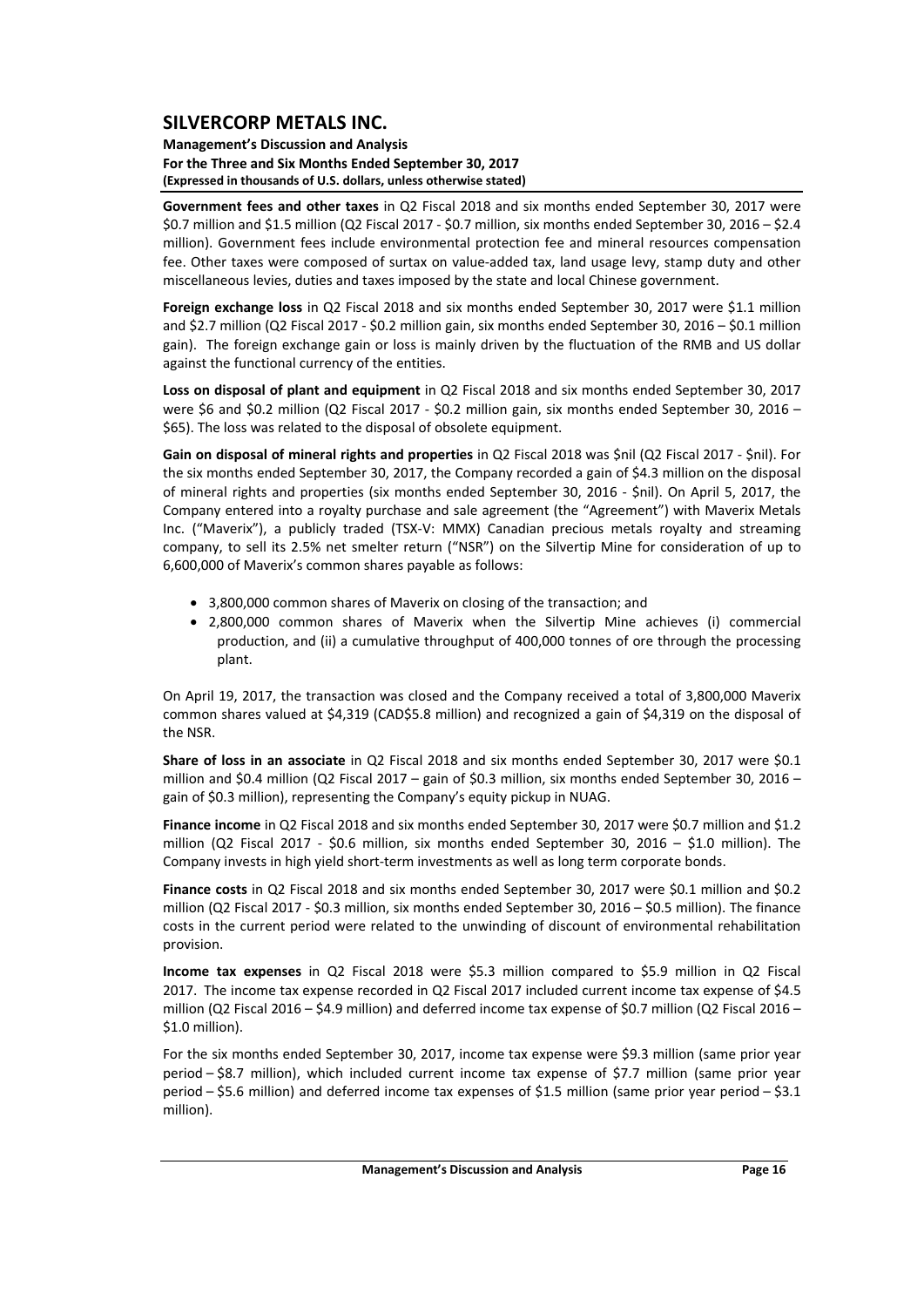**Management's Discussion and Analysis For the Three and Six Months Ended September 30, 2017 (Expressed in thousands of U.S. dollars, unless otherwise stated)**

#### **6. Liquidity and Capital Resources**

**Cash and cash equivalents and short‐term investments** as at September 30, 2017 were \$98.6 million, an increase of \$2.2 million or 2%, compared to \$96.5 million cash and cash equivalents and short‐term investment as at March 31, 2017.

**Working capital** as at September 30, 2017 was \$77.6 million, an increase of \$6.9 million or 10%, compared to \$70.7 million working capital as at March 31, 2017.

**Cash flows provided by operating activities** in Q2 Fiscal 2018 were \$20.7 million, compared to \$27.0 million in the prior year quarter. Before changes in non-cash operating working capital, cash flows provided by operating activities in Q2 Fiscal 2018 were \$21.7 million, a decrease of \$3.2 million or 13%, compared to \$24.9 million in the prior year quarter.

For the six months ended September 30, 2017, cash flows provided by operating activities were \$37.6 million, compared to \$47.2 million in the same prior year period. Before changes in non-cash operating working capital, cash flows provided by operating activities for the six months ended September 30, 2017 were \$36.4 million, a decrease of \$4.1 million compared to \$40.5 million in the same prior year period.

**Cash flows used in investing activities** in Q2 Fiscal 2018 were \$54.6 million (Q2 Fiscal 2017 ‐ \$8.4 million), comprising mainly of payment of \$5.0 million for capital mineral exploration and development expenditures (Q2 Fiscal 2017 - \$5.7 million), \$1.5 million for acquisition of plant and equipment (Q2 Fiscal 2017 - \$0.7 million), \$28.1 million for net purchases of short-term investments (Q2 Fiscal 2017 -\$2.0 million) to earn higher interest income, and \$20.0 million for the investment in NUAG (Q2 Fiscal 2017 ‐ \$nil).

For the six months ended September 30, 2017, cash flows used in investing activities were \$65.5 million, comprising mainly of cash used in capital expenditures of \$13.7 million, net purchase of short-term investments of \$31.8 million, and the investment in NUAG of \$20.0 million. For the six months ended September 2016, cash flows used in investing activities were \$20.1 million comprising mainly of cash used in capital expenditures of \$13.8 million and net purchase of short-term investments of \$6.0 million.

**Cash flows provided by financing activities** in Q2 Fiscal 2018 were \$0.2 million arising from the issuance of common shares of the Company from stock options exercised. In Q2 Fiscal 2017, cash flow used in financing activities were \$1.4 million, comprising mainly of \$1.5 million cash distributed to noncontrolling shareholders offset by \$0.1 million cash from the issuance of common shares of the Company arising from exercised stock options.

For six months ended September 30, 2017, cash flow used in financing activities were \$6.4 million, comprising mainly of \$4.9 million distributions to non‐control interest, \$1.7 million cash dividend to the equity shareholders of the Company offset by \$0.2 million from the issuance of common shares of the Company arising from exercised stock options. In the same prior year period, cash used in financing activities were \$1.2 million, comprising mainly of \$1.5 million cash distributed to non-controlling shareholders offset by \$0.3 million cash from the issuance of the common shares of the Company arising from exercised stock options.

**Contractual commitments and contingencies** not disclosed elsewhere in this Management's Discussion and Analysis are as follows:

|                  | Total | Less than 1 year | 1-5 vears                | After 5 years |
|------------------|-------|------------------|--------------------------|---------------|
| Operating leases | 3.772 | 566              | 3.206                    | $\sim$        |
| Commitments      | 6.418 | $\sim$           | $\overline{\phantom{0}}$ | 6.418         |

As of September 30, 2017, the Company has two office rental agreements totaling \$3,772 for the next five years and commitments of \$6,418 related to the GC property. During the three and six months ended September 30, 2017, the Company incurred rental expenses of \$167 and \$325, respectively (three and six months ended September 30, 2016 ‐ \$148 and \$300, respectively), which were included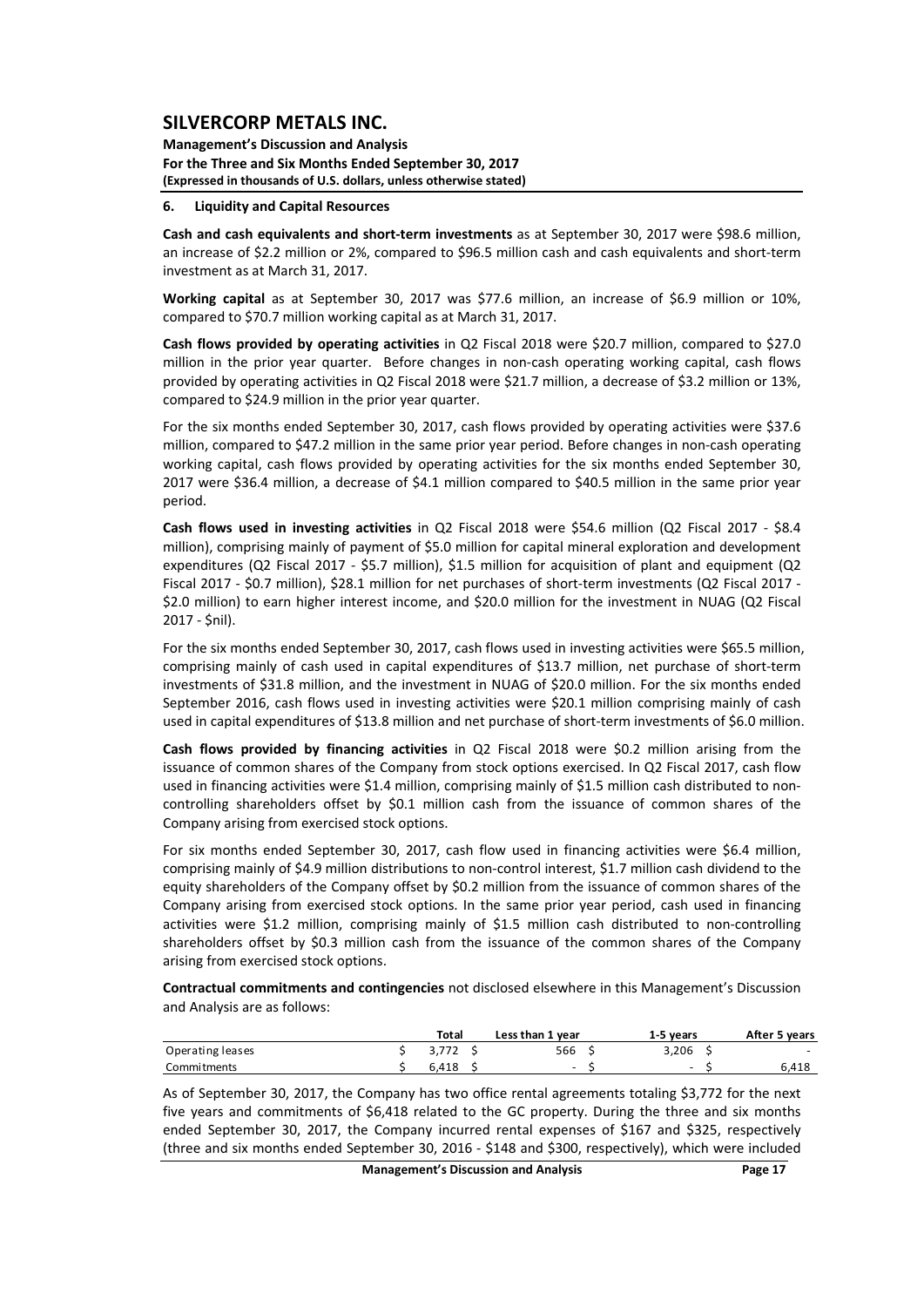**Management's Discussion and Analysis For the Three and Six Months Ended September 30, 2017 (Expressed in thousands of U.S. dollars, unless otherwise stated)**

in office and administrative expenses on the consolidated statement of income.

Although the Company has taken steps to verify title to properties in which it has an interest, these procedures do not guarantee the Company's title. Property title may be subject to, among other things, unregistered prior agreements or transfers and may be affected by undetected defects.

Due to the size, complexity and nature of the Company's operations, the Company is subject to various claims, legal and tax matters arising in the ordinary course of business. Each of these matters is subject to various uncertainties and it is possible that some of these matters may be resolved unfavorably to the Company. The Company accrues for such items when a liability is both probable and the amount can be reasonably estimated.

In assessing loss contingencies related to legal proceedings that are pending against the Company or unasserted claims that may result in such proceedings, the Company and its legal counsel evaluate the perceived merits of any legal proceedings or unasserted claims as well as the perceived merits of the amount of relief sought or expected to be sought. Major legal proceedings against the Company are summarized as follows:

- On August 19, 2014, an action was commenced against the Company in the Supreme Court of British Columbia seeking an unspecified amount of damages for a claim of false imprisonment and defamation (the "Huang Action"). The Company believes that there is no merit to the allegations and intends to pursue a vigorous defence.
- During the year ended March 31, 2016, an action was initiated by Luoyang Mining Group Co., Ltd. ("Luoyang Mining") against Henan Found seeking payment of \$1.6 million (RMB10.0 million) plus interest related to the acquisition agreements Henan Found entered into in August 2012 to acquire the XHP Mine. The \$1.6 million has been included into the accounts payable and accrued liabilities on the condensed consolidated interim of financial position of the Company. Henan Found did not make the final payment as certain commercial conditions were not fulfilled by Luoyang Mining. In April 2016, Henan Found filed a counter claim in Luoyang People's Court against Luoyang Mining to have the original acquisition agreements nullified and is seeking repayment of the amount paid to date of \$9.7 million (RMB62.8 million) plus compensation of direct loss of \$2.5 million (RMB16.5 million) arising from the XHP mine. A trial was heard in March 2017 but a court decision has not yet been made. The carrying value of XHP mine was impaired to \$nil in fiscal year 2015.
- During the year ended March 31, 2016, SX Gold, a 100% owned subsidiary of Henan Found, commenced a legal action against Luoyang HA Mining Co. Ltd. ("HA Mining") to seek payment of \$4.0 million (RMB26.0 million) plus interest related to a share transfer agreement that SX Gold entered into with HA Mining in September 2013. Pursuant to the agreement, SX Gold was to transfer all shares it held in Songxian Zhongxin Mining Co. Ltd. to HA Mining for \$11.8 million (RMB76.0 million). SX Gold fulfilled its responsibilities and the title of the shares was transferred to HA Mining, who paid \$7.8 million (RMB50.0 million). The remaining \$4.0 million (RMB26.0 million) was not paid. In April 2016, HA Mining filed a counter claim for \$2.2 million (RMB14.0 million). On June 17, 2016, the court issued an order in favor of SX Gold. The Luoyang Intermediate People's Court, Henan, China issued an court order demanding HA Mining to pay \$3.4 million (RMB22.75 million) to SX Gold. On July 1, 2016, HA Mining filed an appeal to the Henan High People's Count, China. A trial was heard in April 2017 and on June 16, 2017, the Henan High People's Court, China dismissed HA Mining's appeal and upheld the rulings made by the Luoyan Intermediate People's Court, Henan, China. On August 4, 2017, HA Mining submitted an application to the Supreme People's Court of China to rehear the case. As of September 30, 2017, no decision has been made by the Supreme People's Court of China. The outstanding receivable amount of \$4.0 million (RMB26.0 million) was written off in prior years.

#### **Available sources of funding**

The Company does not have unlimited resources and its future capital requirements will depend on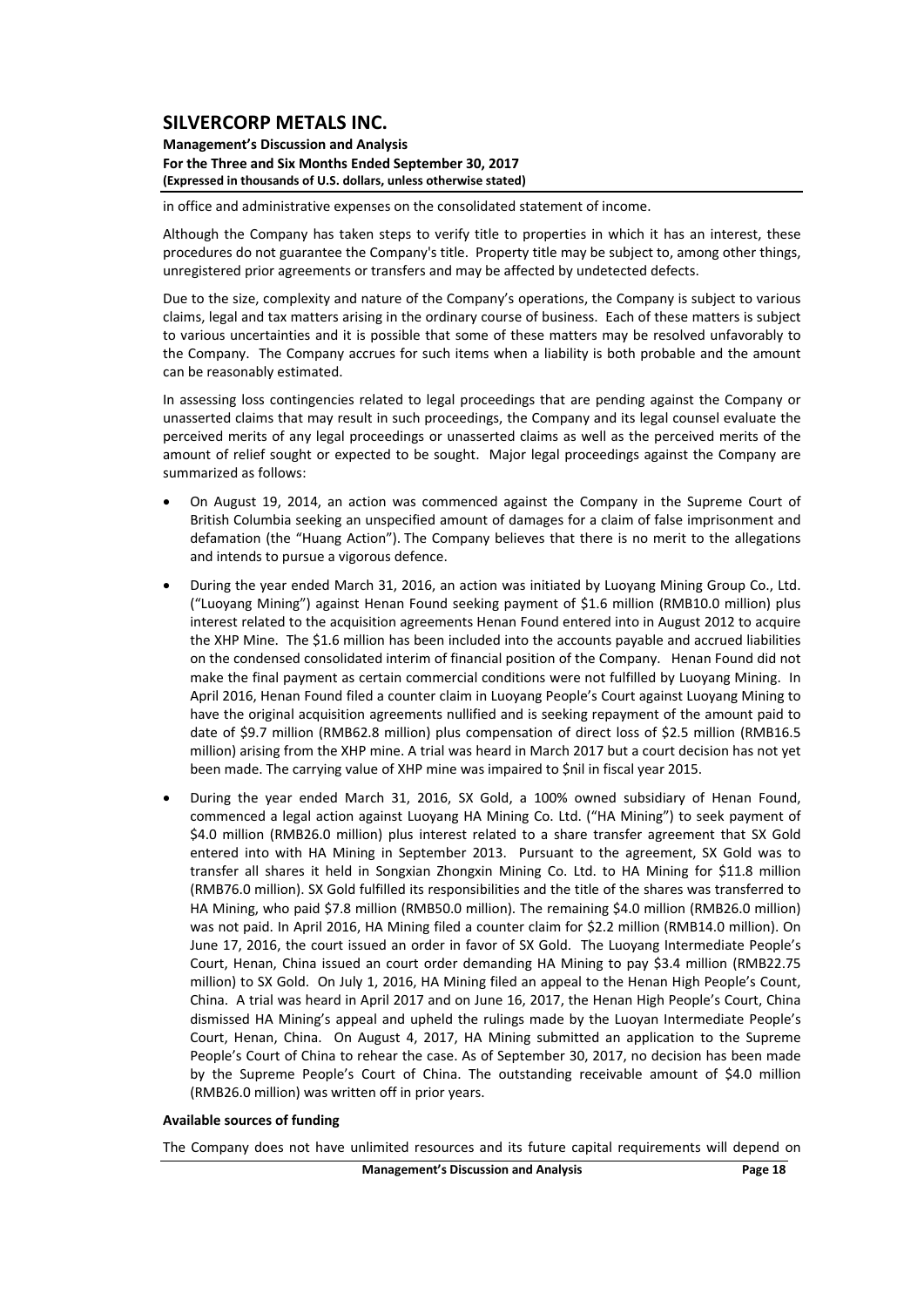#### **Management's Discussion and Analysis For the Three and Six Months Ended September 30, 2017 (Expressed in thousands of U.S. dollars, unless otherwise stated)**

many factors, including, among others, cash flow from operations. To the extent that its existing resources and the funds generated by future income are insufficient to fund the Company's operations, the Company may need to raise additional funds through public or private debt or equity financing. If additional funds are raised through the issuance of equity securities, the percentage ownership of current shareholders will be reduced, and such equity securities may have rights, preferences or privileges senior to those of the holders of the Company's common stock. No assurance can be given that additional financing will be available or that, if available, can be obtained on terms favourable to the Company and its shareholders. If adequate funds are not available, the Company may be required to delay, limit or eliminate some or all of its proposed operations. The Company believes it has sufficient capital to meet its cash needs for the next 12 months, including the costs of compliance with continuing reporting requirements.

### **7. Financial Instruments and Related Risks**

The Company manages its exposure to financial risks, including liquidity risk, foreign exchange risk, interest rate risk, credit risk and equity price risk in accordance with its risk management framework. The Company's Board of Directors has overall responsibility for the establishment and oversight of the Company's risk management framework and reviews the Company's policies on an ongoing basis.

#### (a) *Fair value*

The Company classifies its fair value measurements within a fair value hierarchy, which reflects the significance of the inputs used in making the measurements as defined in IFRS 13, Fair Value Measurement ("IFRS 13").

Level 1 – Unadjusted quoted prices at the measurement date for identical assets or liabilities in active markets.

Level 2 – Observable inputs other than quoted prices included in Level 1, such as quoted prices for similar assets and liabilities in active markets; quoted prices for identical or similar assets and liabilities in markets that are not active; or other inputs that are observable or can be corroborated by observable market data.

Level 3 – Unobservable inputs which are supported by little or no market activity.

The following tables set forth the Company's financial assets and liabilities that are measured at fair value level on a recurring basis within the fair value hierarchy at September 30, 2017 and March 31, 2017 that are not otherwise disclosed. As required by IFRS 13, assets and liabilities are classified in their entirety based on the lowest level of input that is significant to the fair value measurement.

|                                          | Fair value as at September 30, 2017 |             |  |                 |   |                                 |               |              |  |  |  |
|------------------------------------------|-------------------------------------|-------------|--|-----------------|---|---------------------------------|---------------|--------------|--|--|--|
| <b>Recurring measurements</b>            |                                     | Level 1     |  | Level 2         |   | Level 3                         |               | <b>Total</b> |  |  |  |
| <b>Financial assets</b>                  |                                     |             |  |                 |   |                                 |               |              |  |  |  |
| Cash and cash equivalents                | \$                                  | $41,369$ \$ |  | $\sim$          | S | $\sim$                          | \$.<br>41,369 |              |  |  |  |
| Investments in publicly traded companies |                                     | 6,489       |  |                 |   |                                 |               | 6,489        |  |  |  |
|                                          |                                     |             |  |                 |   |                                 |               |              |  |  |  |
|                                          |                                     |             |  |                 |   | Fair value as at March 31, 2017 |               |              |  |  |  |
| <b>Recurring measurements</b>            |                                     | Level 1     |  | Level 2         |   | Level 3                         |               | Total        |  |  |  |
| <b>Financial assets</b>                  |                                     |             |  |                 |   |                                 |               |              |  |  |  |
| Cash and cash equivalents                |                                     | 73,003 \$   |  | $\sim$ 10 $\pm$ | S | - \$                            | 73,003        |              |  |  |  |
| Investments in publicly traded companies |                                     | 1.207       |  |                 |   |                                 | 1.207         |              |  |  |  |

Fair value of the other financial instruments excluded from the table above approximates their carrying amount as of September 30, 2017 and March 31, 2017, respectively, due to the short-term nature of these instruments.

There were no transfers into or out of level 3 during the three months ended September 30, 2017 and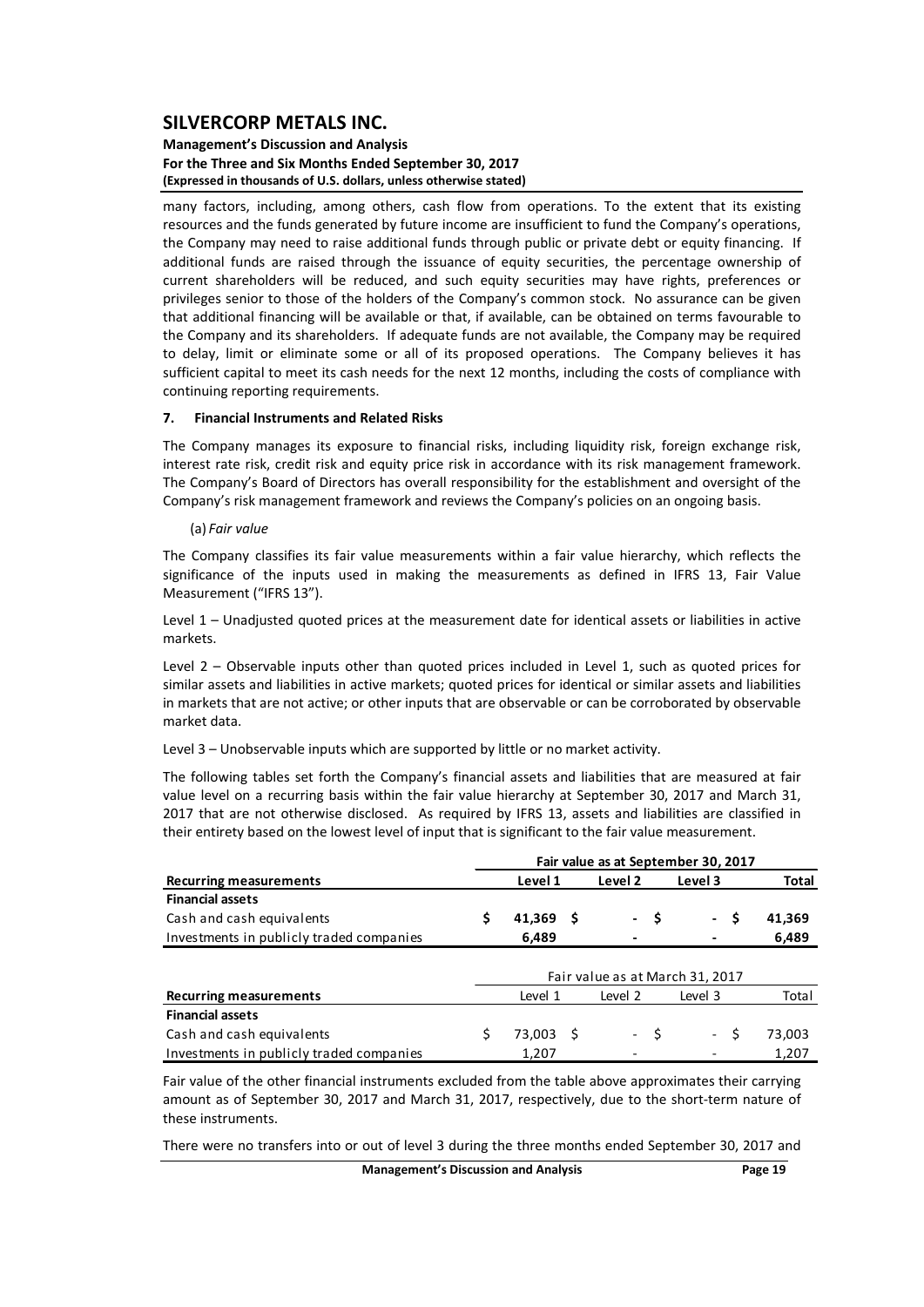**Management's Discussion and Analysis For the Three and Six Months Ended September 30, 2017 (Expressed in thousands of U.S. dollars, unless otherwise stated)**

#### 2016.

### *(a) Liquidity risk*

Liquidity risk is the risk that the Company will not be able to meet its short-term business requirements. The Company has in place a planning and budgeting process to help determine the funds required to support the Company's normal operating requirements on an ongoing basis and its expansion plans.

In the normal course of business, the Company enters into contracts that give rise to commitments for future minimum payments. The following summarizes the remaining contractual maturities of the Company's financial liabilities.

|                                          |               | March 31, 2017 |           |        |  |       |
|------------------------------------------|---------------|----------------|-----------|--------|--|-------|
|                                          | Within a vear | 2-3 vears      | 4-5 vears | Total  |  | Total |
| Accounts payable and accrued liabilities | 24.705        |                |           | 24.705 |  |       |

### *(b) Foreign exchange risk*

The Company reports its financial statements in US dollars. The functional currency of the head office, Canadian subsidiaries and all intermediate holding companies is CAD and the functional currency of all Chinese subsidiaries is RMB. The Company is exposed to foreign exchange risk when the Company undertakes transactions and holds assets and liabilities in currencies other than its functional currencies.

The Company currently does not engage in foreign exchange currency hedging. The Company's exposure to currency risk affect net income is summarized as follow:

|                                              | September 30, 2017 | March 31, 2017 |
|----------------------------------------------|--------------------|----------------|
| Financial assets denominated in U.S. Dollars | 26.202             | 29,093         |
| Financial assets denominated in Chinese RMB  |                    | 7,115          |

As at September 30, 2017, with other variables unchanged, a 10% strengthening (weakening) of the CAD against the USD would have decreased (increased) net income by approximately \$2.6 million.

### *(c) Interest rate risk*

The Company is exposed to interest rate risk on its cash equivalents and short-term investments. As at September 30, 2017, all of its interest-bearing cash equivalents and short-term investments earn interest at market rates that are fixed to maturity or at variable interest rate with terms of less than one year. The Company monitors its exposure to changes in interest rates on cash equivalents and shortterm investments. Due to the short-term nature of the financial instruments, fluctuations in interest rates would not have a significant impact on the Company's after-tax net income.

### *(d) Credit risk*

Credit risk is the risk that one party to a financial instrument will fail to discharge an obligation and cause the other party to incur a financial loss. The Company is exposed to credit risk primarily associated to accounts receivable, due from related parties, cash and cash equivalents and short‐term investments. The carrying amount of assets included on the balance sheet represents the maximum credit exposure.

The Company undertakes credit evaluations on counterparties as necessary, requests deposits from customers prior to delivery, and has monitoring processes intended to mitigate credit risks. The Company has trade receivables from time to time from its major customers primarily in China engaged in the mining and milling of base and polymetallic metals. The historical level of customer default is zero and aging of trade receivables are no more than 180 days, and, as a result, the credit risk associated with trade receivables from customers as at September 30, 2017 is considered to be immaterial. There were no amounts in receivables which were past due at September 30, 2017 (at March 31, 2017 ‐ \$nil) for which no provision is recognized.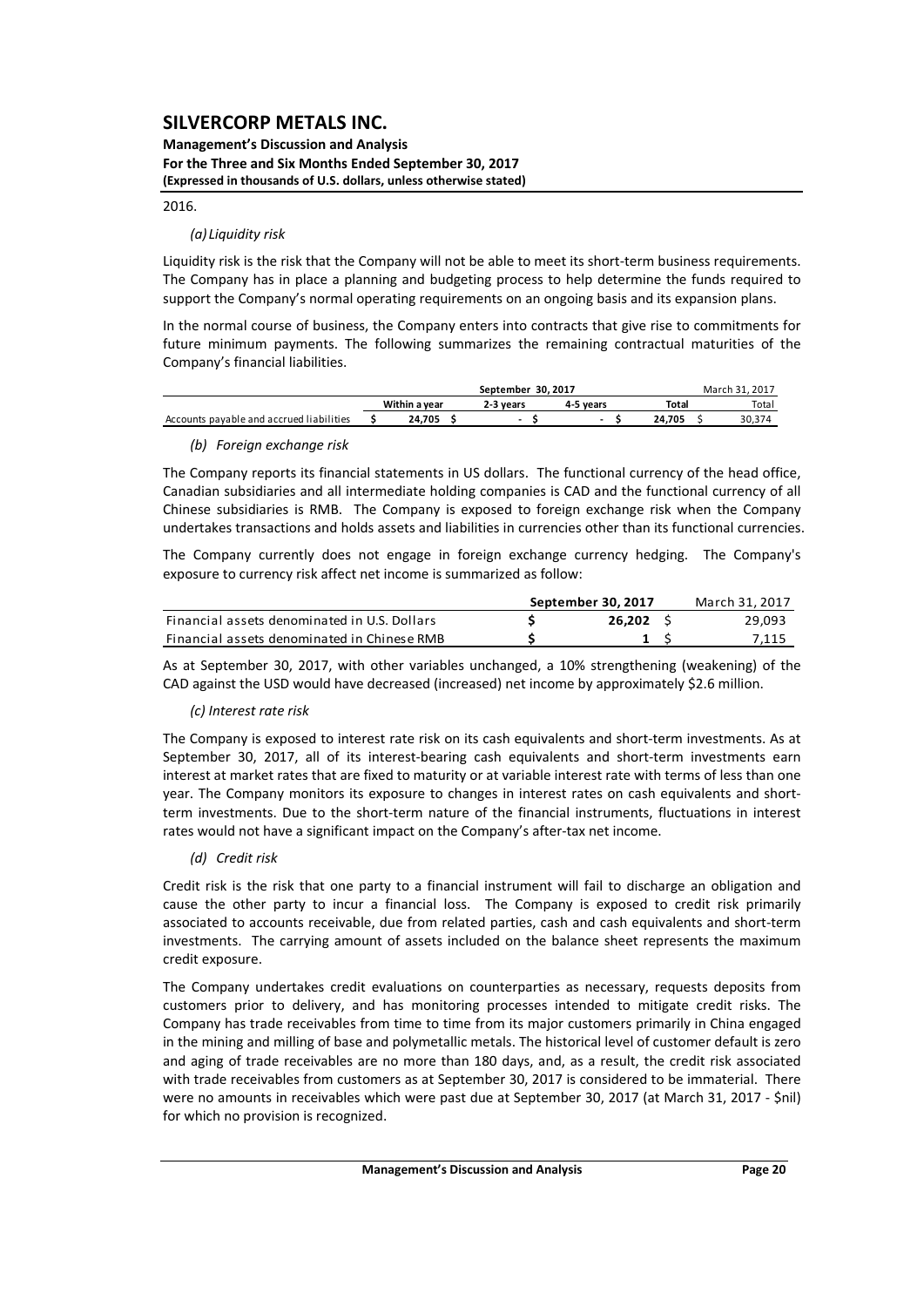#### **Management's Discussion and Analysis For the Three and Six Months Ended September 30, 2017 (Expressed in thousands of U.S. dollars, unless otherwise stated)**

#### *(e) Equity price risk*

The Company holds certain marketable securities that will fluctuate in value as a result of trading on Canadian financial markets. As the Company's marketable securities holding are mainly in mining companies, the value will also fluctuate based on commodity prices. Based upon the Company's portfolio at September 30, 2017, a 10% increase (decrease) in the market price of the securities held, ignoring any foreign currency effects would have resulted in an increase (decrease) to comprehensive income of approximately \$0.65 million.

#### **8. Off‐Balance Sheet Arrangements**

The Company does not have any off‐balance sheet arrangements.

#### **9. Transactions with Related Parties**

Related party transactions are made on terms agreed upon by the related parties. The balances with related parties are unsecured, non‐interest bearing, and due on demand. Related party transactions not disclosed elsewhere in the consolidated financial statements are as follows:

*(a) Transactions with NUAG*

| Due from a related party | September 30.2017 March 31, 2017 |  |  |
|--------------------------|----------------------------------|--|--|
| <b>NUAG</b>              |                                  |  |  |

According to a services and administrative costs reallocation agreement between the Company and NUAG, the Company recovers costs for services rendered to NUAG and expenses incurred on behalf of NUAG. During the three and six months ended September 30, 2017, the Company recovered \$140 and \$250, respectively (three and six months ended September 30, 2016 ‐ \$55 and \$93, respectively) from NUAG for services rendered and expenses incurred on behalf of NUAG. The costs recovered from NUAG were recorded as a direct reduction of general and administrative expenses on the condensed consolidated interim statements of income.

### *(b) Transactions with key management personnel*

The Company has identified its directors and senior officers as its key management personnel as they have authority and responsibility for planning, directing and controlling the activities of the entity, directly or indirectly. The compensation costs for key management personnel, including the grant date fair value for options granted to key management personnel and fees paid or payable to company controlled by key management personnel, were as follows:

|                          | Three Month ended September 30, | Six Month ended September 30, |       |      |  |
|--------------------------|---------------------------------|-------------------------------|-------|------|--|
|                          | 2017                            | 2016                          | 2017  | 2016 |  |
| Salaries and bonuses     | 1.128                           | 370                           | 1.532 | 737  |  |
| Share-based compensation |                                 | 134                           |       | 134  |  |
|                          | 1.128                           | 504                           | 1.532 | 871  |  |

#### **10. Alternative Performance (Non‐IFRS) Measures**

The following alternative performance measures are used by the Company to manage and evaluate operating performance of the Company's mines and are widely reported in the silver mining industry as benchmarks for performance, but do not have standardized meaning. Accordingly, it is intended to provide additional information and should not be considered in isolation or as a substitute for measures of performance prepared in accordance with IFRS. To facilitate a better understanding of these measures, the following tables provides the reconciliation of these measures to the financial statements for the three and six months ended September 30, 2017 and 2016:

(a) Cash and Total Costs per Ounce

Cash and total costs per ounce of silver are used by the Company to manage and evaluate operating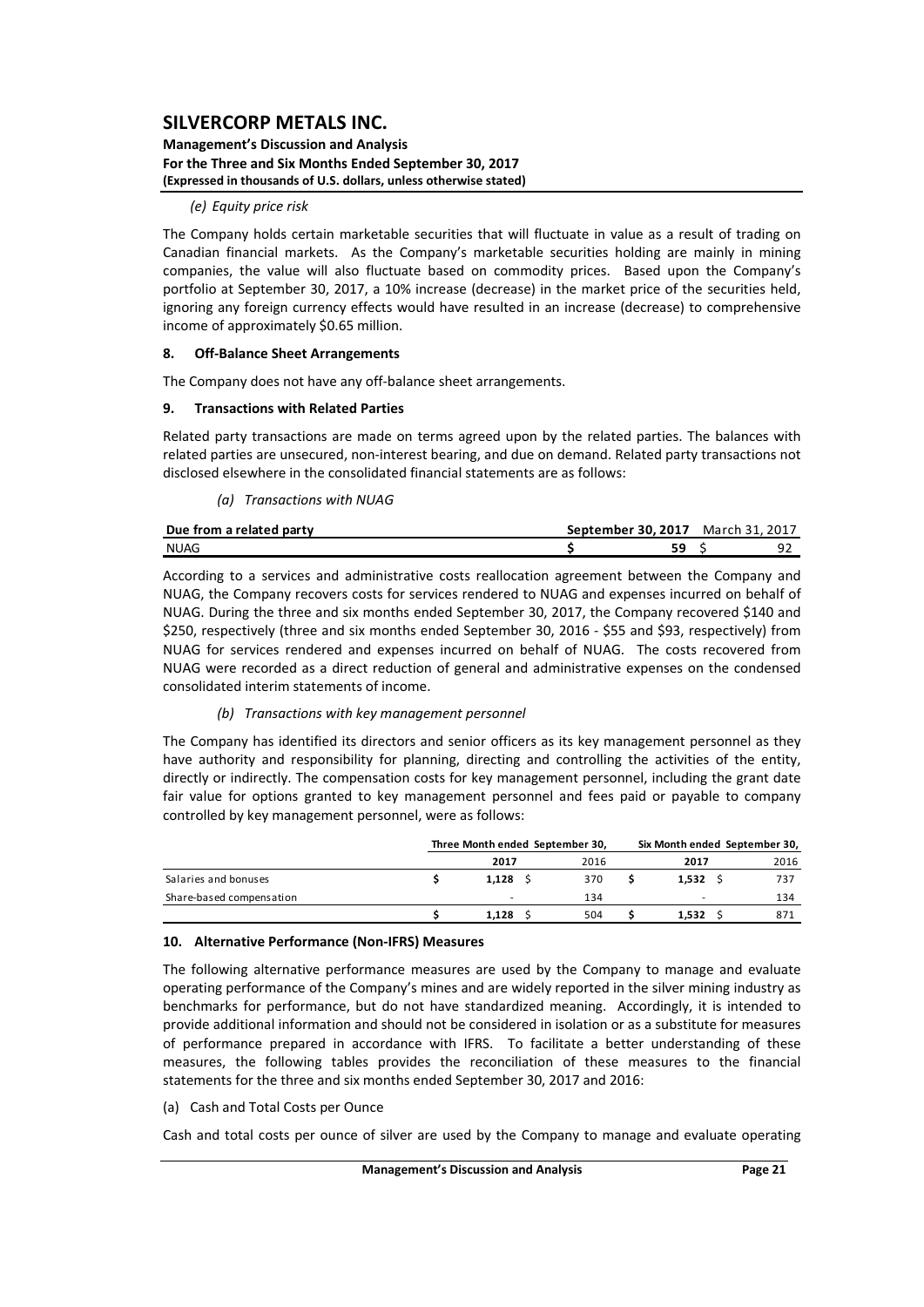#### **Management's Discussion and Analysis For the Three and Six Months Ended September 30, 2017 (Expressed in thousands of U.S. dollars, unless otherwise stated)**

performance at each of the Company's operating mining units, and are widely reported in the mining industry as benchmarks for performance. The Company believes these measures provide investors and analysts with useful information about the Company's underlying cash costs of operations and the impact of by‐product credits on the Company's cost structure, operating profitability and ability to generate cash flows. Cash and total costs on a by-product basis are calculated by deducting revenue from the sales of by-product metals from the Company's cash and total cost of sales.

The following table provides a reconciliation of cash and total costs per ounce of silver, net of by‐ product credits.

| Three months ended September 30, 2017                                |           |    |                    |              |    |              |  |  |  |  |  |  |  |
|----------------------------------------------------------------------|-----------|----|--------------------|--------------|----|--------------|--|--|--|--|--|--|--|
|                                                                      |           |    | <b>Ying Mining</b> |              |    |              |  |  |  |  |  |  |  |
|                                                                      |           |    | <b>District</b>    | <b>GC</b>    |    | <b>Total</b> |  |  |  |  |  |  |  |
| Cost of sales                                                        |           | \$ | 17,716 \$          | $4,219$ \$   |    | 21,935       |  |  |  |  |  |  |  |
| Less: mineral resources tax                                          |           |    | (1, 107)           | (210)        |    | (1, 317)     |  |  |  |  |  |  |  |
| Total production costs expensed into cost of sales                   | A         |    | 16,609             | 4,009        |    | 20,618       |  |  |  |  |  |  |  |
| Less: Amortization and depletion                                     |           |    | (3,667)            | (774)        |    | (4, 441)     |  |  |  |  |  |  |  |
| Total cash production cost expensed into cost of sales               | в         |    | 12,942             | 3,235        |    | 16,177       |  |  |  |  |  |  |  |
| <b>By-product sales</b>                                              |           |    |                    |              |    |              |  |  |  |  |  |  |  |
| Gold                                                                 |           |    | (857)              |              |    | (857)        |  |  |  |  |  |  |  |
| Lead                                                                 |           |    | (16,036)           | (1,769)      |    | (17, 805)    |  |  |  |  |  |  |  |
| Zinc                                                                 |           |    | (2,528)            | (3,558)      |    | (6,086)      |  |  |  |  |  |  |  |
| Other                                                                |           |    | 187                | (10)         |    | 177          |  |  |  |  |  |  |  |
| <b>Total by-product sales</b>                                        | c         |    | (19, 234)          | (5,337)      |    | (24, 571)    |  |  |  |  |  |  |  |
| Silver ounces sold ('000s)                                           | D         |    | 1,472              | 155          |    | 1,627        |  |  |  |  |  |  |  |
| Total production cost per ounce of silver, net of by-product credits | $(A+C)/D$ | \$ | $(1.78)$ \$        | $(8.57)$ \$  |    | (2.43)       |  |  |  |  |  |  |  |
| Total cash cost per ounce of silver, net of by-product credits       | $(B+C)/D$ | \$ | $(4.27)$ \$        | $(13.56)$ \$ |    | (5.16)       |  |  |  |  |  |  |  |
| Total production cost per ounce of silver, before by-product credits | A/D       | \$ | \$.<br>11.28       | 25.86        | \$ | 12.67        |  |  |  |  |  |  |  |
| Total cash cost per ounce of silver, before by-product credits       | B/D       | \$ | \$<br>8.79         | 20.87        | \$ | 9.94         |  |  |  |  |  |  |  |
| By-product credits per ounce of silver                               |           |    |                    |              |    |              |  |  |  |  |  |  |  |
| Gold                                                                 |           | \$ | $(0.58)$ \$        |              | \$ | (0.53)       |  |  |  |  |  |  |  |
| Lead                                                                 |           |    | (10.89)            | (11.41)      |    | (10.94)      |  |  |  |  |  |  |  |
| Zinc                                                                 |           |    | (1.72)             | (22.95)      |    | (3.74)       |  |  |  |  |  |  |  |
| Other                                                                |           |    | 0.13               | (0.06)       |    | 0.11         |  |  |  |  |  |  |  |
| Total by-product credits per ounce of silver                         |           | \$ | $(13.06)$ \$       | $(34.42)$ \$ |    | (15.10)      |  |  |  |  |  |  |  |
|                                                                      |           |    |                    |              |    |              |  |  |  |  |  |  |  |
| Three months ended September 30, 2016                                |           |    |                    |              |    |              |  |  |  |  |  |  |  |

|                                                                      |           | <b>Ying Mining</b> |              |              |
|----------------------------------------------------------------------|-----------|--------------------|--------------|--------------|
|                                                                      |           | <b>District</b>    | GC           | <b>Total</b> |
| Cost of sales                                                        |           | \$<br>16.420 \$    | - Ś<br>4,119 | 20,539       |
| Less: mineral resources tax                                          |           | (843)              | (187)        | (1,030)      |
| Total production costs expensed into cost of sales                   | А         | 15,577             | 3,932        | 19,509       |
| Amortization and depletion                                           |           | (4, 911)           | (809)        | (5,720)      |
| Total cash cost                                                      | в         | 10,666             | 3,123        | 13,789       |
| By-product sales                                                     |           |                    |              |              |
| Gold                                                                 |           | (1,087)            |              | (1,087)      |
| Lead                                                                 |           | (12, 684)          | (1,459)      | (14, 143)    |
| Zinc                                                                 |           | (1,260)            | (2,833)      | (4,093)      |
| Other                                                                |           |                    | (1)          | (1)          |
| Total by-product sales                                               | Ċ         | (15,031)           | (4, 293)     | (19, 324)    |
| Silver ounces sold ('000s)                                           | D         | 1,630              | 183          | 1,813        |
| Total production cost per ounce of silver, net of by-product credits | $(A+C)/D$ | \$<br>S.<br>0.33   | $(1.97)$ \$  | 0.10         |
| Total cash cost per ounce of silver, net of by-product credits       | $(B+C)/D$ | \$<br>$(2.68)$ \$  | $(6.39)$ \$  | (3.05)       |
| Total production cost per ounce of silver, before by-product credits | A/D       | \$<br>\$<br>9.56   | Ŝ.<br>21.49  | 10.76        |
| Total cash cost per ounce of silver, before by-product credits       | B/D       | \$<br>S.<br>6.54   | 17.07<br>S.  | 7.61         |
| By-product credits per ounce of silver                               |           |                    |              |              |
| Gold                                                                 |           | \$<br>$(0.67)$ \$  | \$           | (0.60)       |
| Lead                                                                 |           | (7.78)             | (7.97)       | (7.80)       |
| Zinc                                                                 |           | (0.77)             | (15.48)      | (2.26)       |
| Other                                                                |           |                    | (0.01)       | (0.00)       |
| Total by-product credits per ounce of silver                         |           | \$<br>$(9.22)$ \$  | $(23.46)$ \$ | (10.66)      |

**Management's Discussion and Analysis Page 22**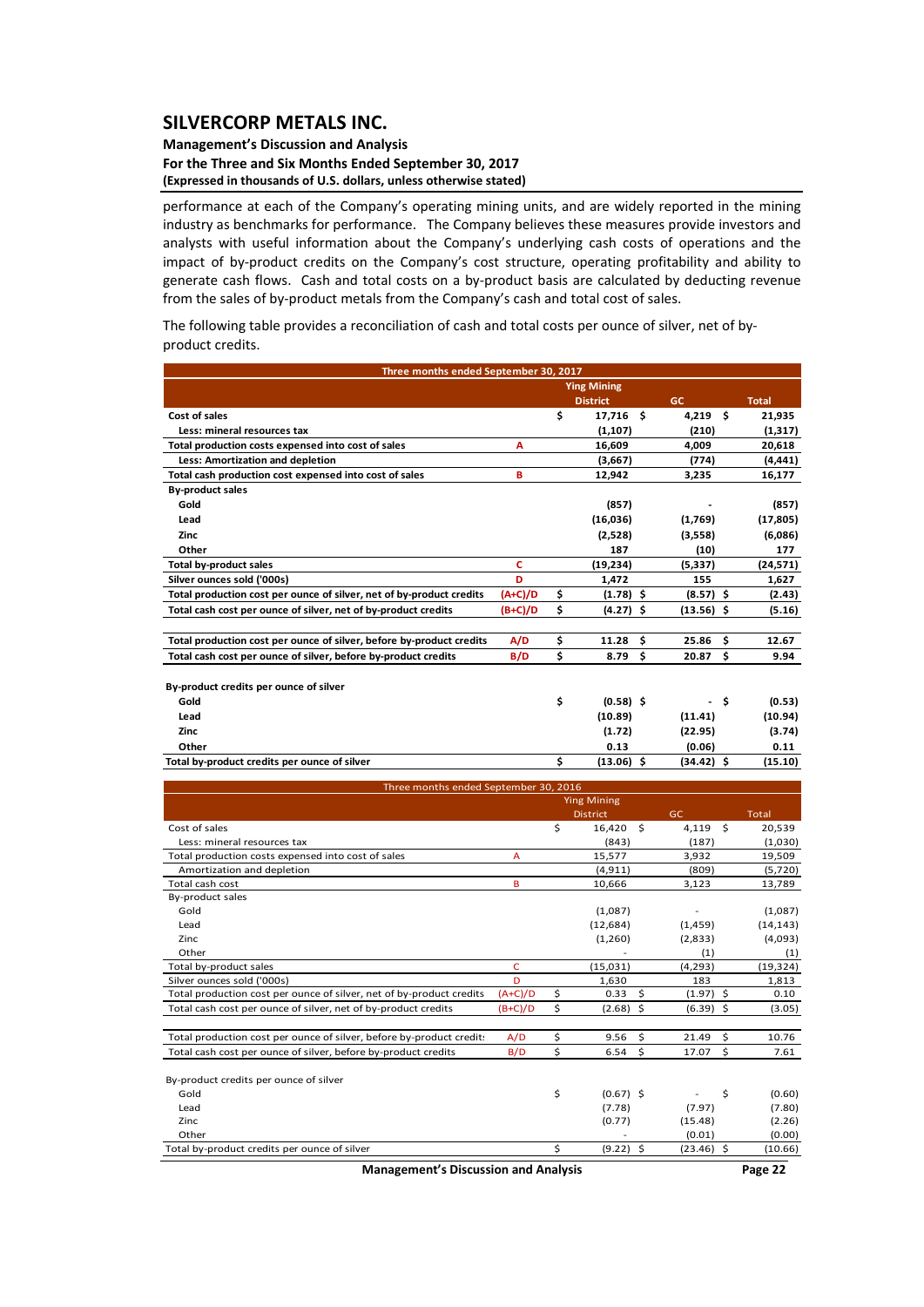### **Management's Discussion and Analysis**

**For the Three and Six Months Ended September 30, 2017 (Expressed in thousands of U.S. dollars, unless otherwise stated)**

| Six months ended September 30, 2017                                  |           |    |                    |    |              |      |              |  |  |  |  |  |
|----------------------------------------------------------------------|-----------|----|--------------------|----|--------------|------|--------------|--|--|--|--|--|
|                                                                      |           |    | <b>Ying Mining</b> |    |              |      |              |  |  |  |  |  |
|                                                                      |           |    | <b>District</b>    |    | <b>GC</b>    |      | <b>Total</b> |  |  |  |  |  |
| Cost of sales                                                        |           | \$ | 31,838 \$          |    | 9,789        | - \$ | 41,627       |  |  |  |  |  |
| Less: mineral resources tax                                          |           |    | (1,980)            |    | (448)        |      | (2,428)      |  |  |  |  |  |
| Total production costs expensed into cost of sales                   | A         |    | 29,858             |    | 9,341        |      | 39,199       |  |  |  |  |  |
| Less: Amortization and depletion                                     |           |    | (7, 295)           |    | (1,618)      |      | (8,913)      |  |  |  |  |  |
| Total cash production cost expensed into cost of sales               | в         |    | 22,563             |    | 7,723        |      | 30,286       |  |  |  |  |  |
| <b>By-product sales</b>                                              |           |    |                    |    |              |      |              |  |  |  |  |  |
| Gold                                                                 |           |    | (1, 816)           |    |              |      | (1, 816)     |  |  |  |  |  |
| Lead                                                                 |           |    | (27, 683)          |    | (3,570)      |      | (31,253)     |  |  |  |  |  |
| Zinc                                                                 |           |    | (3,267)            |    | (7,500)      |      | (10, 767)    |  |  |  |  |  |
| Other                                                                |           |    | (395.00)           |    | (228)        |      | (623)        |  |  |  |  |  |
| <b>Total by-product sales</b>                                        | C         |    | (33, 161)          |    | (11, 298)    |      | (44, 459)    |  |  |  |  |  |
| Silver ounces sold ('000s)                                           | D         |    | 2,796              |    | 344          |      | 3,140        |  |  |  |  |  |
| Total production cost per ounce of silver, net of by-product credits | $(A+C)/D$ | \$ | $(1.18)$ \$        |    | $(5.69)$ \$  |      | (1.68)       |  |  |  |  |  |
| Total cash cost per ounce of silver, net of by-product credits       | $(B+C)/D$ | \$ | $(3.79)$ \$        |    | $(10.39)$ \$ |      | (4.51)       |  |  |  |  |  |
|                                                                      |           |    |                    |    |              |      |              |  |  |  |  |  |
| Total production cost per ounce of silver, before by-product credits | A/D       | \$ | 10.68              | \$ | 27.15        | \$   | 12.48        |  |  |  |  |  |
| Total cash cost per ounce of silver, before by-product credits       | B/D       | \$ | 8.07               | \$ | 22.45        | \$   | 9.65         |  |  |  |  |  |
|                                                                      |           |    |                    |    |              |      |              |  |  |  |  |  |
| By-product credits per ounce of silver                               |           |    |                    |    |              |      |              |  |  |  |  |  |
| Gold                                                                 |           | \$ | $(0.65)$ \$        |    |              | \$   | (0.58)       |  |  |  |  |  |
| Lead                                                                 |           |    | (9.90)             |    | (10.38)      |      | (9.95)       |  |  |  |  |  |
| Zinc                                                                 |           |    | (1.17)             |    | (21.80)      |      | (3.43)       |  |  |  |  |  |
| Other                                                                |           |    | (0.14)             |    | (0.66)       |      | (0.20)       |  |  |  |  |  |
| Total by-product credits per ounce of silver                         |           | \$ | $(11.86)$ \$       |    | $(32.84)$ \$ |      | (14.16)      |  |  |  |  |  |

| Six months ended September 30, 2016                                  |           |    |                    |                    |              |    |              |  |  |  |  |  |
|----------------------------------------------------------------------|-----------|----|--------------------|--------------------|--------------|----|--------------|--|--|--|--|--|
|                                                                      |           |    | <b>Ying Mining</b> |                    |              |    |              |  |  |  |  |  |
|                                                                      |           |    | <b>District</b>    |                    | GC           |    | <b>Total</b> |  |  |  |  |  |
| Cost of sales                                                        |           | \$ | $32,134$ \$        |                    | 7,932 \$     |    | 40,066       |  |  |  |  |  |
| Less: mineral resources tax                                          |           |    | (1, 157)           |                    | (284)        |    | (1, 441)     |  |  |  |  |  |
| Total production costs expensed into cost of sales                   | A         |    | 30,977             |                    | 7,648        |    | 38,625       |  |  |  |  |  |
| Amortization and depletion                                           |           |    | (9, 147)           |                    | (1,536)      |    | (10, 683)    |  |  |  |  |  |
| Total cash cost                                                      | B         |    | 21,830             |                    | 6,112        |    | 27,942       |  |  |  |  |  |
| By-product sales                                                     |           |    |                    |                    |              |    |              |  |  |  |  |  |
| Gold                                                                 |           |    | (1,959)            |                    |              |    | (1,959)      |  |  |  |  |  |
| Lead                                                                 |           |    | (22,065)           |                    | (2,571)      |    | (24, 636)    |  |  |  |  |  |
| Zinc                                                                 |           |    | (2, 313)           |                    | (4, 739)     |    | (7,052)      |  |  |  |  |  |
| Other                                                                |           |    |                    |                    | (111)        |    | (111)        |  |  |  |  |  |
| Total by-product sales                                               | C         |    | (26, 337)          |                    | (7, 421)     |    | (33, 758)    |  |  |  |  |  |
| Silver ounces sold ('000s)                                           | D         |    | 3,120              |                    | 332          |    | 3,452        |  |  |  |  |  |
| Total production cost per ounce of silver, net of by-product credits | $(A+C)/D$ | \$ | 1.49               | \$                 | 0.68         | \$ | 1.41         |  |  |  |  |  |
| Total cash cost per ounce of silver, net of by-product credits       | $(B+C)/D$ | \$ | $(1.44)$ \$        |                    | $(3.94)$ \$  |    | (1.68)       |  |  |  |  |  |
| Total production cost per ounce of silver, before by-product credit: | A/D       | \$ | 9.93               | $\mathsf{\hat{S}}$ | 23.04        | \$ | 11.19        |  |  |  |  |  |
| Total cash cost per ounce of silver, before by-product credits       | B/D       | \$ | 7.00               | \$                 | 18.41        | \$ | 8.09         |  |  |  |  |  |
| By-product credits per ounce of silver                               |           |    |                    |                    |              |    |              |  |  |  |  |  |
| Gold                                                                 |           | \$ | $(0.63)$ \$        |                    |              | \$ | (0.57)       |  |  |  |  |  |
| Lead                                                                 |           |    | (7.07)             |                    | (7.74)       |    | (7.14)       |  |  |  |  |  |
| Zinc.                                                                |           |    | (0.74)             |                    | (14.27)      |    | (2.04)       |  |  |  |  |  |
| Other                                                                |           |    |                    |                    | (0.33)       |    | (0.03)       |  |  |  |  |  |
| Total by-product credits per ounce of silver                         |           | \$ | $(8.44)$ \$        |                    | $(22.34)$ \$ |    | (9.78)       |  |  |  |  |  |

(b) All‐in & All‐in Sustaining Costs per Ounce of Silver

All-in sustaining costs ("AISC") per ounce and all-in costs ("AIC") per ounce of silver are non-IFRS measures calculated based on guidance developed by the World Gold Council in an effort to provide a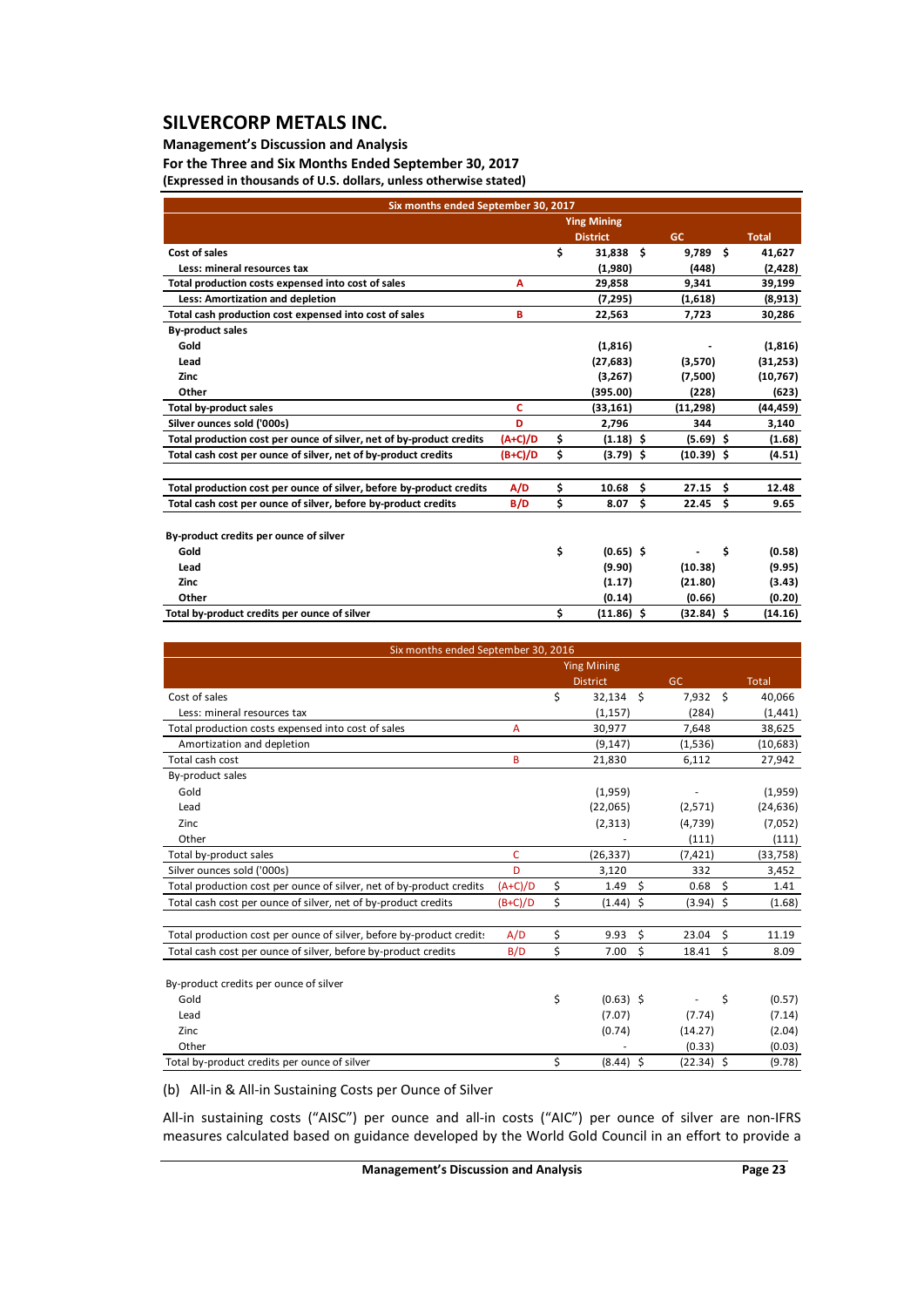### **Management's Discussion and Analysis For the Three and Six Months Ended September 30, 2017 (Expressed in thousands of U.S. dollars, unless otherwise stated)**

comparable standard within the precious metal industry. The measures do not have standardized meaning and should not be considered in isolation or as a substitute for measures of performance prepared in accordance to IFRS. These measures are used by the Company to manage and evaluate operating performance at each of the Company's mining units and consolidated group, and are widely reported in the silver mining industry as a benchmark for performance.

AISC is an extension of the "cash costs" metric and provides a comprehensive measure of the Company's operating performance and ability to generate cash flows. AISC is based on the Company's cash production costs, net of by‐product sales, and further include corporate general and administrative expense, government fee and other taxes, reclamation cost accretion, and sustaining capital expenditures. The Company believes that this measure represents the total sustainable costs of producing silver from current operations.

AIC further extends the AISC metric by including non‐sustaining expenditures, mainly investment capital expenditures, which are deemed expansionary in nature that result in an increase in asset life, expanded mineral resources and reserves, or higher capacity and productivity.

The following tables provide a detailed reconciliation of these measures for the periods presented:

|                                                                |          |     | <b>Ying Mining</b> |     |                          |      |             |                          |      |           |      |              |
|----------------------------------------------------------------|----------|-----|--------------------|-----|--------------------------|------|-------------|--------------------------|------|-----------|------|--------------|
| Three month ended September 30, 2017                           |          |     | <b>District</b>    |     | <b>BYP</b>               |      | GC          | <b>Projects</b>          |      | Corporate |      | <b>Total</b> |
| Cost of sales (as reported)                                    |          | \$  | $17,715$ \$        |     | $\overline{\phantom{a}}$ | \$.  | $4,220$ \$  | $\overline{\phantom{a}}$ | \$   | - \$      |      | 21,935       |
| Depreciation, amortization and depletion                       |          |     | (3,667)            |     | ٠                        |      | (774)       |                          |      |           |      | (4, 441)     |
| <b>By-products credits</b>                                     |          |     | (19,608)           |     | ٠                        |      | (5, 337)    |                          |      |           |      | (24, 945)    |
| Total cash costs, net of by-product credits                    |          |     | (5,560)            |     | ٠                        |      | (1,891)     |                          |      |           |      | (7, 451)     |
| <b>General &amp; administrative</b>                            |          |     | 1,293              |     | 364                      |      | 467         | 220                      |      | 2,129     |      | 4,473        |
| Amorization included in general & adminnistrative              |          |     | (100)              |     | (80)                     |      | (63)        |                          |      | (57)      |      | (300)        |
| Government fees and other taxes                                |          |     | 588                |     | 5                        |      | 94          | 2                        |      | 1         |      | 690          |
| <b>Reclamation accretion</b>                                   |          |     | 92                 |     | 8                        |      | 8           | 4                        |      |           |      | 112          |
| <b>Sustaining capital</b>                                      |          |     | 5,280              |     | 1                        |      | 801         |                          |      | 72        |      | 6,154        |
| All-in sustaining costs, net of by-product credits             | А        | Ś.  | 1,593              | \$. | 298                      | - S  | $(584)$ \$  | 226                      | Ŝ    | 2,145     | \$.  | 3,678        |
| <b>Investment capital</b>                                      |          |     | 339                |     |                          |      |             | 49                       |      |           |      | 388          |
| All-in costs, net of by-product credits                        | в        | s   | 1,932              | \$. | 298                      | - \$ | $(584)$ \$  | 275                      | .s   | 2,145     | Ŝ    | 4,066        |
| <b>Ounces of silver sold</b>                                   | c        |     | 1,472              |     |                          |      | 155         |                          |      |           |      | 1,627        |
| All-in sustaining costs per ounce of silver, net of by-product |          |     |                    |     |                          |      |             |                          |      |           |      |              |
| credits                                                        | $A/C$ \$ |     | 1.08 <sub>5</sub>  |     | $\sim$                   | Ŝ.   | $(3.77)$ \$ |                          | - \$ |           | - \$ | 2.26         |
| All-in costs per ounce of silver, net of by-product credits    | B/C      | - Ś | 1.31 <sub>5</sub>  |     | ٠                        | \$   | $(3.77)$ \$ | ۰.                       | \$   | $\sim$    | \$   | 2.50         |

|                                                                |          |    | <b>Ying Mining</b> |    |                          |    |             |    | <b>Developing</b>        |    |                          |    |              |
|----------------------------------------------------------------|----------|----|--------------------|----|--------------------------|----|-------------|----|--------------------------|----|--------------------------|----|--------------|
| Three months ended September 30, 2016                          |          |    | <b>District</b>    |    | <b>BYP</b>               |    | <b>GC</b>   |    | <b>Projects</b>          |    | Corporate                |    | <b>Total</b> |
| Cost of sales (as reported)                                    |          | Ś. | $16,420$ \$        |    | $\overline{\phantom{0}}$ | \$ | $4,119$ \$  |    | $\sim$                   | \$ | $-5$                     |    | 20,539       |
| Depreciation, amortization and depletion                       |          |    | (4, 911)           |    |                          |    | (809)       |    |                          |    |                          |    | (5,720)      |
| By-products credits                                            |          |    | (15,031)           |    | $\overline{\phantom{0}}$ |    | (4, 293)    |    |                          |    | $\overline{\phantom{a}}$ |    | (19, 324)    |
| Total cash costs, net of by-product credits                    |          |    | (3,522)            |    |                          |    | (983)       |    |                          |    |                          |    | (4,505)      |
| General & administrative                                       |          |    | 1,335              |    | 201                      |    | 480         |    | 48                       |    | 2,063                    |    | 4,127        |
| Amorization included in general & adminnistrative              |          |    | (118)              |    | (95)                     |    | (54)        |    |                          |    | (42)                     |    | (309)        |
| Government fees and other taxes                                |          |    | 642                |    |                          |    | 75          |    |                          |    | 14                       |    | 731          |
| Reclamation accretion                                          |          |    | 87                 |    |                          |    | 6           |    | 3                        |    |                          |    | 103          |
| Sustaining capital                                             |          |    | 5,381              |    |                          |    | 204         |    |                          |    | 2                        |    | 5,587        |
| All-in sustaining costs, net of by-product credits             | A        | Ś. | 3,805              | \$ | 113                      | Ŝ  | (272)       | Ŝ. | 51                       | S  | 2,037                    | S  | 5,734        |
| Investment capital                                             |          |    | 785                |    |                          |    | 43          |    |                          |    |                          |    | 828          |
| All-in costs, net of by-product credits                        | B        | Ś  | 4,590              | Ś. | 113                      | Ŝ  | (229)       | Ŝ. | 51                       | Ŝ  | 2,037                    | Ŝ  | 6,562        |
| Ounces of silver sold                                          | c        |    | 1,630              |    |                          |    | 183         |    |                          |    |                          |    | 1,813        |
| All-in sustaining costs per ounce of silver, net of by-product |          |    |                    |    |                          |    |             |    |                          |    |                          |    |              |
| credits                                                        | $A/C$ \$ |    | $2.33 \quad $5$    |    | $\overline{\phantom{0}}$ | Ś. | $(1.50)$ \$ |    | $\sim$                   | \$ | $\sim$                   | \$ | 3.15         |
| All-in costs per ounce of silver, net of by-product credits    | B/C      | Ś  | $2.82 \quad$       |    | $\overline{\phantom{a}}$ | \$ | $(1.26)$ \$ |    | $\overline{\phantom{a}}$ | Ś  | $\overline{\phantom{0}}$ | \$ | 3.62         |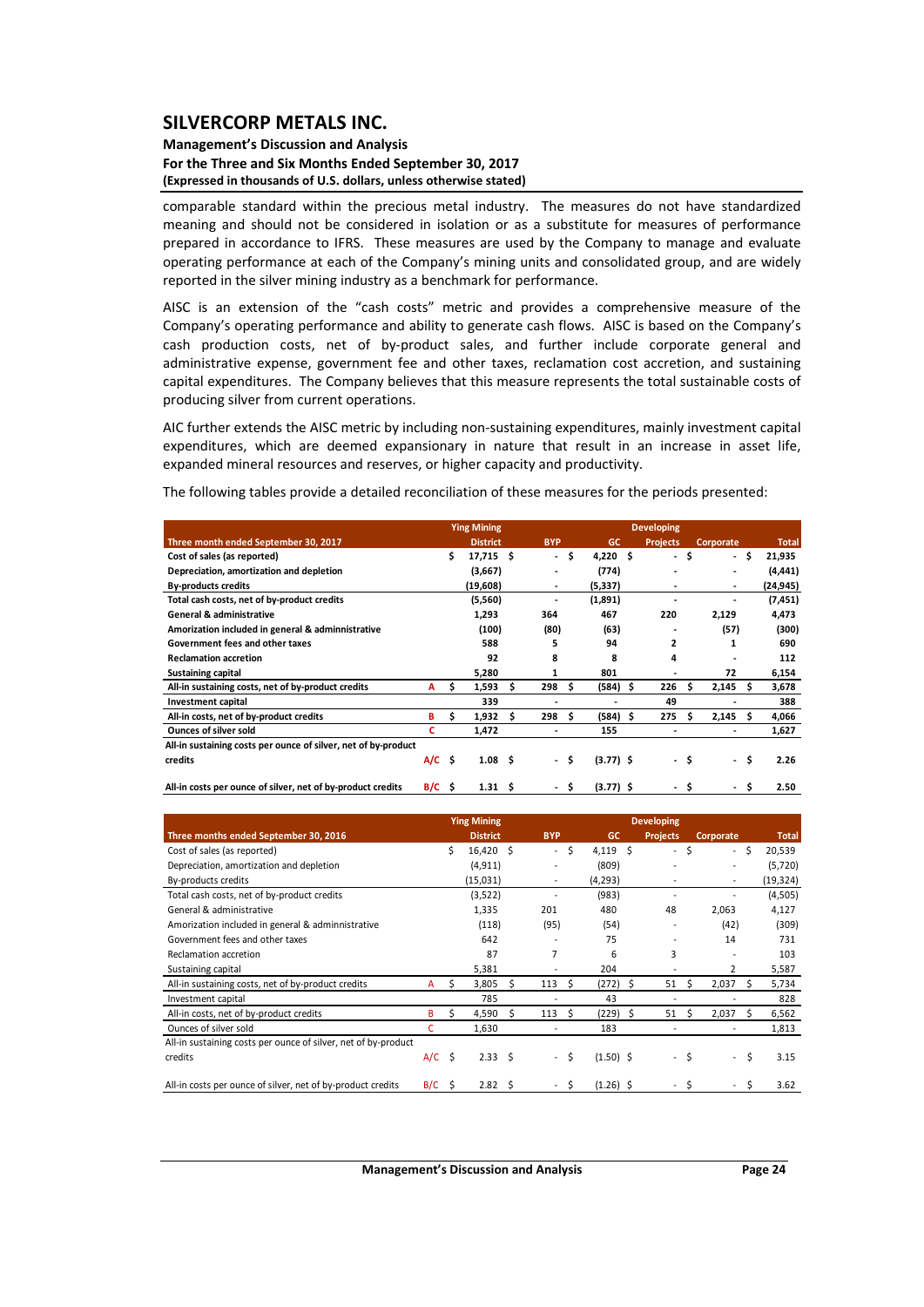## **Management's Discussion and Analysis**

**For the Three and Six Months Ended September 30, 2017**

| (Expressed in thousands of U.S. dollars, unless otherwise stated) |  |
|-------------------------------------------------------------------|--|
|                                                                   |  |
|                                                                   |  |

|                                                                |          |    | <b>Ying Mining</b> |    |            |     |              |      | <b>Developing</b> |    |              |              |
|----------------------------------------------------------------|----------|----|--------------------|----|------------|-----|--------------|------|-------------------|----|--------------|--------------|
| Six months ended September 30, 2017                            |          |    | <b>District</b>    |    | <b>BYP</b> |     | <b>GC</b>    |      | <b>Projects</b>   |    | Corporate    | <b>Total</b> |
| Cost of sales (as reported)                                    |          | \$ | $31,838$ \$        |    | ۰.         | \$. | $9,789$ \$   |      | ۰.                | \$ | \$<br>$\sim$ | 41,627       |
| Depreciation, amortization and depletion                       |          |    | (7, 295)           |    |            |     | (1,618)      |      |                   |    |              | (8,913)      |
| <b>By-products credits</b>                                     |          |    | (33, 161)          |    | ٠          |     | (11, 298)    |      |                   |    | ۰            | (44,459)     |
| Total cash costs, net of by-product credits                    |          |    | (8,618)            |    | ۰          |     | (3, 127)     |      |                   |    |              | (11, 745)    |
| <b>General &amp; administrative</b>                            |          |    | 2,625              |    | 527        |     | 996          |      | 288               |    | 4,607        | 9,043        |
| Amorization included in general & adminnistrative              |          |    | (197)              |    | (163)      |     | (115)        |      |                   |    | (105)        | (580)        |
| Government fees and other taxes                                |          |    | 1,283              |    | 5          |     | 226          |      | $\mathbf{z}$      |    | 15           | 1,531        |
| <b>Reclamation accretion</b>                                   |          |    | 181                |    | 16         |     | 15           |      | 5                 |    |              | 217          |
| <b>Sustaining capital</b>                                      |          |    | 11,170             |    | 38         |     | 952          |      |                   |    | 164          | 12,324       |
| All-in sustaining costs, net of by-product credits             | A        | s  | 6,444              | s  | 423        | s   | $(1,053)$ \$ |      | 295               | S  | 4,681<br>Ŝ   | 10,790       |
| Investment capital                                             |          |    | 725                |    | ۰          |     | 566          |      | 49                |    |              | 1,340        |
| All-in costs, net of by-product credits                        | в        | \$ | 7,169              | Ś. | 423        | Ŝ   | (487)        | - \$ | 344               | Ŝ  | 4.681<br>Ŝ   | 12,130       |
| <b>Ounces of silver sold</b>                                   | с        |    | 2,796              |    | ۰          |     | 344          |      |                   |    |              | 3,140        |
| All-in sustaining costs per ounce of silver, net of by-product |          |    |                    |    |            |     |              |      |                   |    |              |              |
| credits                                                        | $A/C$ \$ |    | 2.30 <sub>5</sub>  |    | ۰.         |     | $(3.06)$ \$  |      | ۰.                | s  | Ŝ<br>$\sim$  | 3.44         |
| All-in costs per ounce of silver, net of by-product credits    | $B/C$ \$ |    | 2.56 <sub>5</sub>  |    | ۰.         | Ŝ   | $(1.42)$ \$  |      | ۰                 | Ŝ  | Ŝ            | 3.86         |

|                                                                |          |    | <b>Ying Mining</b> |    |                          |     |                |   | <b>Developing</b>        |    |           |     |              |
|----------------------------------------------------------------|----------|----|--------------------|----|--------------------------|-----|----------------|---|--------------------------|----|-----------|-----|--------------|
| Six months ended September 30, 2016                            |          |    | <b>District</b>    |    | <b>BYP</b>               |     | <b>GC</b>      |   | <b>Projects</b>          |    | Corporate |     | <b>Total</b> |
| Cost of sales (as reported)                                    |          | Ś. | $32,134$ \$        |    | $\sim$                   | Ŝ.  | 7,932 \$       |   | $\overline{\phantom{0}}$ | Ŝ  | $\sim$    | -\$ | 40,066       |
| Depreciation, amortization and depletion                       |          |    | (9, 147)           |    | $\sim$                   |     | (1,536)        |   |                          |    | ۰.        |     | (10,683)     |
| By-products credits                                            |          |    | (26, 337)          |    | ۰                        |     | (7,421)        |   | ۰                        |    | ۰         |     | (33,758)     |
| Total cash costs, net of by-product credits                    |          |    | (3,350)            |    | $\overline{\phantom{a}}$ |     | (1,025)        |   | ۰                        |    | ۰         |     | (4, 375)     |
| General & administrative                                       |          |    | 2.904              |    | 450                      |     | 962            |   | 99                       |    | 4,097     |     | 8,512        |
| Amorization included in general & adminnistrative              |          |    | (265)              |    | (199)                    |     | (112)          |   | ۰                        |    | (90)      |     | (666)        |
| Government fees and other taxes                                |          |    | 2,209              |    | $\overline{\phantom{a}}$ |     | 186            |   | $\mathbf{1}$             |    | 30        |     | 2,426        |
| Reclamation accretion                                          |          |    | 175                |    | 15                       |     | 13             |   | 5                        |    | ۰         |     | 208          |
| Sustaining capital                                             |          |    | 10,777             |    | 5                        |     | 413            |   | ۰                        |    | 2         |     | 11,197       |
| All-in sustaining costs, net of by-product credits             | A        | S  | 12,450             | S  | 271                      |     | 437            |   | 105                      | S  | 4,039     | .S  | 17,302       |
| Investment capital                                             |          |    | 3,070              |    | $\overline{\phantom{a}}$ |     | 94             |   | ۰                        |    |           |     | 3,164        |
| All-in costs, net of by-product credits                        | B        | Ś  | 15,520             | Ŝ. | 271                      | - Ś | 531            | Ŝ | 105                      | S  | 4,039     | -S  | 20,466       |
| Ounces of silver sold                                          | c        |    | 3,120              |    |                          |     | 332            |   | ۰                        |    |           |     | 3,452        |
| All-in sustaining costs per ounce of silver, net of by-product |          |    |                    |    |                          |     |                |   |                          |    |           |     |              |
| credits                                                        | $A/C$ \$ |    | 3.99 <sub>5</sub>  |    | $\sim$                   | -Ś  | $1.32 \quad S$ |   | $\overline{\phantom{a}}$ | .s | ۰         | Ŝ   | 5.01         |
| All-in costs per ounce of silver, net of by-product credits    | B/C      | S  | 4.97               | S  | $\sim$                   | S   | 1.60           | S | ۰.                       |    | ٠         | Ś   | 5.93         |

(c) Average Production Costs

The Company assesses average production costs as the total production costs on a co-product basis. This is calculated by allocating the Company's total cost of sales to each co-product based on the ratio of actual sales volumes multiplied by realized sales prices. The following table provides a reconciliation of average production costs for the periods presented:

|                                            | Three months ended September 30, 2017 |    |                    |     |                   |     |              |
|--------------------------------------------|---------------------------------------|----|--------------------|-----|-------------------|-----|--------------|
|                                            |                                       |    | <b>Ying Mining</b> |     |                   |     |              |
|                                            |                                       |    | <b>District</b>    |     | <b>GC</b>         |     | <b>Total</b> |
| Cost of sales                              |                                       | \$ | 17,716             | Ś.  | 4,219             | Ŝ.  | 21,935       |
| Less: mineral resources tax                |                                       |    | (1, 107)           |     | (210)             |     | (1,317)      |
| Production costs expensed in cost of sales | A                                     |    | 16,609             |     | 4,009             |     | 20,618       |
| Metals revenue (in thousands of US\$)      |                                       |    |                    |     |                   |     |              |
| Silver                                     | B                                     |    | 20,928             |     | 1,668             |     | 22,596       |
| Gold                                       | c                                     |    | 857                |     |                   |     | 857          |
| Lead                                       | D                                     |    | 16,036             |     | 1,769             |     | 17,805       |
| Zinc                                       | Ε                                     |    | 2,528              |     | 3,558             |     | 6,086        |
| Other                                      | F                                     |    | 187                |     | 10                |     | 197          |
|                                            | G                                     |    | 40,536             |     | 7,005             |     | 47,541       |
| Metals sold                                |                                       |    |                    |     |                   |     |              |
| Silver (in thousands of ounces)            | н                                     |    | 1.472              |     | 155               |     | 1,627        |
| Gold (in thousands of ounces)              |                                       |    | 0.8                |     |                   |     | 0.8          |
| Lead (in thousands of pounds)              |                                       |    | 15,279             |     | 1,656             |     | 16,935       |
| Zinc (in thousands of pounds)              | ĸ                                     |    | 2,269              |     | 3,311             |     | 5,580        |
| Other (in thousands of pounds)             | п                                     |    | 176                |     | 4,234             |     | 4,410        |
| Average production cost (\$/unit)          |                                       |    |                    |     |                   |     |              |
| Silver                                     | $B/G^*A/H$                            | \$ | 5.83               | \$. | 6.16 <sub>5</sub> |     | 6.02         |
| Gold                                       | $C/G^*A/I$                            | \$ | 439                | Ś   |                   | \$  | 465          |
| Lead                                       | $D/G^*A/J$                            | \$ | 0.43               | Ś   | 0.61              | Ś   | 0.46         |
| Zinc                                       | $E/G^*A/K$                            | \$ | 0.46               | \$. | 0.61              | \$. | 0.47         |
| Other                                      | $F/G^*A/L$                            | Ś  | 0.44               | \$  |                   | s   | 0.02         |
|                                            |                                       |    |                    |     |                   |     |              |

**Management's Discussion and Analysis Page 25**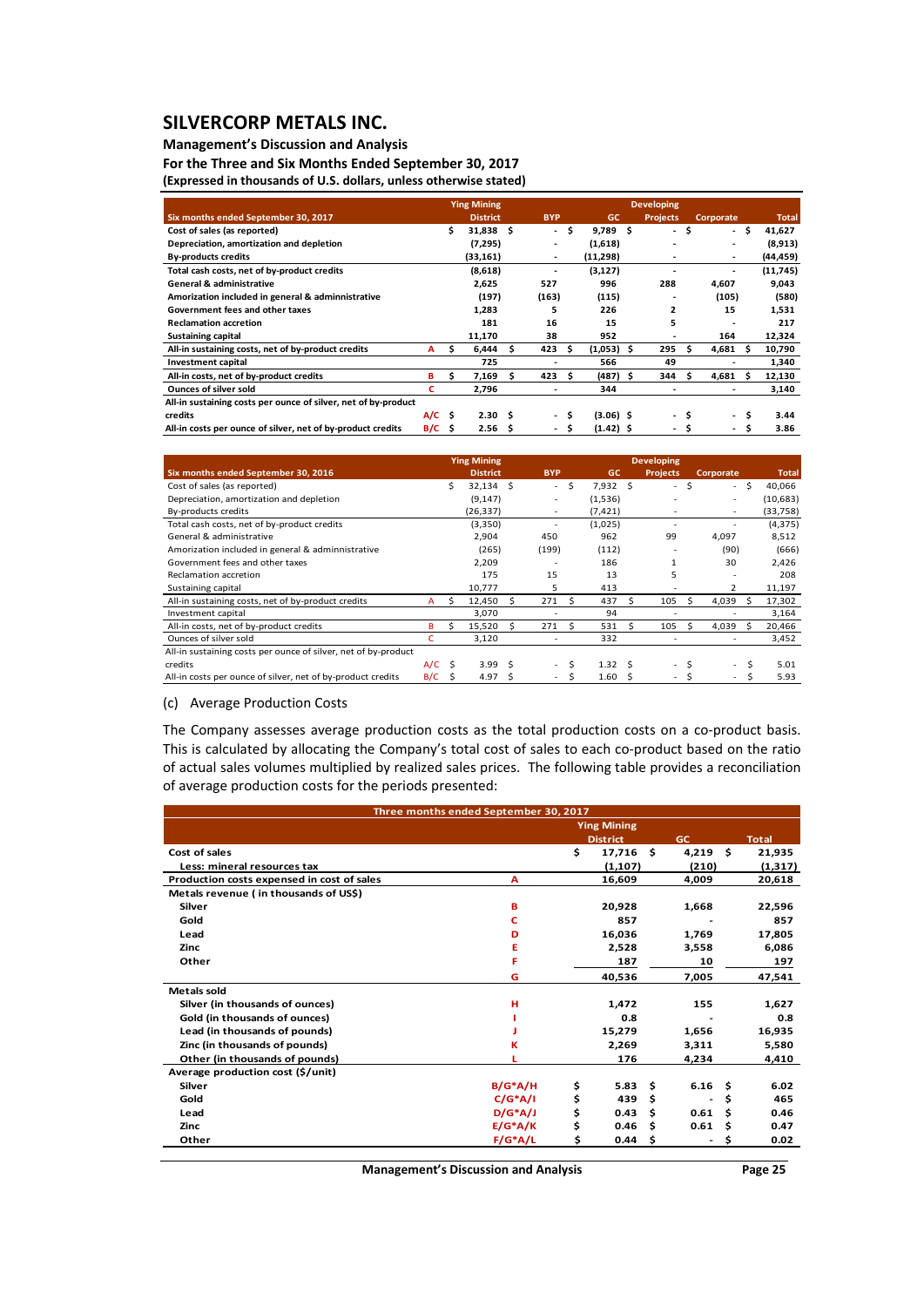## **Management's Discussion and Analysis**

**For the Three and Six Months Ended September 30, 2017 (Expressed in thousands of U.S. dollars, unless otherwise stated)**

|                                            | Three months ended September 30, 2016 |    |                    |                                |    |         |
|--------------------------------------------|---------------------------------------|----|--------------------|--------------------------------|----|---------|
|                                            |                                       |    | <b>Ying Mining</b> |                                |    |         |
|                                            |                                       |    | <b>District</b>    | <b>GC</b>                      |    | Total   |
| Cost of sales                              |                                       | \$ | 16,420             | \$<br>4,119                    | Ŝ. | 20,539  |
| Less: mineral resources tax                |                                       |    | (843)              | (187)                          |    | (1,030) |
| Production costs expensed in cost of sales | A                                     |    | 15,577             | 3,932                          |    | 19,509  |
| Metals revenue (in thousands of US\$)      |                                       |    |                    |                                |    |         |
| Silver                                     | B                                     |    | 24,923             | 2,051                          |    | 26,974  |
| Gold                                       | C                                     |    | 1.087              |                                |    | 1,087   |
| Lead                                       | D                                     |    | 12,684             | 1,459                          |    | 14,143  |
| Zinc                                       | Е                                     |    | 1,260              | 2,833                          |    | 4,093   |
| Other                                      | F                                     |    |                    | 1                              |    | 1       |
|                                            | G                                     |    | 39,954             | 6,344                          |    | 46,298  |
| Metals sold                                |                                       |    |                    |                                |    |         |
| Silver (in thousands of ounces)            | н                                     |    | 1,630              | 183                            |    | 1,813   |
| Gold (in thousands of ounces)              |                                       |    | 1.0                |                                |    | 1.0     |
| Lead (in thousands of pounds)              |                                       |    | 17,768             | 2,163                          |    | 19,931  |
| Zinc (in thousands of pounds)              | ĸ                                     |    | 1,785              | 4,106                          |    | 5,891   |
| Other (in thousands of pounds)             |                                       |    |                    | 365                            |    | 365     |
| Average production cost (\$/unit)          |                                       |    |                    |                                |    |         |
| Silver                                     | $B/G^*A/H$                            | \$ | 5.96               | \$<br>6.95                     | \$ | 6.27    |
| Gold                                       | $C/G^*A/I$                            | \$ | 424                | \$<br>$\overline{\phantom{a}}$ | \$ | 458     |
| Lead                                       | $D/G^*A/J$                            | Ś  | 0.28               | \$<br>0.42                     | Ś  | 0.30    |
| Zinc                                       | $E/G^*A/K$                            | \$ | 0.28               | \$<br>0.43                     | \$ | 0.29    |
| Other                                      | $F/G^*A/L$                            | \$ |                    | \$                             | \$ |         |

|                                            | Six months ended September 30, 2017 |                    |      |                |     |              |
|--------------------------------------------|-------------------------------------|--------------------|------|----------------|-----|--------------|
|                                            |                                     | <b>Ying Mining</b> |      |                |     |              |
|                                            |                                     | <b>District</b>    |      | <b>GC</b>      |     | <b>Total</b> |
| Cost of sales                              |                                     | \$<br>31,838       | - \$ | 9,789          | Ŝ.  | 41,627       |
| Less: mineral resources tax                |                                     | (1,980)            |      | (448)          |     | (2, 428)     |
| Production costs expensed in cost of sales | А                                   | 29,858             |      | 9,341          |     | 39,199       |
| Metals revenue (in thousands of US\$)      |                                     |                    |      |                |     |              |
| <b>Silver</b>                              | в                                   | 39,132             |      | 3,647          |     | 42,779       |
| Gold                                       | C                                   | 1,816              |      |                |     | 1,816        |
| Lead                                       | D                                   | 27,683             |      | 3,570          |     | 31,253       |
| <b>Zinc</b>                                | E                                   | 3,267              |      | 7,500          |     | 10,767       |
| Other                                      | F                                   | 395                |      | 228            |     | 623          |
|                                            | G                                   | 72,293             |      | 14,945         |     | 87,238       |
| <b>Metals sold</b>                         |                                     |                    |      |                |     |              |
| Silver (in thousands of ounces)            | н                                   | 2,796              |      | 344            |     | 3,140        |
| Gold (in thousands of ounces)              |                                     | 1.7                |      |                |     | 1.7          |
| Lead (in thousands of pounds)              |                                     | 29,044             |      | 3,803          |     | 32,847       |
| Zinc (in thousands of pounds)              | κ                                   | 3,024              |      | 7,555          |     | 10,579       |
| Other (in thousands of pounds)             |                                     | 430                |      | 12,136         |     | 12,566       |
| Average production cost (\$/unit)          |                                     |                    |      |                |     |              |
| <b>Silver</b>                              | $B/G^*A/H$                          | \$<br>5.78         | Ŝ.   | $6.63 \quad $$ |     | 6.12         |
| Gold                                       | $C/G^*A/I$                          | \$<br>441          | Ś    |                | \$  | 480          |
| Lead                                       | $D/G^*A/J$                          | \$<br>0.39         | Ś    | 0.59           | Ŝ.  | 0.43         |
| Zinc                                       | $E/G^*A/K$                          | \$<br>0.45         | Ś    | 0.62           | Ŝ   | 0.46         |
| Other                                      | $F/G^*A/L$                          | \$<br>0.38         | \$   | 0.01           | -\$ | 0.02         |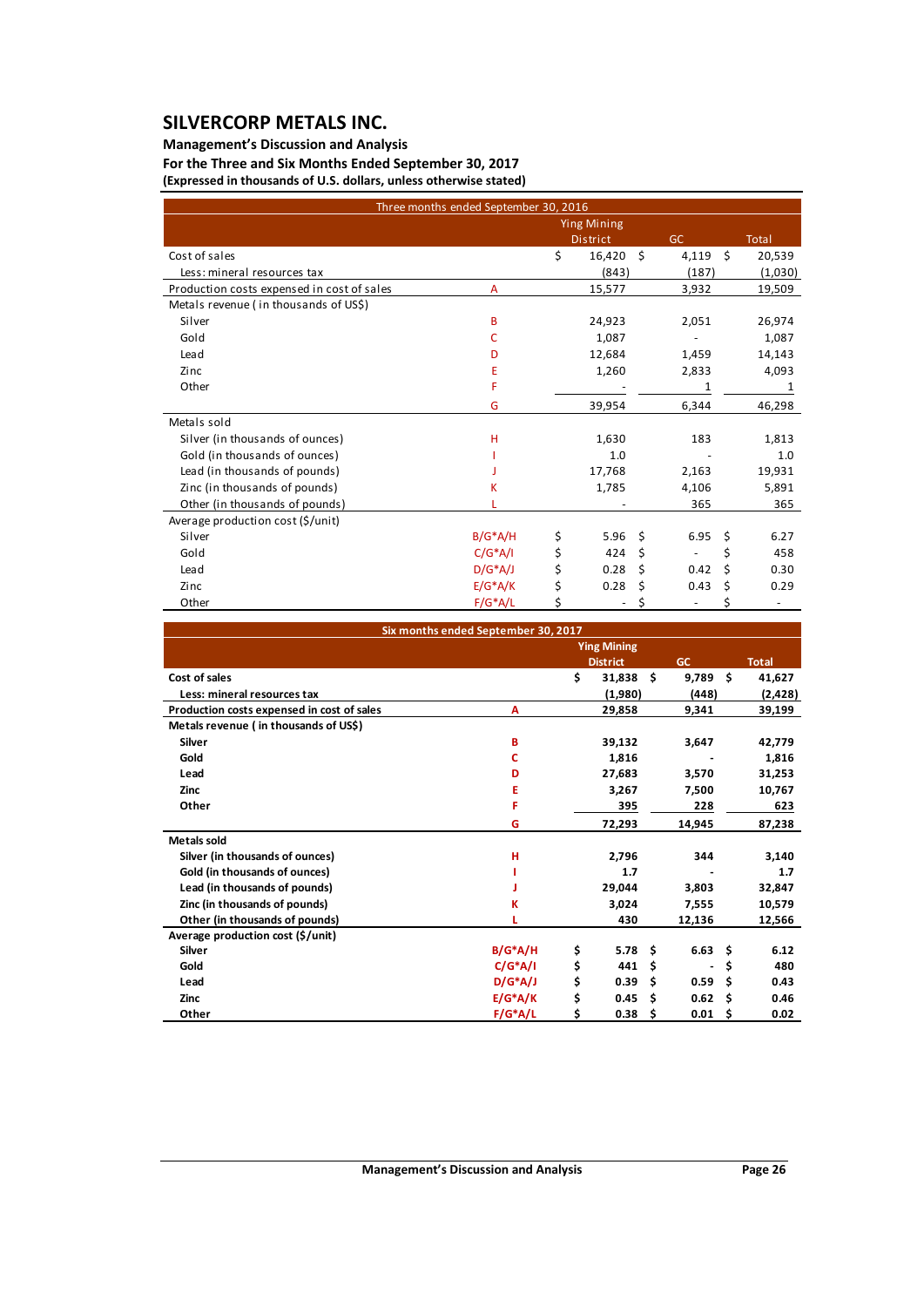### **Management's Discussion and Analysis**

**For the Three and Six Months Ended September 30, 2017 (Expressed in thousands of U.S. dollars, unless otherwise stated)**

| Six months ended September 30, 2016        |            |    |                    |      |           |      |              |
|--------------------------------------------|------------|----|--------------------|------|-----------|------|--------------|
|                                            |            |    | <b>Ying Mining</b> |      |           |      |              |
|                                            |            |    | <b>District</b>    |      | <b>GC</b> |      | <b>Total</b> |
| Cost of sales                              |            | \$ | 32,134             | \$   | 7,932     | - \$ | 40,066       |
| Less: mineral resources tax                |            |    | (1, 157)           |      | (284)     |      | (1, 441)     |
| Production costs expensed in cost of sales | A          |    | 30,977             |      | 7,648     |      | 38,625       |
| Metals revenue (in thousands of US\$)      |            |    |                    |      |           |      |              |
| Silver                                     | B          |    | 44,289             |      | 3,522     |      | 47,811       |
| Gold                                       | c          |    | 1,959              |      |           |      | 1,959        |
| Lead                                       | D          |    | 22,065             |      | 2,571     |      | 24,636       |
| Zinc                                       | E          |    | 2,313              |      | 4,739     |      | 7,052        |
| Other                                      | F          |    |                    |      | 111       |      | 111          |
|                                            | G          |    | 70,626             |      | 10,943    |      | 81,569       |
| Metals sold                                |            |    |                    |      |           |      |              |
| Silver (in thousands of ounces)            | н          |    | 3,120              |      | 332       |      | 3,452        |
| Gold (in thousands of ounces)              |            |    | 1.9                |      |           |      | 1.9          |
| Lead (in thousands of pounds)              |            |    | 32,629             |      | 4,023     |      | 36,652       |
| Zinc (in thousands of pounds)              | Κ          |    | 3,605              |      | 7,513     |      | 11,118       |
| Other (in thousands of pounds)             |            |    |                    |      | 8,551     |      | 8,551        |
| Average production cost (\$/unit)          |            |    |                    |      |           |      |              |
| Silver                                     | $B/G^*A/H$ | \$ | 6.23               | - \$ | 7.41      | Ŝ.   | 6.56         |
| Gold                                       | $C/G^*A/I$ | \$ | 452                | \$″  |           | \$   | 488          |
| Lead                                       | $D/G^*A/J$ | \$ | 0.30               | \$   | 0.45      | Ś    | 0.32         |
| Zinc                                       | $E/G^*A/K$ | \$ | 0.28               | \$   | 0.44      | \$   | 0.30         |
| Other                                      | $F/G^*A/L$ | Ś  |                    | \$   | 0.01      | \$   | 0.01         |

\*Mineral resources tax has been excluded from proudtion costs.

### (d) Production Costs per Tonne

| Three months ended September 30, 2017                 |             | <b>Ying Mining</b> |               |     |                     |
|-------------------------------------------------------|-------------|--------------------|---------------|-----|---------------------|
|                                                       |             | <b>District</b>    | GC            |     | <b>Consolidated</b> |
| Cost of sales                                         |             | \$<br>17,716       | 4,219         | Ŝ.  | 21,935              |
| Less: mineral resources tax                           |             | (1, 107)           | (210)         |     | (1, 317)            |
| Less: stockpile and concentrate inventory - Beginning |             | (4.943)            | (91)          |     | (5,034)             |
| Add: stockpile and concentrate inventory - Ending     |             | 4,971              | 235           |     | 5,206               |
| Adjustment for foreign exchange movement              |             | (78)               | (209)         |     | (287)               |
| <b>Total production costs</b>                         |             | \$<br>$16,559$ \$  | 3,944         | Ŝ.  | 20,503              |
| Non-cash mining costs                                 | A           | 3.731              | 528           |     | 4,259               |
| Non-cash milling costs                                | В           | 339                | 208           |     | 547                 |
| Total non-cash production costs                       |             | \$<br>4,070 \$     | 736           | \$. | 4,806               |
| Cash mining costs                                     | Ċ           | 10,341             | 2,277         |     | 12,618              |
| Shipping costs                                        | D           | 669                |               |     | 669                 |
| <b>Cash milling costs</b>                             | E           | 1,478              | 931           |     | 2,409               |
| <b>Total cash production costs</b>                    |             | \$<br>12,488       | Ŝ.<br>3,208   | \$  | 15,696              |
| Ore mined ('000s)                                     | F           | 173.294            | 65.812        |     | 239.105             |
| Ore shipped ('000s)                                   | G           | 181.661            | 65.812        |     | 247.472             |
| Ore milled ('000s)                                    | н           | 173.946            | 63.648        |     | 237.594             |
| <b>Per tonne Production costs</b>                     |             |                    |               |     |                     |
| Non-cash mining costs (\$/tonne)                      | $I = A/F$   | 21.53              | 8.02          |     | 17.81               |
| Non-cash milling costs (\$/tonne)                     | $J=B/H$     | 1.95               | 3.27          |     | 2.30                |
| Non-cash production costs (\$/tonne)                  | $K=H$       | \$<br>23.48        | - \$<br>11.29 | \$  | 20.11               |
| Cash mining costs (\$/tonne)                          | $L = C/F$   | 59.67              | 34.60         |     | 52.77               |
| Shipping costs (\$/tonne)                             | $M = D/G$   | 3.68               |               |     | 2.70                |
| Cash milling costs (\$/tonne)                         | $N = E/H$   | 8.50               | 14.63         |     | 10.14               |
| Cash production costs (\$/tonne)                      | $0=L+M+N$   | \$<br>71.85        | \$<br>49.23   | \$  | 65.61               |
| Total production costs (\$/tonne)                     | $P = K + O$ | \$<br>95.33        | Ŝ.<br>60.52   | Ś   | 85.72               |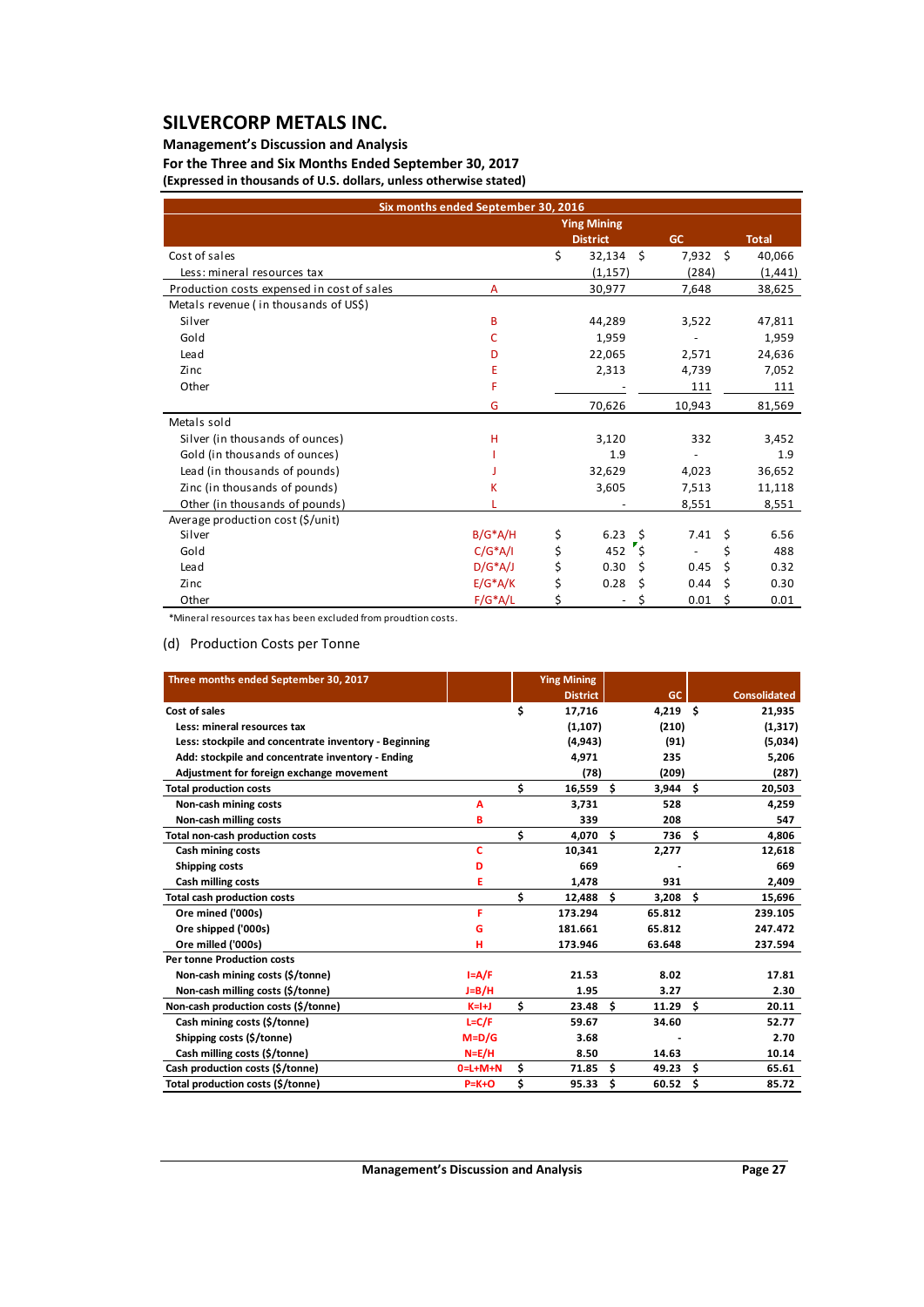### **Management's Discussion and Analysis**

**For the Three and Six Months Ended September 30, 2017 (Expressed in thousands of U.S. dollars, unless otherwise stated)**

| Three months ended September 30, 2016                                 |                        |          | <b>Ying Mining</b>        |    |                   |         |                     |
|-----------------------------------------------------------------------|------------------------|----------|---------------------------|----|-------------------|---------|---------------------|
|                                                                       |                        |          | <b>District</b>           |    | GC                |         | Consolidated        |
| Cost of sales                                                         |                        | \$       | 16,420 \$                 |    | 4,119 \$          |         | 20,539              |
| Less: mineral resources tax                                           |                        |          | (843)                     |    | (187)             |         | (1,030)             |
| Less: stockpile and concentrate inventory - Beginning                 |                        |          | (5,253)                   |    | (211)             |         | (5,464)             |
| Add: stockpile and concentrate inventory - Ending                     |                        |          | 5,982                     |    | 208               |         | 6,190               |
| Adjustment for foreign exchange movement                              |                        |          | $\mathbf 1$               |    | 3                 |         | 4                   |
| Total production costs                                                |                        | \$       | 16,307                    | \$ | 3,932             | $\zeta$ | 20,239              |
| Non-cash mining costs                                                 | Α                      |          | 4,869                     |    | 610               |         | 5,479               |
| Non-cash milling costs                                                | в                      |          | 362                       |    | 200               |         | 562                 |
| Total non-cash production costs                                       |                        | \$       | 5,231                     | Ś. | 810               | Ś.      | 6,041               |
| Cash mining costs                                                     | c                      |          | 8,803                     |    | 2,137             |         | 10,940              |
| Shipping costs                                                        | D                      |          | 679                       |    |                   |         | 679                 |
| Cash milling costs                                                    | Ε                      |          | 1,595                     |    | 985               |         | 2,580               |
| Total cash production costs                                           |                        | \$       | 11,077                    | \$ | 3,122             | \$      | 14,199              |
| Ore mined ('000s)                                                     | F                      |          | 179.194                   |    | 74.692            |         | 253.886             |
| Ore shipped ('000s)                                                   | G                      |          | 178.329                   |    | 74.692            |         | 253.021             |
| Ore milled ('000s)                                                    | н                      |          | 180.154                   |    | 76.100            |         | 256.254             |
| Per tonne Production costs                                            |                        |          |                           |    |                   |         |                     |
| Non-cash mining costs (\$/tonne)                                      | $I = A/F$              |          | 27.17                     |    | 8.17              |         | 21.58               |
| Non-cash milling costs (\$/tonne)                                     | $J=B/H$                |          | 2.01                      |    | 2.63              |         | 2.19                |
| Non-cash production costs (\$/tonne)                                  | $K=H$                  | \$       | 29.18                     | Ś. | 10.80             | Ś.      | 23.77               |
| Cash mining costs (\$/tonne)                                          | $L = C/F$              |          | 49.13                     |    | 28.61             |         | 43.09               |
|                                                                       |                        |          |                           |    |                   |         |                     |
| Shipping costs (\$/tonne)                                             | $M = D/G$              |          | 3.81                      |    |                   |         | 2.68                |
| Cash milling costs (\$/tonne)                                         | $N = E/H$              |          | 8.85                      |    | 12.94             |         | 10.07               |
| Cash production costs (\$/tonne)                                      | $0=L+M+N$              | \$       | 61.79                     | \$ | 41.55             | \$      | 55.84               |
| Total production costs (\$/tonne)                                     | $P = K + O$            | \$       | 90.97                     | \$ | 52.35             | \$      | 79.61               |
|                                                                       |                        |          |                           |    |                   |         |                     |
| Six months ended September 30, 2017                                   |                        |          | <b>Ying Mining</b>        |    |                   |         |                     |
|                                                                       |                        |          | <b>District</b>           |    | <b>GC</b>         |         | <b>Consolidated</b> |
| Cost of sales                                                         |                        | \$       | 31,838 \$                 |    | $9,789$ \$        |         | 41,627              |
| Less: mineral resources tax                                           |                        |          | (1,980)                   |    | (448)             |         | (2,428)             |
| Less: stockpile and concentrate inventory - Beginning                 |                        |          | (3,514)                   |    | (1, 358)          |         | (4,872)             |
| Add: stockpile and concentrate inventory - Ending                     |                        |          | 4,971                     |    | 235               |         | 5,206               |
| Adjustment for foreign exchange movement                              |                        |          | (164)                     |    | (14)              |         | (178)               |
| <b>Total production costs</b>                                         |                        | \$       | 31,151<br>\$              |    | 8,204             | \$      | 39,355              |
| Non-cash mining costs                                                 | Α                      |          | 7,244                     |    | 1,033             |         | 8,277               |
| Non-cash milling costs                                                | B                      |          | 674                       |    | 413               |         | 1,087               |
| Total non-cash production costs                                       |                        | \$       | \$<br>7,918               |    | 1,446             | \$      | 9,364               |
| Cash mining costs                                                     | c<br>D                 |          | 19,128                    |    | 4,820             |         | 23,948              |
| <b>Shipping costs</b><br>Cash milling costs                           | E                      |          | 1,296<br>2,809            |    | 1,938             |         | 1,296<br>4,747      |
| <b>Total cash production costs</b>                                    |                        | \$       | \$<br>23,233              |    | $6,758$ \$        |         | 29,991              |
| Ore mined ('000s)                                                     | F                      |          | 333.701                   |    | 130.677           |         | 464.378             |
| Ore shipped ('000s)                                                   | G                      |          | 335.479                   |    | 130.677           |         | 466.156             |
| Ore milled ('000s)                                                    | н                      |          | 338.904                   |    | 129.592           |         | 468.496             |
| Per tonne Production costs                                            |                        |          |                           |    |                   |         |                     |
| Non-cash mining costs (\$/tonne)                                      | $I = A/F$              |          | 21.71                     |    | 7.90              |         | 17.82               |
| Non-cash milling costs (\$/tonne)                                     | J=B/H                  |          | 1.99                      |    | 3.19              |         | 2.32                |
| Non-cash production costs (\$/tonne)                                  | K=I+J                  | \$       | 23.70<br>\$               |    | 11.09             | \$      | 20.14               |
| Cash mining costs (\$/tonne)                                          | $L = C/F$              |          | 57.32                     |    | 36.88             |         | 51.57               |
| Shipping costs (\$/tonne)                                             | $M=D/G$                |          | 3.86                      |    |                   |         | 2.78                |
| Cash milling costs (\$/tonne)                                         | $N = E/H$              |          | 8.29                      |    | 14.95             |         | 10.13               |
| Cash production costs (\$/tonne)<br>Total production costs (\$/tonne) | 0=L+M+N<br>$P = K + O$ | \$<br>\$ | 69.47<br>Ş.<br>$93.17$ \$ |    | 51.83<br>62.92 \$ | Ş.      | 64.48<br>84.62      |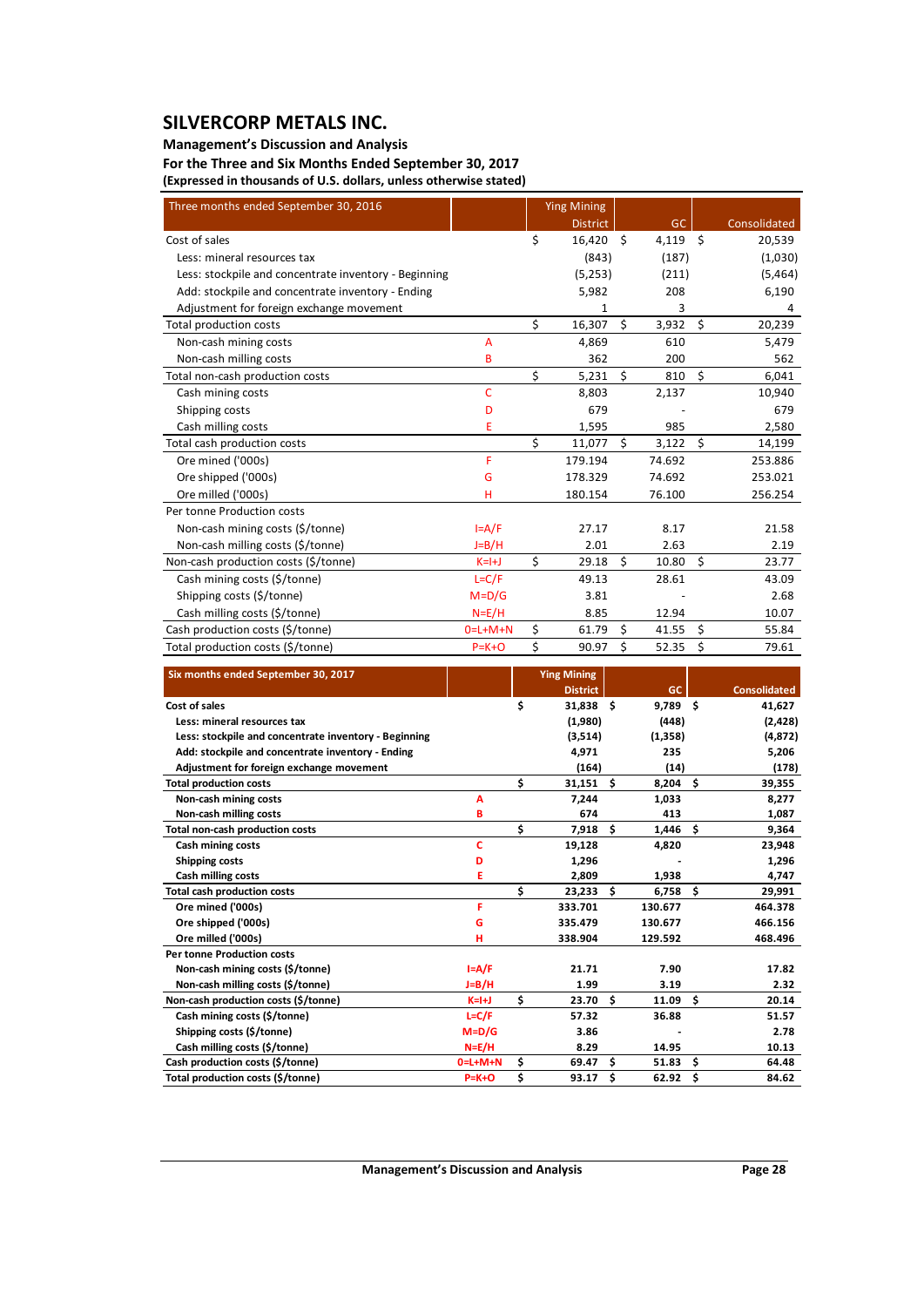### **Management's Discussion and Analysis**

**For the Three and Six Months Ended September 30, 2017 (Expressed in thousands of U.S. dollars, unless otherwise stated)**

| Six months ended September 30, 2016                   |             |    | <b>Ying Mining</b> |         |            |         |              |
|-------------------------------------------------------|-------------|----|--------------------|---------|------------|---------|--------------|
|                                                       |             |    | <b>District</b>    |         | GC         |         | Consolidated |
| Cost of sales                                         |             | \$ | $32,134$ \$        |         | $7,932$ \$ |         | 40,066       |
| Less: mineral resources tax                           |             |    | (1, 157)           |         | (284)      |         | (1, 441)     |
| Less: stockpile and concentrate inventory - Beginning |             |    | (4, 729)           |         | (135)      |         | (4,864)      |
| Add: stockpile and concentrate inventory - Ending     |             |    | 5,982              |         | 208        |         | 6,190        |
| Adjustment for foreign exchange movement              |             |    | 450                |         | 104        |         | 554          |
| Total production costs                                |             | \$ | 32,680             | $\zeta$ | 7,825      | $\zeta$ | 40,505       |
| Non-cash mining costs                                 | A           |    | 9,432              |         | 1,151      |         | 10,583       |
| Non-cash milling costs                                | B           |    | 728                |         | 405        |         | 1,133        |
| Total non-cash production costs                       |             | \$ | 10,160             | \$      | 1,556      | \$      | 11,716       |
| Cash mining costs                                     | Ċ           |    | 17,883             |         | 4,292      |         | 22,175       |
| Shipping costs                                        | D           |    | 1,353              |         |            |         | 1,353        |
| Cash milling costs                                    | E           |    | 3,284              |         | 1,977      |         | 5,261        |
| Total cash production costs                           |             | \$ | 22,520             | \$      | 6,269      | $\zeta$ | 28,789       |
| Ore mined ('000s)                                     | F           |    | 352.702            |         | 139.041    |         | 491.743      |
| Ore shipped ('000s)                                   | G           |    | 352.528            |         | 139.041    |         | 491.569      |
| Ore milled ('000s)                                    | н           |    | 347.901            |         | 139.687    |         | 487.588      |
| Per tonne Production costs                            |             |    |                    |         |            |         |              |
| Non-cash mining costs (\$/tonne)                      | $I = A/F$   |    | 26.74              |         | 8.28       |         | 21.51        |
| Non-cash milling costs (\$/tonne)                     | $J=B/H$     |    | 2.09               |         | 2.90       |         | 2.32         |
| Non-cash production costs (\$/tonne)                  | $K=H$       | Ś. | 28.83              | \$      | 11.18      | Ŝ.      | 23.83        |
| Cash mining costs (\$/tonne)                          | $L = C/F$   |    | 50.70              |         | 30.87      |         | 45.09        |
| Shipping costs (\$/tonne)                             | $M = D/G$   |    | 3.84               |         |            |         | 2.75         |
| Cash milling costs (\$/tonne)                         | $N = E/H$   |    | 9.44               |         | 14.15      |         | 10.79        |
| Cash production costs (\$/tonne)                      | $0=L+M+N$   | \$ | 63.98              | \$      | 45.02      | Ś       | 58.63        |
| Total production costs (\$/tonne)                     | $P = K + O$ | \$ | 92.81              | \$      | 56.20      | \$      | 82.46        |

### **11. Critical Accounting Policies and Estimates**

The preparation of financial statements in conformity with IFRS requires management to make estimates and assumptions that affect the amounts reported on the consolidated financial statements. These critical accounting estimates represent management estimates that are uncertain and any changes in these estimates could materially impact the Company's consolidated financial statements. Management continuously reviews its estimates and assumptions using the most current information available. The Company's critical accounting policies and estimates are described in Note 2 of the unaudited condensed consolidated financial statements as of and ended September 30, 2017, as well as the audited consolidated financial statements for the year ended March 31, 2017.

### (i) Ore reserve and mineral resource estimates

Ore reserves are estimates of the amount of ore that can be economically and legally extracted from the Company's mining properties. The Company estimates its ore reserves and mineral resources based on information compiled by appropriately qualified persons relating to the geological and technical data on the size, depth, shape and grade of the ore body and suitable production techniques and recovery rates. Such an analysis requires complex engineering and geological judgements to interpret the data. The estimation of recoverable reserves is based upon factors such as estimates of foreign exchange rates, commodity prices, future capital requirements, and production costs along with engineering and geological assumptions and judgements made in estimating the size and grade of the ore body.

The Company estimates ore reserves in accordance with National Instrument 43‐101, "Standards of Disclosure for Mineral Projects", issued by the Canadian Securities Administrators. There are numerous assumptions including:

- Future production estimates which include proved and probable reserves, resource estimates and committed expansions;
- Expected future commodity prices, based on current market price, forward prices and the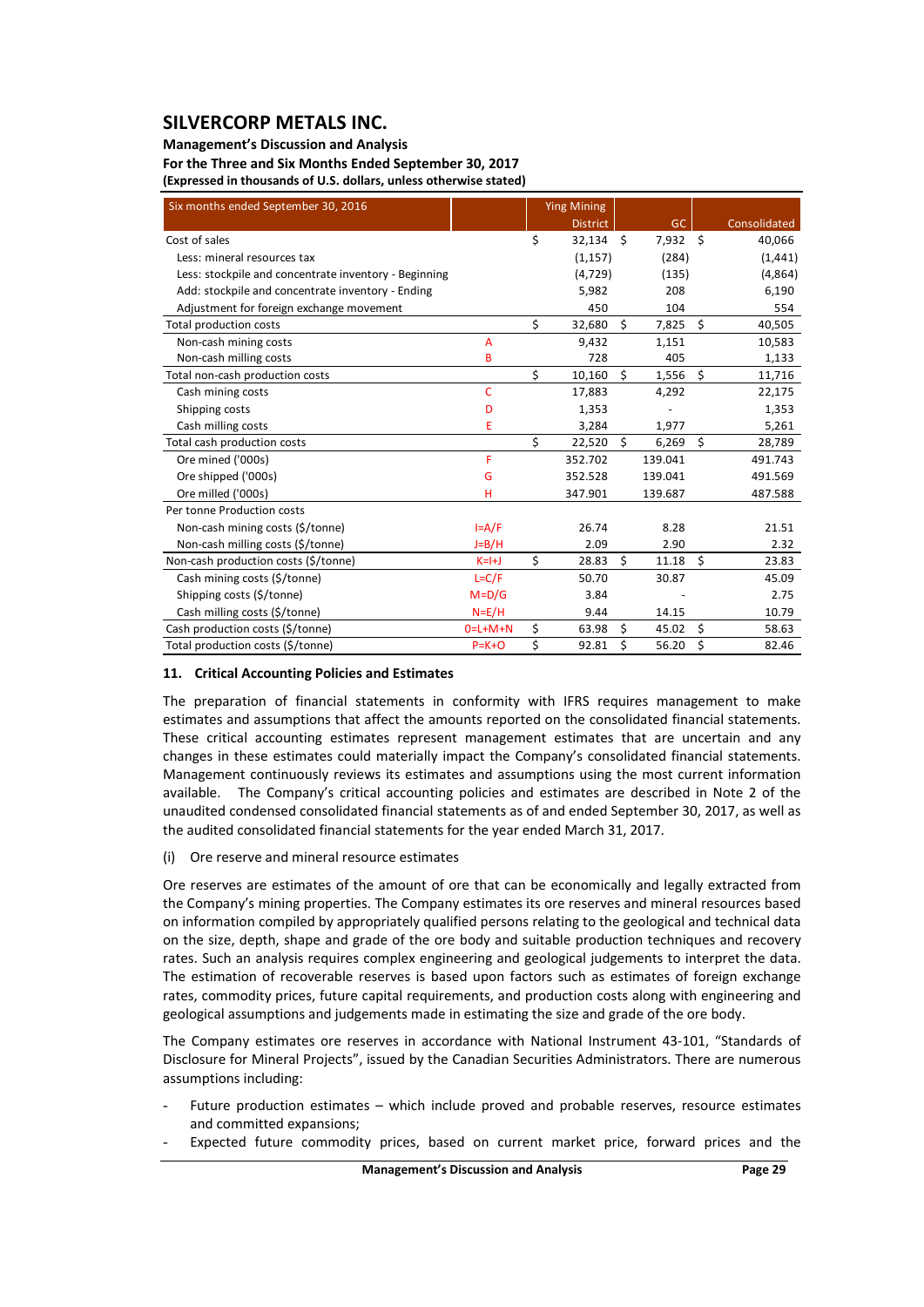### **Management's Discussion and Analysis For the Three and Six Months Ended September 30, 2017 (Expressed in thousands of U.S. dollars, unless otherwise stated)**

Company's assessment of the long‐term average price; and

Future cash costs of production, capital expenditure and rehabilitation obligations.

As the economic assumptions change and as additional geological information is produced during the operation of a mine, estimates of reserves may change. Such changes may impact the Company's reported financial position and results which include:

- The carrying value of mineral rights and properties and plant and equipment may be affected due to changes in estimated future cash flows;
- Depreciation and depletion charges in net income may change where such charges are determined using the units of production method, or where the useful life of the related assets change; and
- The recognition and carrying value of deferred income tax assets may change due to changes in the judgements regarding the existence of such assets and in estimates of the likely recovery of such assets.
- (ii) Impairment of assets

Where an indicator of impairment exists, a formal estimate of the recoverable amount is made, which is determined as the higher of the fair value less costs to sell and value in use. These assessments require the use of estimates and assumptions such as long-term commodity prices (considering current and historical prices, price trends and related factors), discount rates, operating costs, future capital requirements, closure and rehabilitation costs, exploration potential, reserves and operating performance (which includes production and sales volumes). These estimates and assumptions are subject to risk and uncertainty. Therefore, there is a possibility that changes in circumstances will impact these projections, which may impact the recoverable amount of assets and/or CGUs. Fair value is determined as the amount that would be obtained from the sale of the asset in an arm's length transaction between knowledgeable and willing parties. Fair value for mineral assets is generally determined as the present value of estimated future cash flows arising from the continued use of the asset, which includes estimates such as the costs of future expansion plans and eventual disposal, using assumptions that an independent market participant may take into account. Cash flows are discounted to their present value using a discount rate that reflects current market assessments of the time value of money and the risks specific to the asset.

### **12. New Accounting Standards**

**IFRS 15 –** *Revenue from contracts with customers,* the standard on revenue from contacts with customers was issued in September 2015 and may be effective for annual reporting periods beginning on or after January 1, 2018 for public entities with early adoption permitted. Entities have the option of using either a full retrospective or a modified retrospective approach to adopt the guidance. In April 2016, the IASB issued targeted amendments to IFRS 15 related to identifying performance obligations, principal vs agent consideration, licensing and transitional relief for modified contracts and completed contracts. The Company is assessing the impact of this standard and related amendment.

**IFRS 9 (2014) –** *Financial Instruments (amended 2014)***:** In July 2014, the IASB issued the final version of IFRS 9 – *Financial Instruments ("IFRS 9")*. The Company adopted IFRS 9 (2010) – Financial Instruments effective April 1, 2011. The Company is currently evaluating the impact this amended standard is expected to have on its consolidated financial statements.

**IFRS 16 ‐** *Leases* was issued by the IASB and will replace Leases ("IAS 17"). IFRS 16 requires most leases to be reported on a company's balance sheet as assets and liabilities. IFRS 16 is effective for annual periods beginning on or after January 1, 2019 with early application permitted for companies that also apply IFRS 15 - Revenue from Contracts with Customers. The Company is currently assessing the impact of this new standard.

**Amendments to IFRS 2 ‐**  *Share‐based payment***.** On June 20, 2016, the IASB issued amendments to IFRS 2, Share‐based Payment, regarding accounting for cash‐settled share‐based payment transactions that include a performance condition, classification of share‐based payment transactions with net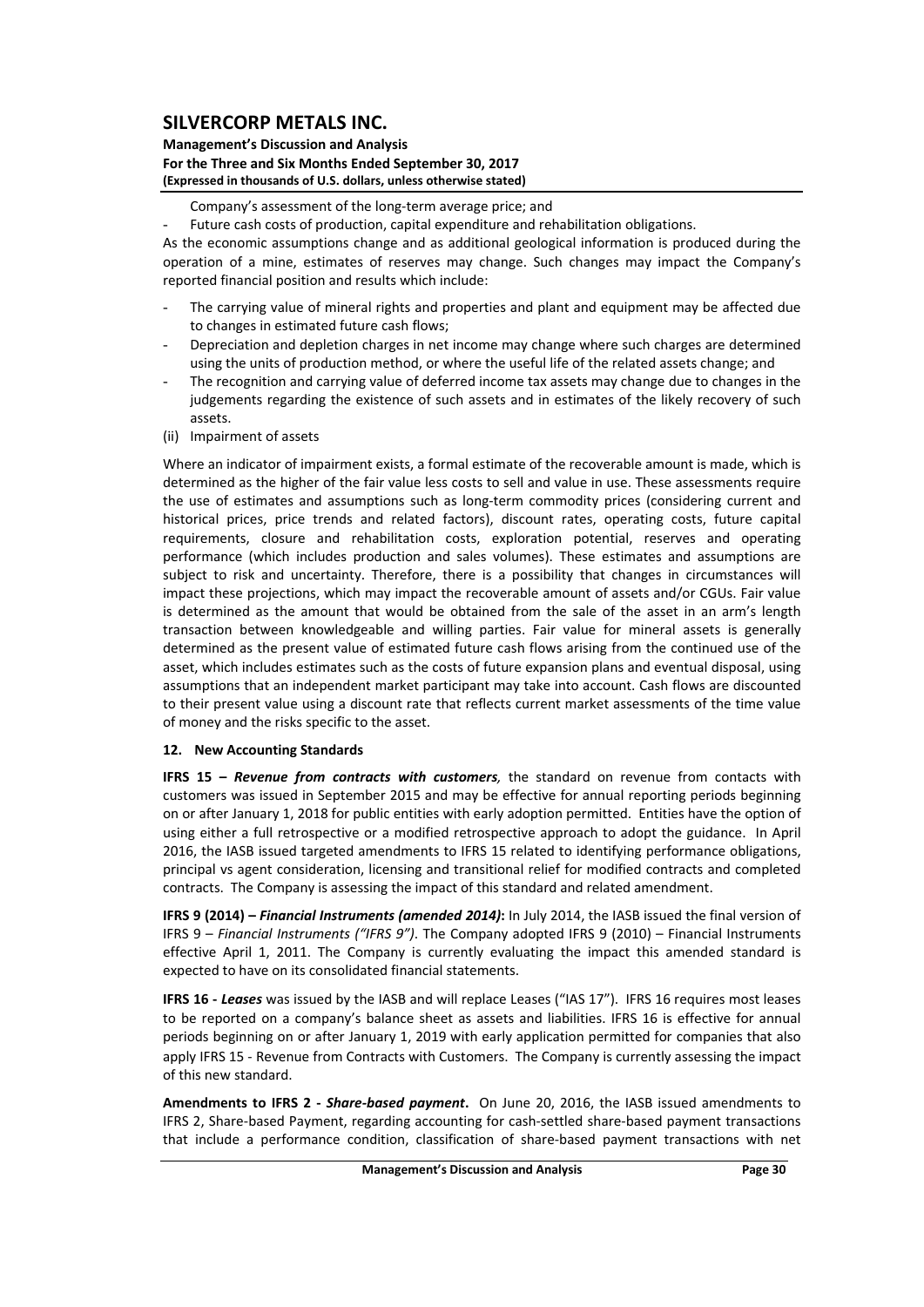### **Management's Discussion and Analysis For the Three and Six Months Ended September 30, 2017 (Expressed in thousands of U.S. dollars, unless otherwise stated)**

settlement features and accounting for modifications of share-based payment transactions from cashsettled to equity-settled. The amendments are effective for annual periods beginning on or after January 1, 2018 with early adoption permitted. The Company is assessing the impact of this amendment.

**IFRIC 22 ‐** *Foreign currency transactions and advance consideration.* On December 8, 2016, the IASB published IFRIC 22, Foreign Currency Transactions and Advance Consideration to clarify the exchange rate that should be used for transactions that include the receipt or payment of advance consideration in a foreign currency. IFRIC 22 is effective for annual periods beginning on or after January 1, 2018 with early adoption permitted. The Company is assessing the impact of this standard.

#### **13. Other MD&A Requirements**

Additional information relating to the Company:

- (a) may be found on SEDAR at www.sedar.com;
- (b) may be found at the Company's web‐site www.silvercorpmetals.com;
- (c) may be found in the Company's Annual Information Form; and,
- (d) is also provided in the Company's annual audited consolidated financial statements as of March 31, 2017.

#### **14. Outstanding Share Data**

As at the date of this MD&A, the following securities were outstanding:

(a) Share Capital

Authorized ‐ unlimited number of common shares without par value

Issued and outstanding – **168,194,254** common shares with a recorded value of **\$232.4 million**

Shares subject to escrow or pooling agreements ‐ \$nil.

(b) Options

As at the date of this report, the outstanding options comprise the following:

| <b>Number of Options</b> | Exercise Price (CAD\$) | <b>Expiry Date</b> |
|--------------------------|------------------------|--------------------|
| 30,000                   | 5.58                   | 2/24/2020          |
| 1,120,000                | 3.36                   | 10/2/2020          |
| 184,000                  | 5.40                   | 12/3/2017          |
| 143,000                  | 4.34                   | 9/18/2019          |
| 167,562                  | 3.91                   | 3/7/2018           |
| 990,000                  | 3.63                   | 2/18/2020          |
| 168,375                  | 3.25                   | 6/2/2018           |
| 266,124                  | 3.41                   | 9/12/2018          |
| 132,937                  | 2.98                   | 1/21/2019          |
| 378,375                  | 1.75                   | 5/29/2019          |
| 247,865                  | 1.76                   | 10/14/2019         |
| 1,509,757                | 1.43                   | 6/2/2020           |
| 2,825,894                | 0.66                   | 12/30/2018         |
| 8,163,889                |                        |                    |

#### **15. Risks and Uncertainties**

The Company is exposed to many risks in conducting its business, including but not limit to: metal price risk as the Company derives its revenue from the sale of silver, lead, zinc, and gold; credit risk in the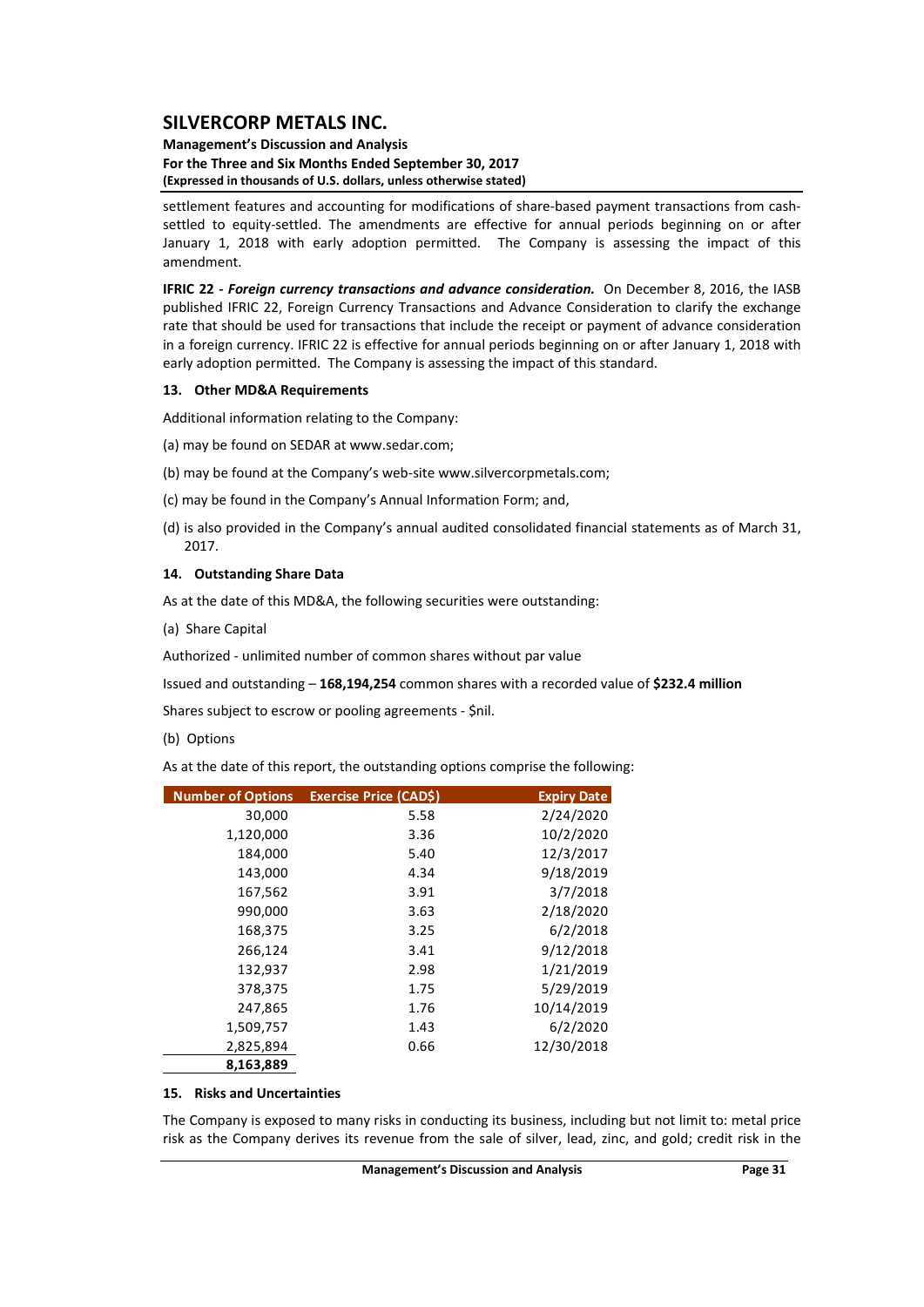### **Management's Discussion and Analysis For the Three and Six Months Ended September 30, 2017 (Expressed in thousands of U.S. dollars, unless otherwise stated)**

normal course of dealing with other companies and financial institutions; foreign exchange risk as the Company reports its financial statements in USD whereas the Company operates in jurisdictions that utilize other currencies; equity price risk and interest rate risk as the Company has investments in marketable securities that are traded in the open market or earn interest at market rates that are fixed to maturity or at variable interest rates; inherent risk of uncertainties in estimating mineral reserves and mineral resources; political risks; and environmental risk.

Management and the Board of Directors continuously assess risks that the Company is exposed to, and attempt to mitigate these risks where practical through a range of risk management strategies.

These and other risks are described in the Company's Annual Information Form and NI 43‐101 technical reports, which are available on SEDAR at www.sedar.com; Form 40‐F; Audited Consolidated Financial Statements; and Management's Discussion and Analysis for the year ended March 31, 2017. Readers are encouraged to refer to these documents for a more detailed description of some of the risks and uncertainties inherent to Silvercorp's business.

Metal Price Risk

The Company's sales prices for lead and zinc pounds are fixed against the Shanghai Metals Exchange as quoted at www.shmet.com; gold ounces are fixed against the Shanghai Gold Exchange as quoted at www.sge.com.cn and silver ounces are fixed against the Shanghai White Platinum & Silver Exchange as quoted at www.ex‐silver.com.

The Company's revenues, if any, are expected to be in large part derived from the mining and sale of silver, lead, zinc, and gold contained in metal concentrates. The prices of those commodities have fluctuated widely, particularly in recent years, and are affected by numerous factors beyond the Company's control including international and regional economic and political conditions; expectations of inflation; currency exchange fluctuations; interest rates; global or regional supply and demand for jewellery and industrial products containing silver and other metals; sale of silver and other metals by central banks and other holders, speculators and producers of silver and other metals; availability and costs of metal substitutes; and increased production due to new mine developments and improved mining and production methods. The price of base and precious metals may have a significant influence on the market price of the Company's shares and the value of the project. The effect of these factors on the price of base and precious metals, and therefore the viability of the Company's exploration projects and mining operations, cannot be accurately predicted.

If silver and other metals prices were to decline significantly or for an extended period of time, the Company may be unable to continue operations, develop its projects, or fulfil obligations under agreements with the Company's joint venture partners or under its permits or licenses.

Permits and licenses

All mineral resources and mineral reserves of the Company's subsidiaries are owned by their respective governments, and mineral exploration and mining activities may only be conducted by entities that have obtained or renewed exploration or mining permits and licenses in accordance with the relevant mining laws and regulations. No guarantee can be given that the necessary exploration and mining permits and licenses will be issued to the Company or, if they are issued, that they will be renewed, or if renewed under reasonable operational and/or financial terms, or in a timely manner, or that the Company will be in a position to comply with all conditions that are imposed.

Nearly all mining projects require government approval. There can be no certainty that approvals necessary to develop and operate mines on the Company's properties will be granted or renewed in a timely and/or economical manner, or at all.

Title to properties

With respect to the Company's Chinese properties, while the Company has investigated title to all of its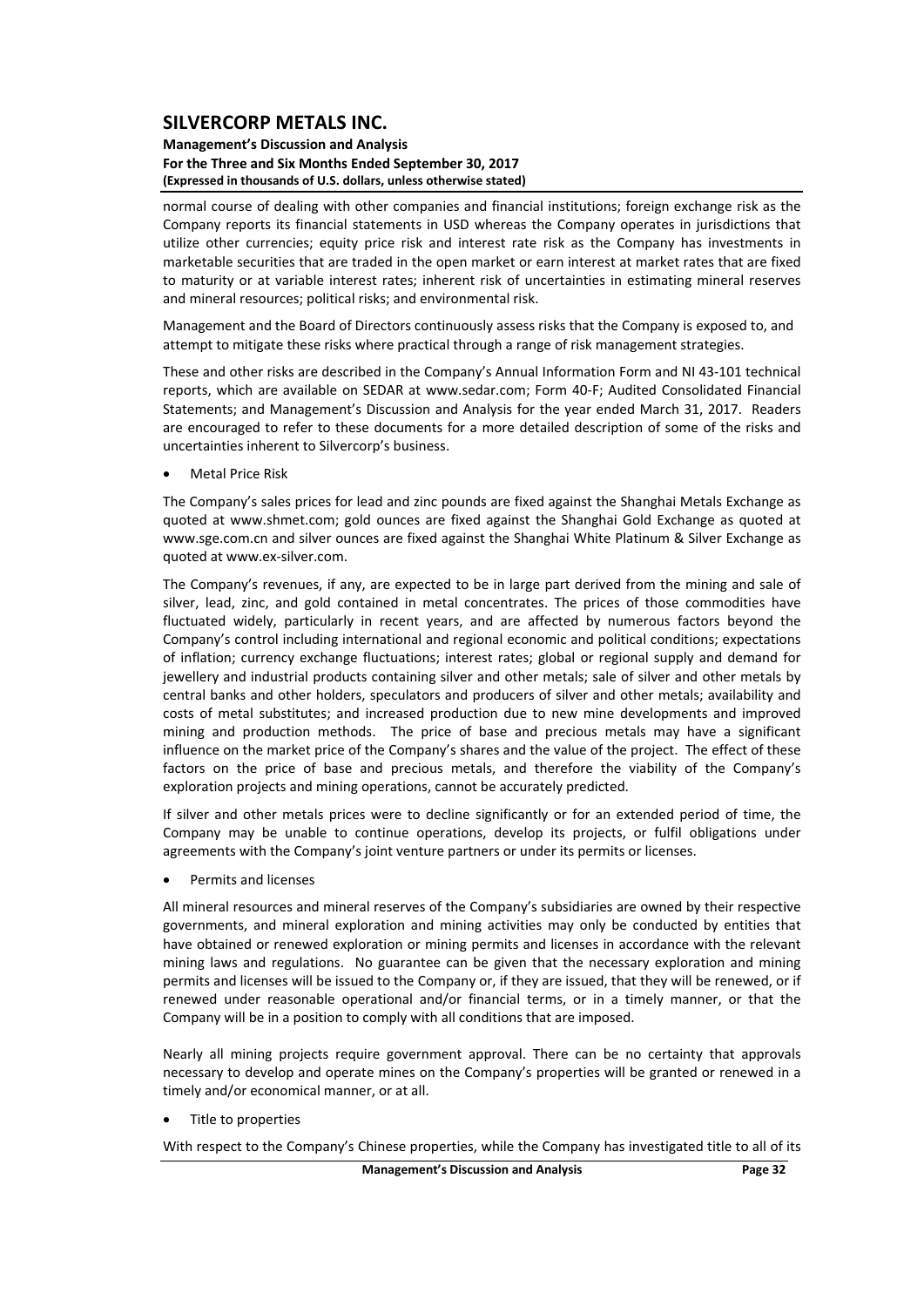### **Management's Discussion and Analysis For the Three and Six Months Ended September 30, 2017 (Expressed in thousands of U.S. dollars, unless otherwise stated)**

mineral claims and to the best of its knowledge, title to all of its properties is in good standing, the properties may be subject to prior unregistered agreements or transfers and title may be affected by undetected defects. There may be valid challenges to the title of the Company's properties which, if successful, could impair development and/or operations. The Company cannot give any assurance that title to its properties will not be challenged. Title insurance is generally not available for mineral properties and the Company's ability to ensure that it has obtained secure claim to individual mineral properties or mining concessions may be severely constrained. The Company's mineral properties in China have not been surveyed, and the precise location and extent thereof may be in doubt.

Operations and political conditions

All the properties in which the Company has an interest are located in China, which has different regulatory and legal standards than those in North America. Even when the Company's mineral properties are proven to host economic reserves of metals, factors such as political instability, terrorism, opposition and harassment from local miners, or governmental expropriation or regulation may prevent or restrict mining of any such deposits or repatriation of profits.

All the Company's operations are located in China. These operations are subject to the risks normally associated with conducting business in China. Some of these risks are more prevalent in countries which are less developed or have emerging economies, including uncertain political and economic environments, as well as risks of war and civil disturbances or other risks which may limit or disrupt a project, restrict the movement of funds or result in the deprivation of contractual rights or the taking of property by nationalization or expropriation without fair compensation, risk of adverse changes in laws or policies, increases in foreign taxation or royalty obligations, license fees, permit fees, delays in obtaining or the inability to obtain necessary governmental permits, limitations on ownership and repatriation of earnings, and foreign exchange controls and currency devaluations.

In addition, the Company may face import and export regulations, including export restrictions, disadvantages of competing against companies from countries that are not subject to similar laws, restrictions on the ability to pay dividends offshore, and risk of loss due to disease and other potential endemic health issues. Although the Company is not currently experiencing any significant or extraordinary problems in China arising from such risks, there can be no assurance that such problems will not arise in the future. The Company currently does not carry political risk insurance coverage.

The Company's interests in its mineral properties are held through joint venture companies established under and governed by the laws of China. The Company's joint venture partners in China include statesector entities and, like other state-sector entities, their actions and priorities may be dictated by government policies instead of purely commercial considerations. Additionally, companies with a foreign ownership component operating in China may be required to work within a framework which is different from that imposed on domestic Chinese companies. The Chinese government currently allows foreign investment in certain mining projects under central government guidelines. There can be no assurance that these guidelines will not change in the future.

Regulatory environment in China

The Company conducts operations in China. The laws of China differ significantly from those of Canada and all such laws are subject to change. Mining is subject to potential risks and liabilities associated with pollution of the environment and disposal of waste products occurring as a result of mineral exploration and production.

Failure to comply with applicable laws and regulations may result in enforcement actions and may also include corrective measures requiring capital expenditures, installation of additional equipment or remedial actions. Parties engaged in mining operations may be required to compensate those suffering loss or damage by reason of mining activities and may have civil or criminal fines or penalties imposed for violations of applicable laws and regulations.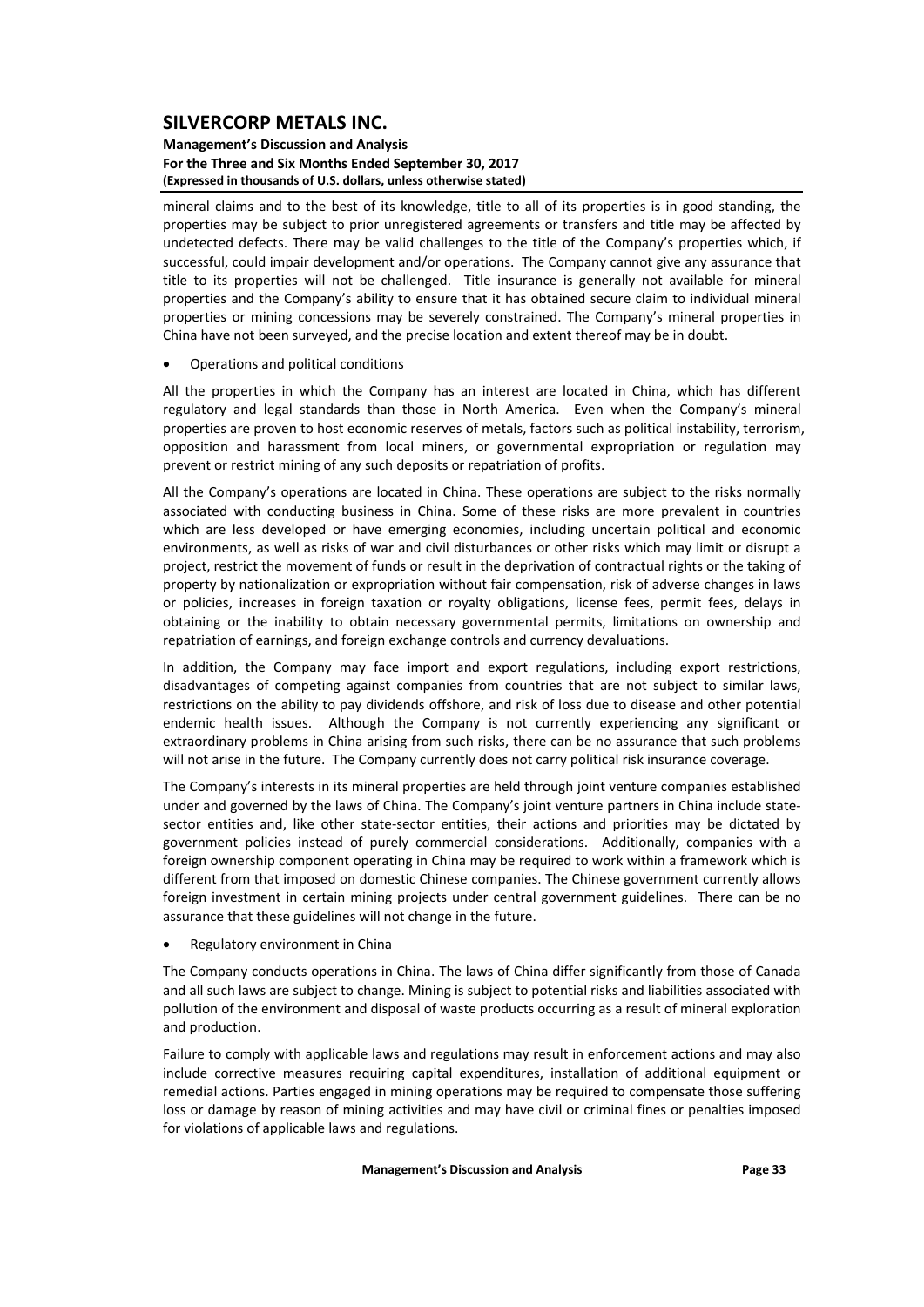#### **Management's Discussion and Analysis For the Three and Six Months Ended September 30, 2017 (Expressed in thousands of U.S. dollars, unless otherwise stated)**

New laws and regulations, amendments to existing laws and regulations, administrative interpretation of existing laws and regulations, or more stringent enforcement of existing laws and regulations could have a material adverse impact on future cash flow, results of operations and the financial condition of the Company.

Environmental risks

The Company's activities are subject to extensive laws and regulations governing environmental protection and employee health and safety, including environmental laws and regulations in China. These laws address emissions into the air, discharges into water, management of waste, management of hazardous substances, protection of natural resources, antiquities and endangered species, and reclamation of lands disturbed by mining operations.

There are also laws and regulations prescribing reclamation activities on some mining properties. Environmental legislation in many countries including China is evolving and the trend has been toward stricter standards and enforcement, increased fines and penalties for non‐compliance, more stringent environmental assessments of proposed projects and increasing responsibility for companies and their officers, directors and employees. Compliance with environmental laws and regulations may require significant capital outlays on behalf of the Company and may cause material changes or delays in the Company's intended activities. There can be no assurance that the Company has been or will be at all times in complete compliance with current and future environmental and health and safety laws and permits will not materially adversely affect the Company's business, results of operations or financial condition. It is possible that future changes in these laws or regulations could have a significant adverse impact on some portion of the Company's business, causing the Company to re-evaluate those activities at that time. The Company's compliance with environmental laws and regulations entail uncertain costs.

Risks and hazards of mining operations

Mining is inherently dangerous and the Company's operations are subject to a number of risks and hazards including, without limitation:

- (i) environmental hazards;
- (ii) discharge of pollutants or hazardous chemicals;
- (iii) industrial accidents;
- (iv) failure of processing and mining equipment;
- (v) labour disputes;
- (vi) supply problems and delays;
- (vii) encountering unusual or unexpected geologic formations or other geological or grade problems;
- (viii)encountering unanticipated ground or water conditions;
- (ix) cave‐ins, pit wall failures, flooding, rock bursts and fire;
- (x) periodic interruptions due to inclement or hazardous weather conditions;
- (xi) equipment breakdown;
- (xii) other unanticipated difficulties or interruptions in development, construction or production; and
- (xiii) other acts of God or unfavourable operating conditions.

Such risks could result in damage to, or destruction of, mineral properties or processing facilities,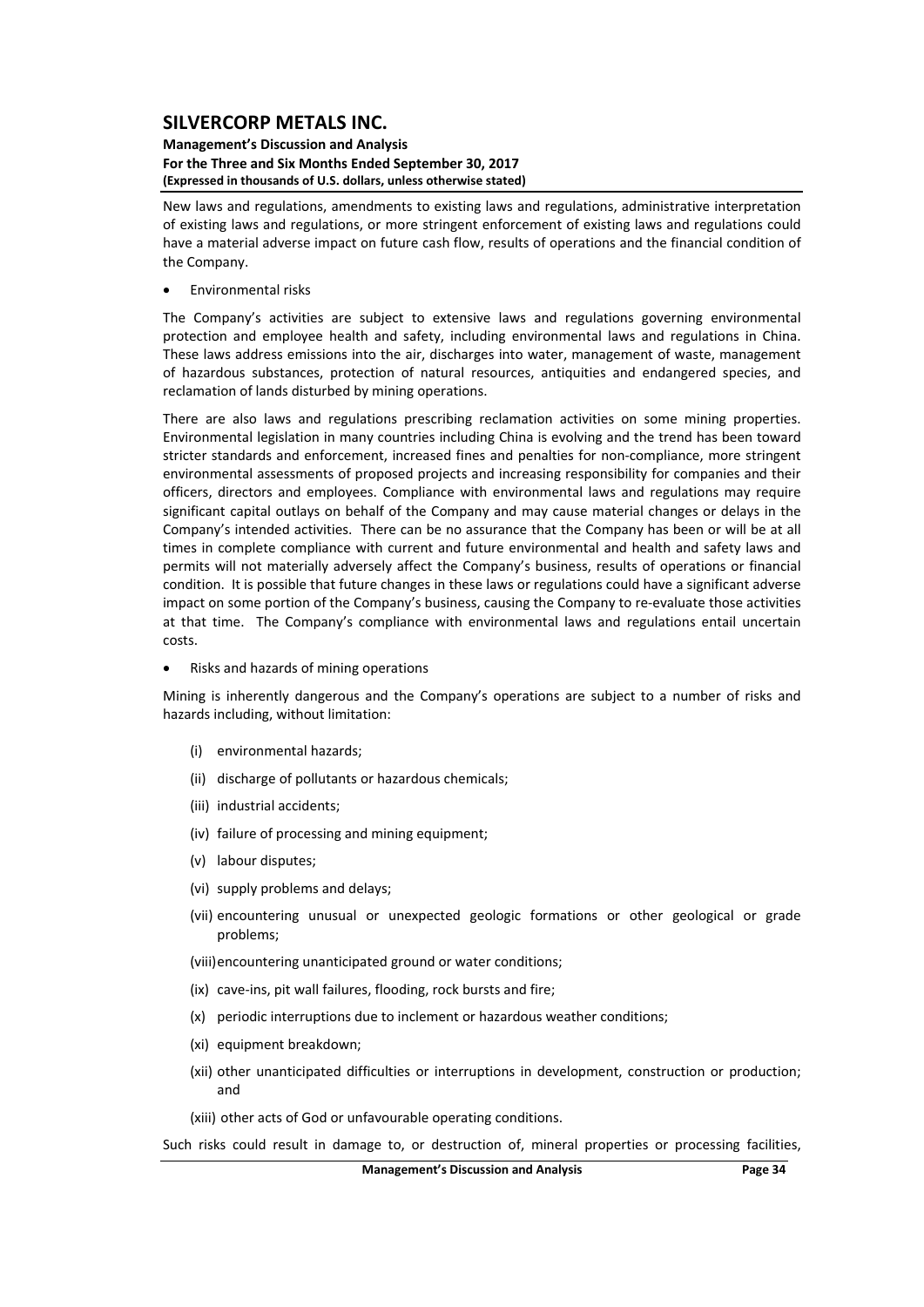#### **Management's Discussion and Analysis For the Three and Six Months Ended September 30, 2017 (Expressed in thousands of U.S. dollars, unless otherwise stated)**

personal injury or death, loss of key employees, environmental damage, delays in mining, monetary losses and possible legal liability. Satisfying such liabilities may be very costly and could have a material adverse effect on the Company's future cash flow, results of operations and financial condition.

### **16. Disclosure Controls and Procedures**

Disclosure controls and procedures are designed to provide reasonable assurance that material information is gathered and reported to senior management, including the Chief Executive Officer ("CEO") and the Chief Financial Officer ("CFO"), as appropriate to allow for timely decision about public disclosure.

Management, including the CEO and CFO, has evaluated the effectiveness of the design and operation of the Company's disclosure controls and procedures as at September 30, 2017, as defined in the rules of the U.S. Securities and Exchange Commission and Canadian Securities Administration. The evaluation included documentation review, enquiries and other procedures considered by management to be appropriate in the circumstances. Based on this evaluation, management concluded that the disclosure controls and procedures (as defined in Rule 13a‐15(e) under Securities Exchange Act of 1934) are effective in providing reasonable assurance that the information required to be disclosed in annual filings, interim filings, and other reports we filed or submitted under United States and Canadian securities legislation was recorded, processed, summarized and reported within the time periods specified in those rules.

#### **17. Changes in Internal Control over Financial Reporting**

There was no change in the Company's internal control over financial reporting that occurred during the quarter that has materially affected or is reasonably likely to materially affect, its internal control over financial reporting.

### **18. Directors and Officers**

As at the date of this report, the Company's Directors and Officers are as follows:

| <b>Directors</b>                 | <b>Officers</b>                                                                       |
|----------------------------------|---------------------------------------------------------------------------------------|
| Dr. Rui Feng, Director, Chairman | Rui Feng, Chief Executive Officer                                                     |
| Yikang Liu, Director             | Derek Liu, Chief Financial Officer                                                    |
| Paul Simpson, Director           | Lorne Waldman, Senior Vice President, Corporate Secretary &<br><b>General Counsel</b> |
| David Kong, Director             | Luke Liu, Vice President, China Operations                                            |

Marina A. Katusa, Director

Mr. Alex Zhang, P.Geo., is a Qualified Person for Silvercorp under NI 43‐101 and has reviewed and given consent to the technical information contained in this MD&A.

### **Forward Looking Statements**

*Certain of the statements and information in this MD&A constitute "forward‐looking statements" within the* meaning of the United States Private Securities Litigation Reform Act of 1995 and "forward-looking information" within the meaning of applicable Canadian provincial securities laws. Any statements or information that express or *involve discussions with respect to predictions, expectations, beliefs, plans, projections, objectives, assumptions or* future events or performance (often, but not always, using words or phrases such as "expects", "is expected", *"anticipates", "believes", "plans", "projects", "estimates", "assumes", "intends", "strategies", "targets", "goals", "forecasts", "objectives", "budgets", "schedules", "potential" or variations thereof or stating that certain actions,* events or results "may", "could", "would", "might" or "will" be taken, occur or be achieved, or the negative of any of these terms and similar expressions) are not statements of historical fact and may be forward-looking statements or *information. Forward‐looking statements or information relate to, among other things:*